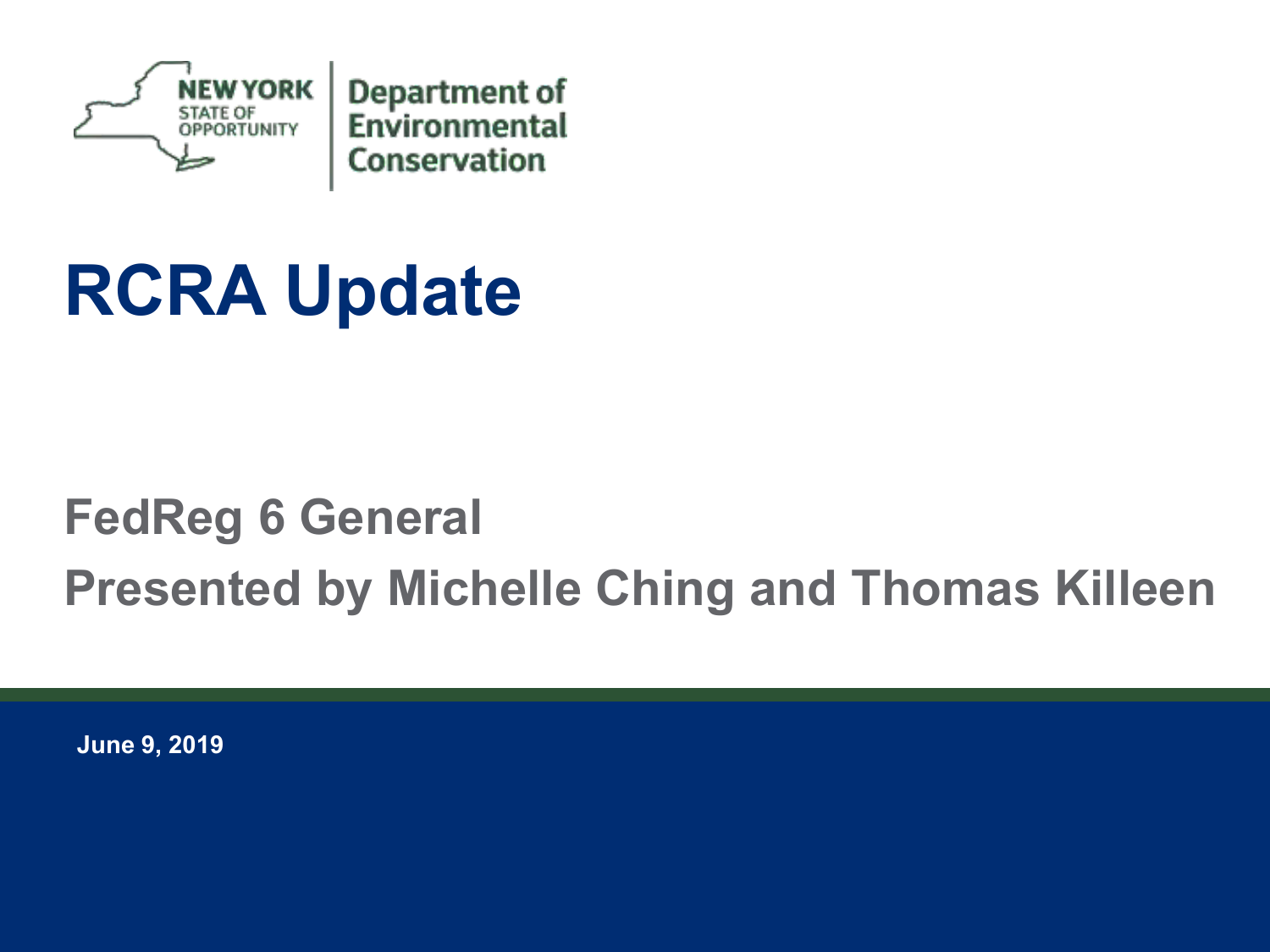# **Agenda**

- Background and General Overview
- In Depth New Federal Rules Being Considered
- Questions and Answers
- How to Comment

During the presentation, please type questions into

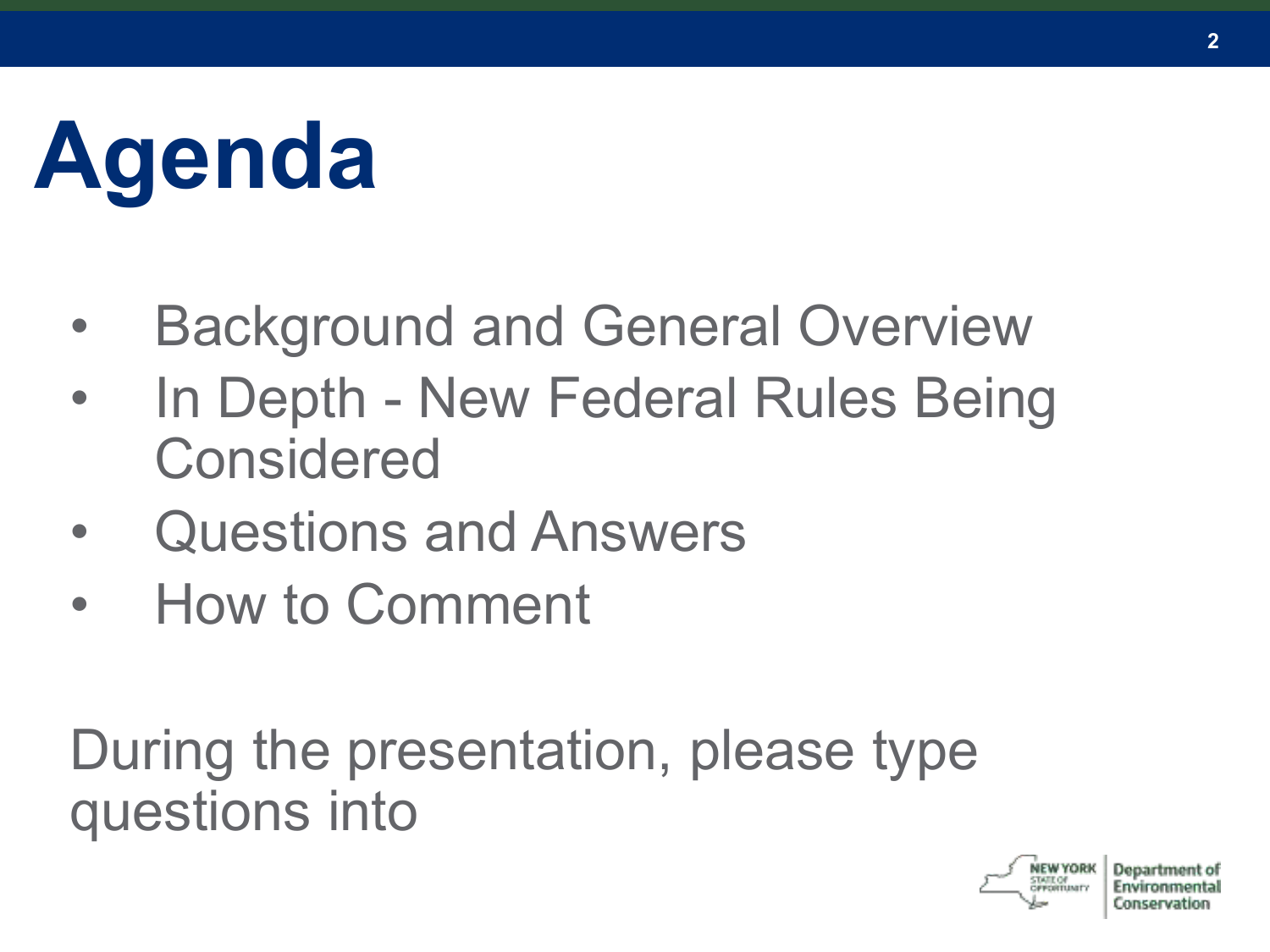### **Background**

- DEC is authorized by USEPA to carry out the federal hazardous waste program.
- DEC **must adopt** regulation changes to conform with EPA
- Regulations must be **at least as stringent** as USEPA's, but may be broader in scope (e.g., may regulate additional wastes and activities)
- If USEPA publishes new regulations that are more stringent, **DEC has a time limit** to adopt conforming changes.
- If DEC misses the deadline, **EPA can impose their more stringent rules** in NYS until we adopt the changes.
- **Some rules go into effect** nationally regardless of whether or not the state adopts the changes.



**3**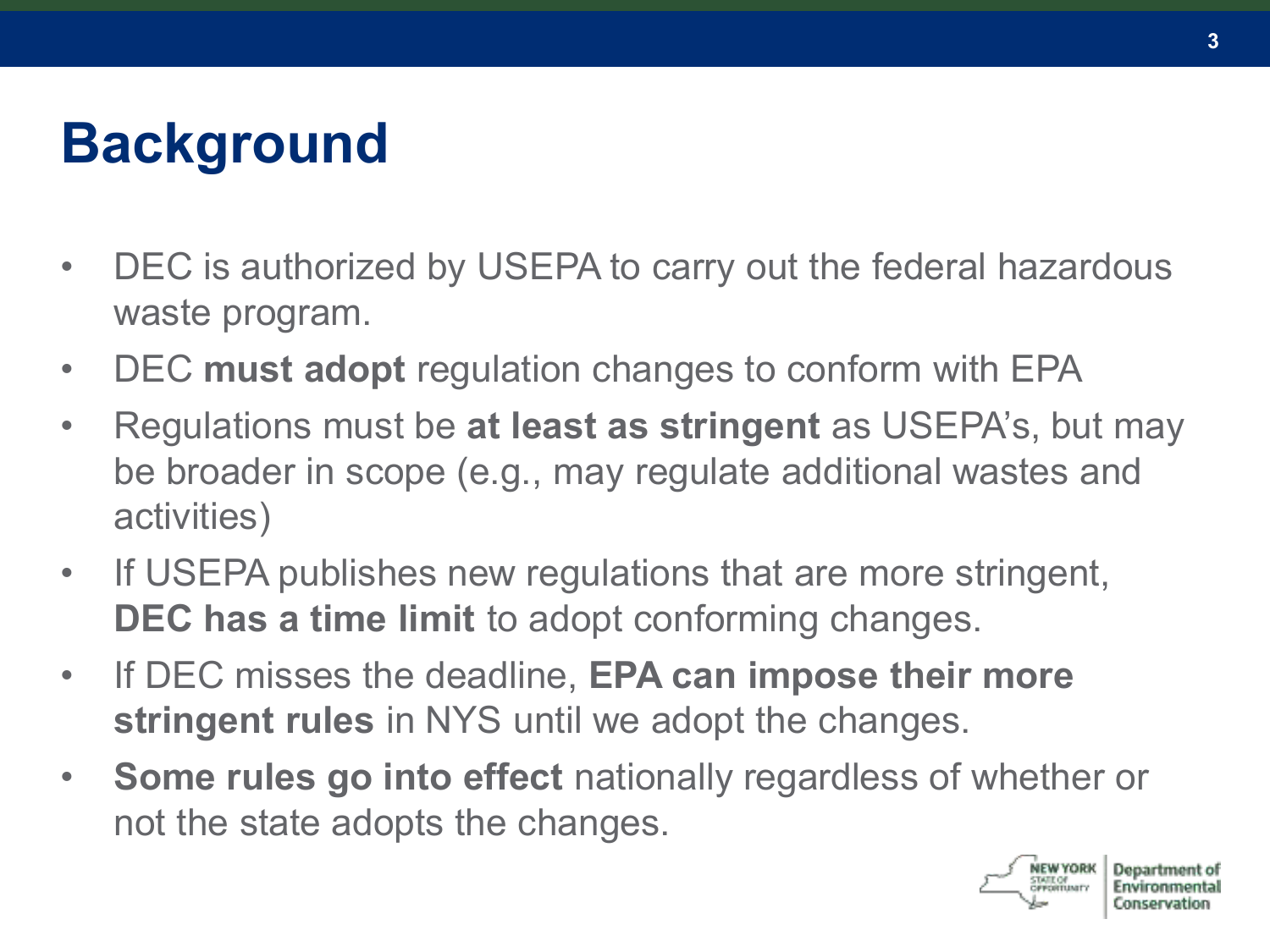### **Status of FedReg 6**

Summer 2019

- June Published outreach material on DEC website
- July Conduct webinars and meetings
- August to December Evaluate comments, finish drafting express terms and background documents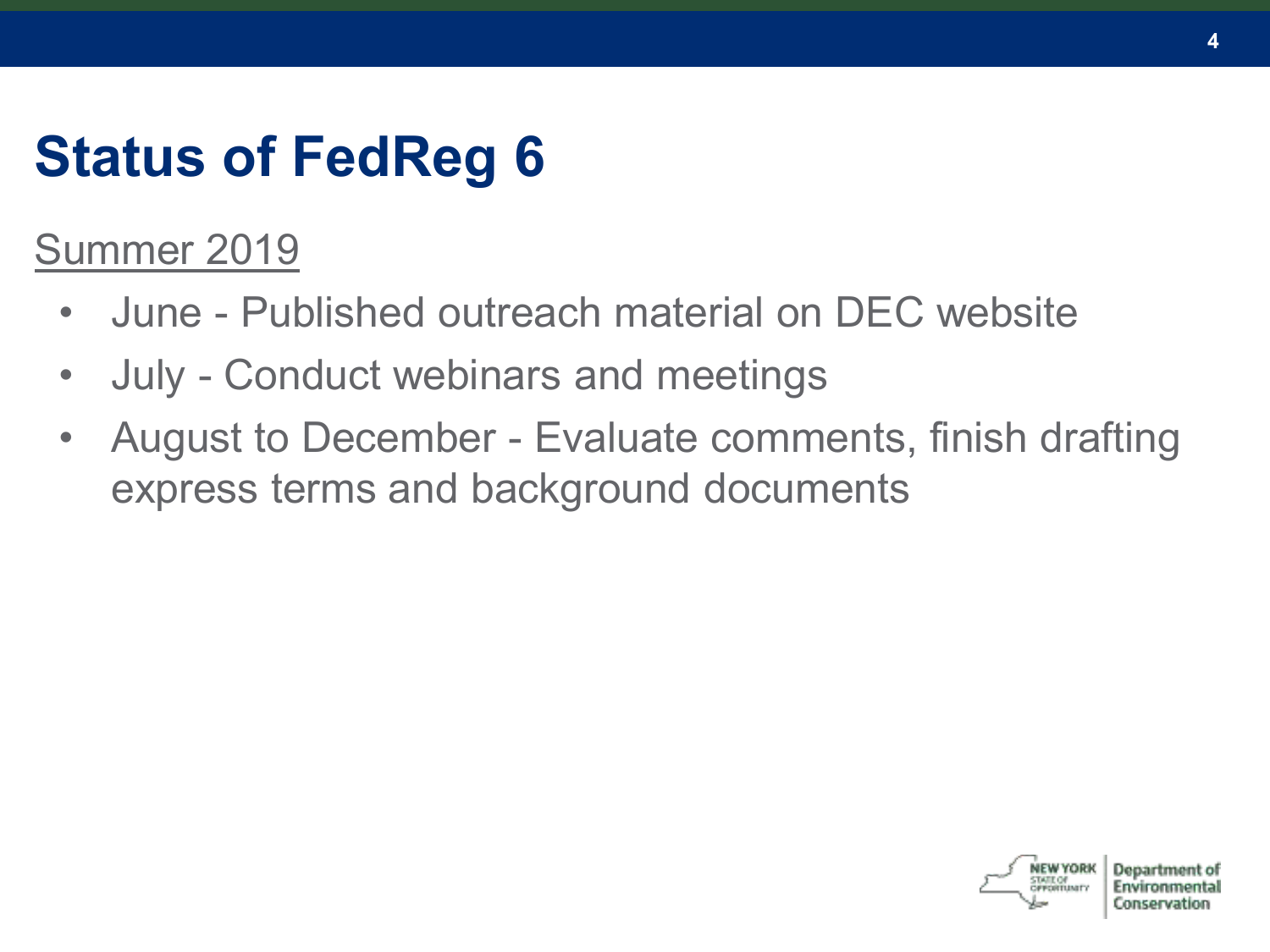### **EPA Rules in FedReg 6: Effective Dates**

- **Conditional Exclusions for Solvent Contaminated Wipes (Wipes Rule)** (78 FR 46448) – On and after July 1, 2015 EPA can enforce more stringent provisions in authorized states.
- **Conditional Exclusion for Carbon Dioxide (CO<sup>2</sup> ) Streams in Geologic Sequestration Activities** (79 FR 350) – Less stringent, so no date.
- **Hazardous Waste Electronic Manifest Rule (e-Manifest Rule)** (79 FR 7518) – electronic system went live June 30, 2018. **Proposed Revision may be published in 2020**

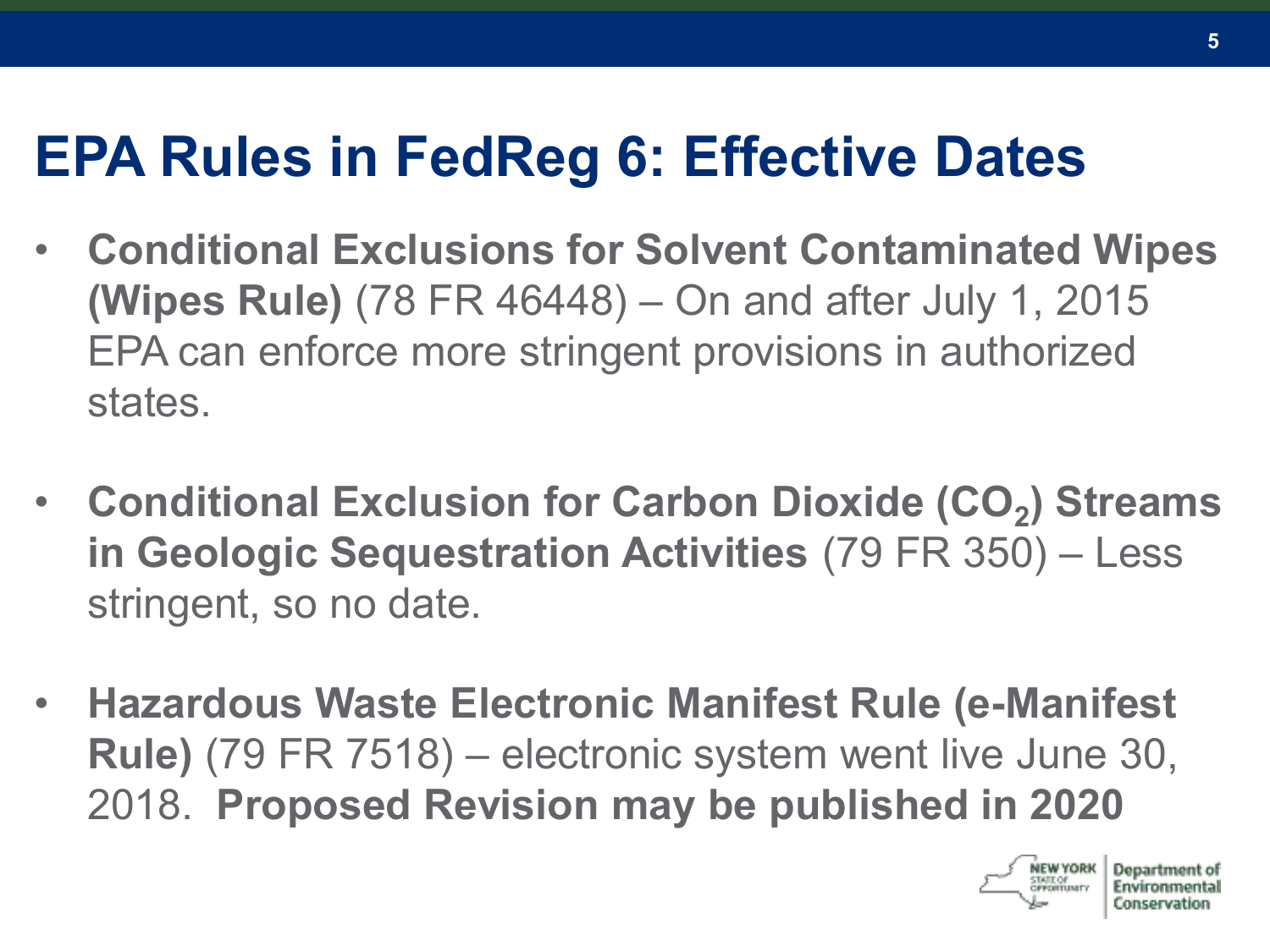### **EPA Rules in FedReg 6: Effective Dates**

- **Revisions to the Definition of Solid Waste** (73 FR 64668) *as amended by:* **Revisions to the Definition of Solid Waste (DSW Rule)** (80 FR 1694), **as amended in 2018** due to court vacatur
- \***Disposal of Coal Combustion Residuals from Electric Utilities** (2015) (Not adopting)
- **Hazardous Waste Export-Import Revisions (Export-Import Rule)** (81 FR 85696) – On January 1, 2017 EPA began enforcing nationally, some provisions will be phased in after this date.
- **Hazardous Waste Generator Improvements Rule (GIR)** (81 FR 85732) – On and after July 1, 2018, EPA can enforce more stringent provisions in authorized states.



Department of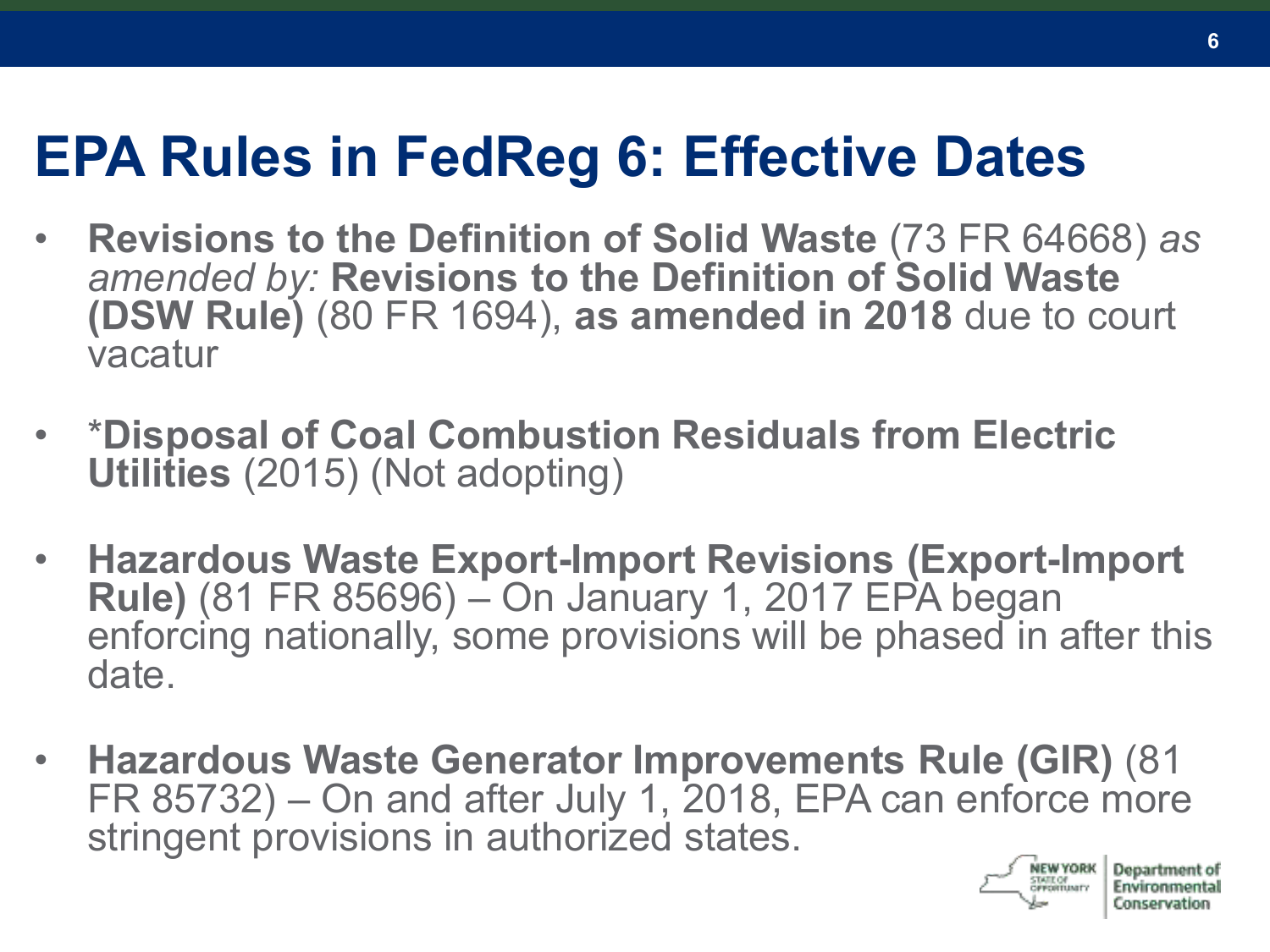### **EPA Rules in FedReg 6: Effective Dates**

- **Increasing Recycling: Adding Aerosol Cans to the Universal Waste Regulations** (Proposed by EPA 2018)
- **Safe Management of Recalled Airbags Rule** (2018) Interim final rule/proposed rule
- **Hazardous Waste Pharmaceuticals and Amendment to the P075 Listing for Nicotine** (2019)
- **Modernizing Ignitable Liquids Determinations** (Proposed by EPA 2019)

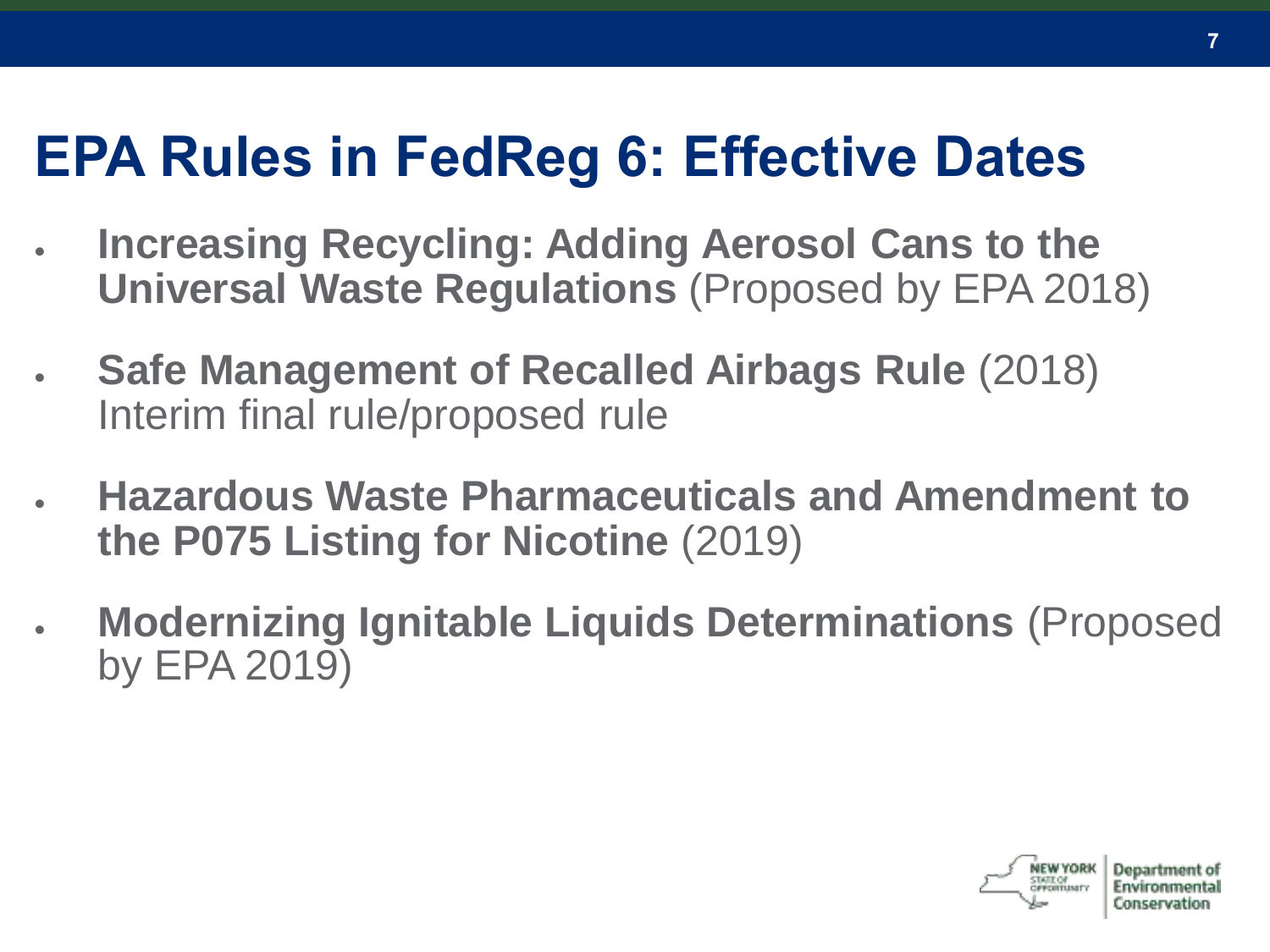### **State Initiatives**

- Corrections, clarifications, updates
- Considering:
	- Meaning of "no prior storage" ("staging" period like VT)
	- Cold crushing and draining of used oil filters (VT)
	- Updating Sole Source Aquifer designations/secondary containment for storage of liquid hazardous waste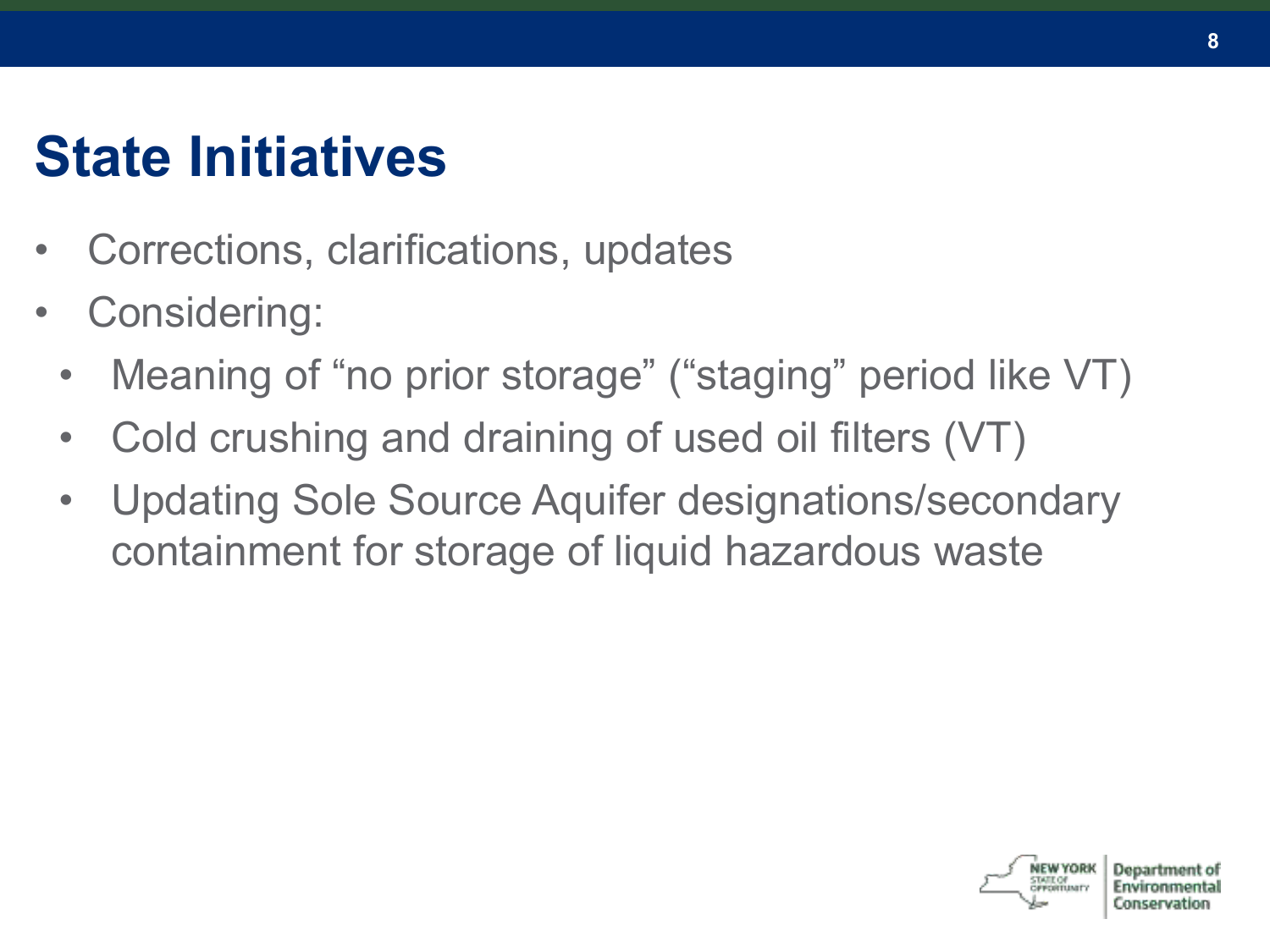# **Organization of FedReg 6 by Part**

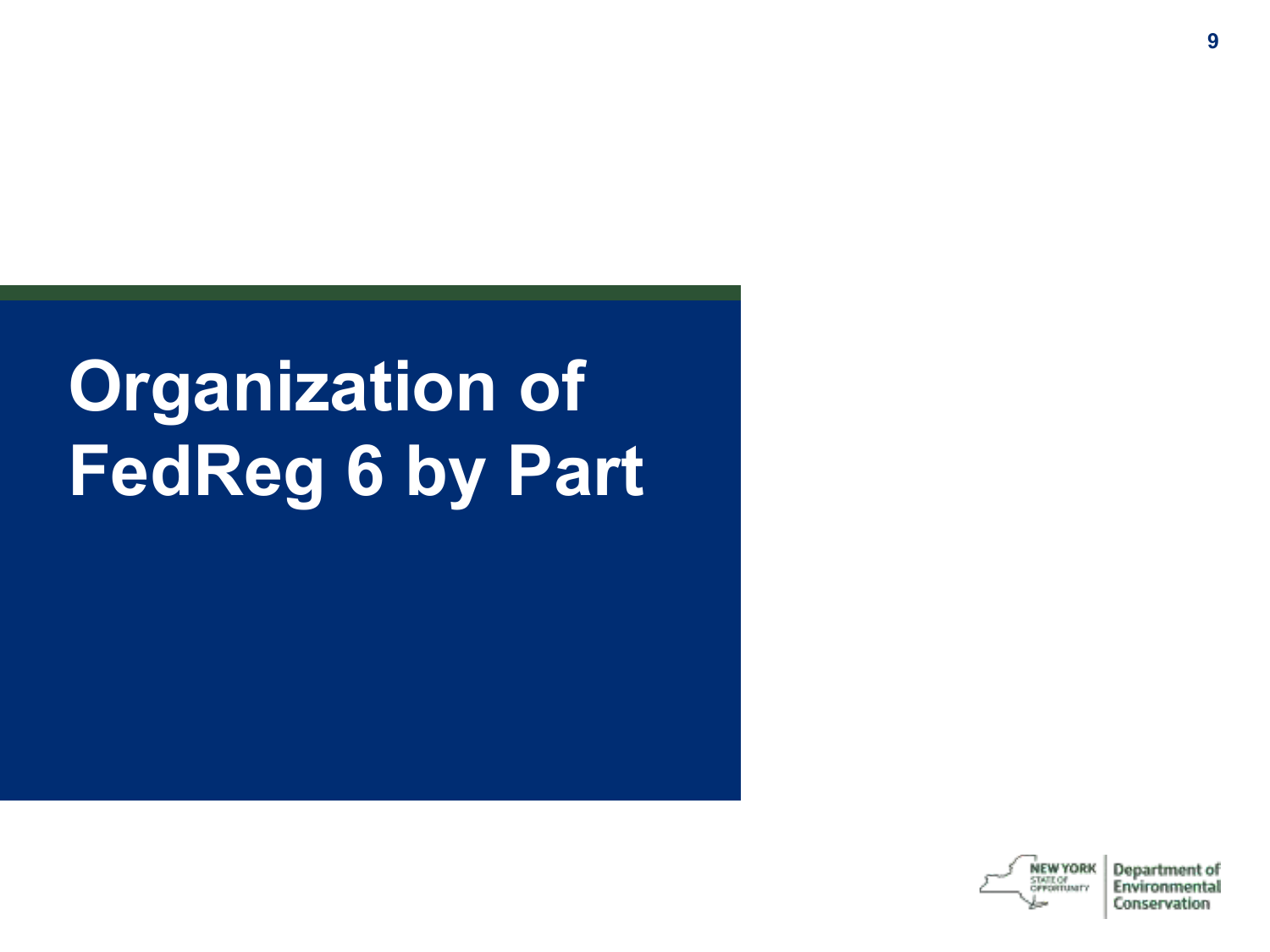### **General EPA-NYS Crosswalk**

| <b>State Regulation (6 NYCRR)</b>    | <b>EPA Regulation (40 CFR)</b> | <b>Description</b>                                                                                                                                                       |
|--------------------------------------|--------------------------------|--------------------------------------------------------------------------------------------------------------------------------------------------------------------------|
| <b>Part 370</b>                      | <b>Part 260</b>                | Hazardous Waste Management System: General                                                                                                                               |
| Part 371                             | <b>Part 261</b>                | Identification and Listing of Hazardous Waste                                                                                                                            |
| <b>Subpart 372-1</b>                 | <b>Part 262</b>                | Standards Applicable to Generators of Hazardous<br>Waste                                                                                                                 |
| <b>Subpart 372-2, Part 364</b>       | Part 263                       | Standards Applicable to Transporters of<br>Hazardous Waste                                                                                                               |
| Subpart 373-1, Part<br>621, Part 624 | Parts 270/124                  | Hazardous Waste Treatment, Storage and<br><b>Disposal Facility Permitting Requirements;</b><br>Uniform Procedures (Part 621) and Permit<br>Hearing Procedures (Part 624) |
| Subpart 373-2                        | <b>Part 264</b>                | Final Status: Standards for Owners and Operators<br>of Hazardous Waste Treatment, Storage, and<br><b>Disposal Facilities</b>                                             |
| <b>Subpart 373-3</b>                 | Part 265                       | Interim Status: Standards for Owners and<br>Operators of Hazardous Waste Treatment,<br>Storage, and Disposal Facilities                                                  |
| Subpart 374-1                        | <b>Part 266</b>                | Standards for the Management of Specific<br>Hazardous Wastes and Specific Types of<br>Hazardous Waste Management Facilities                                              |
| <b>Subpart 374-2</b>                 | Part 279                       | Standards for the Management of Used Oil                                                                                                                                 |
| <b>Subpart 374-3</b>                 | <b>Part 273</b>                | Standards for Universal Waste Management                                                                                                                                 |
| Subpart 374-4                        | No Equivalent                  | Standards for the Management of Elemental<br>Mercury and Dental Amalgam Wastes at Dental<br><b>Facilities</b>                                                            |
| <b>Part 376</b>                      | <b>Part 268</b>                | Land Disposal Restrictions and Treatment<br>Standards                                                                                                                    |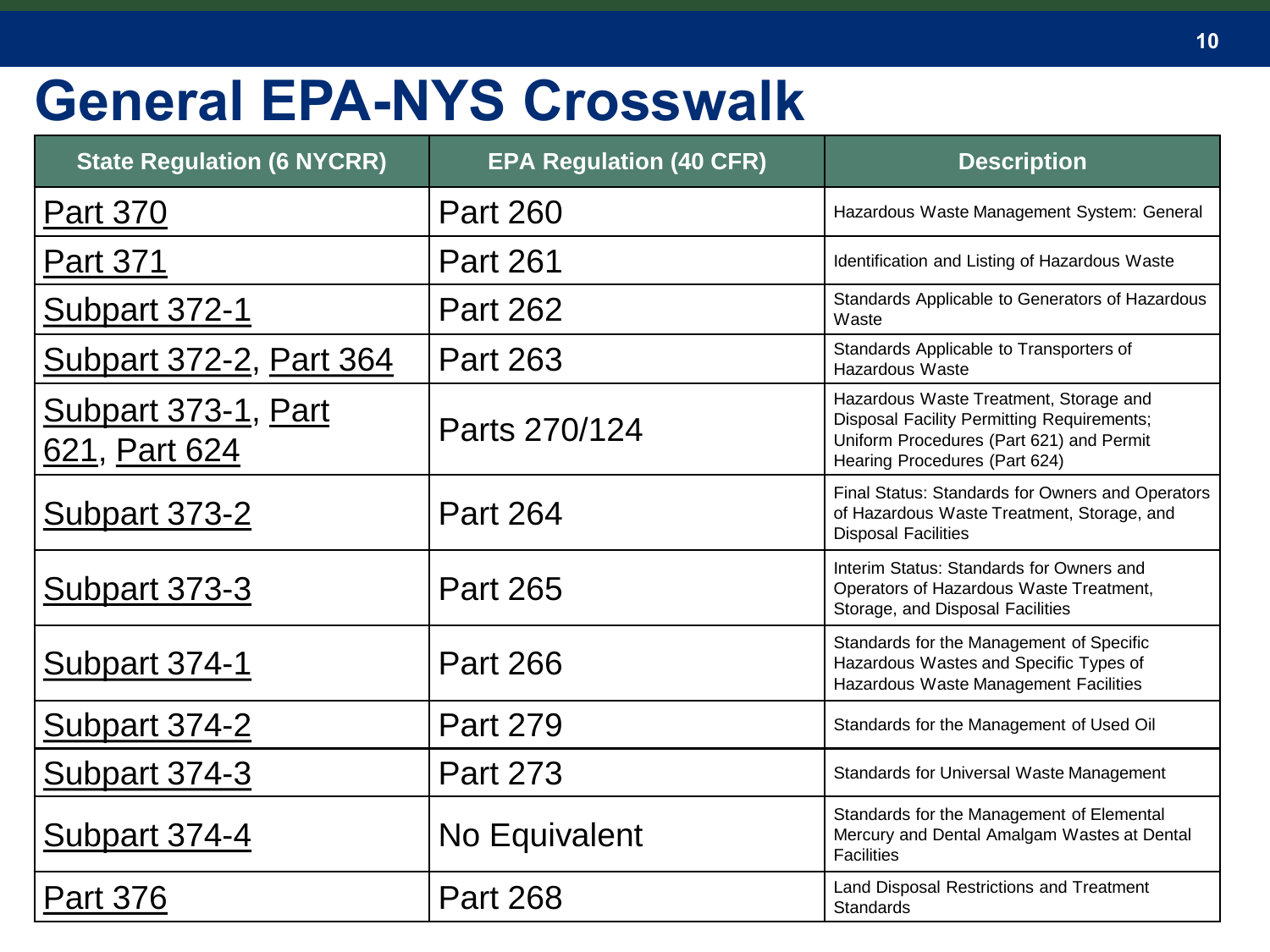### **Summary of Major Revisions by Part**

**Part 370**

- Confidentiality can't be claimed for hazardous waste manifests (already in place because of EPA action);
- New definitions most notable are definitions of VSQG, SQG and LQG (SQG and "acute hazardous waste" are being revised in FedReg5); central accumulation area.
- Sections 370.3 through 370.5 are being revised to follow EPA's structure more closely. Variance procedures are revised, definition of "legitimate recycling" is adopted.

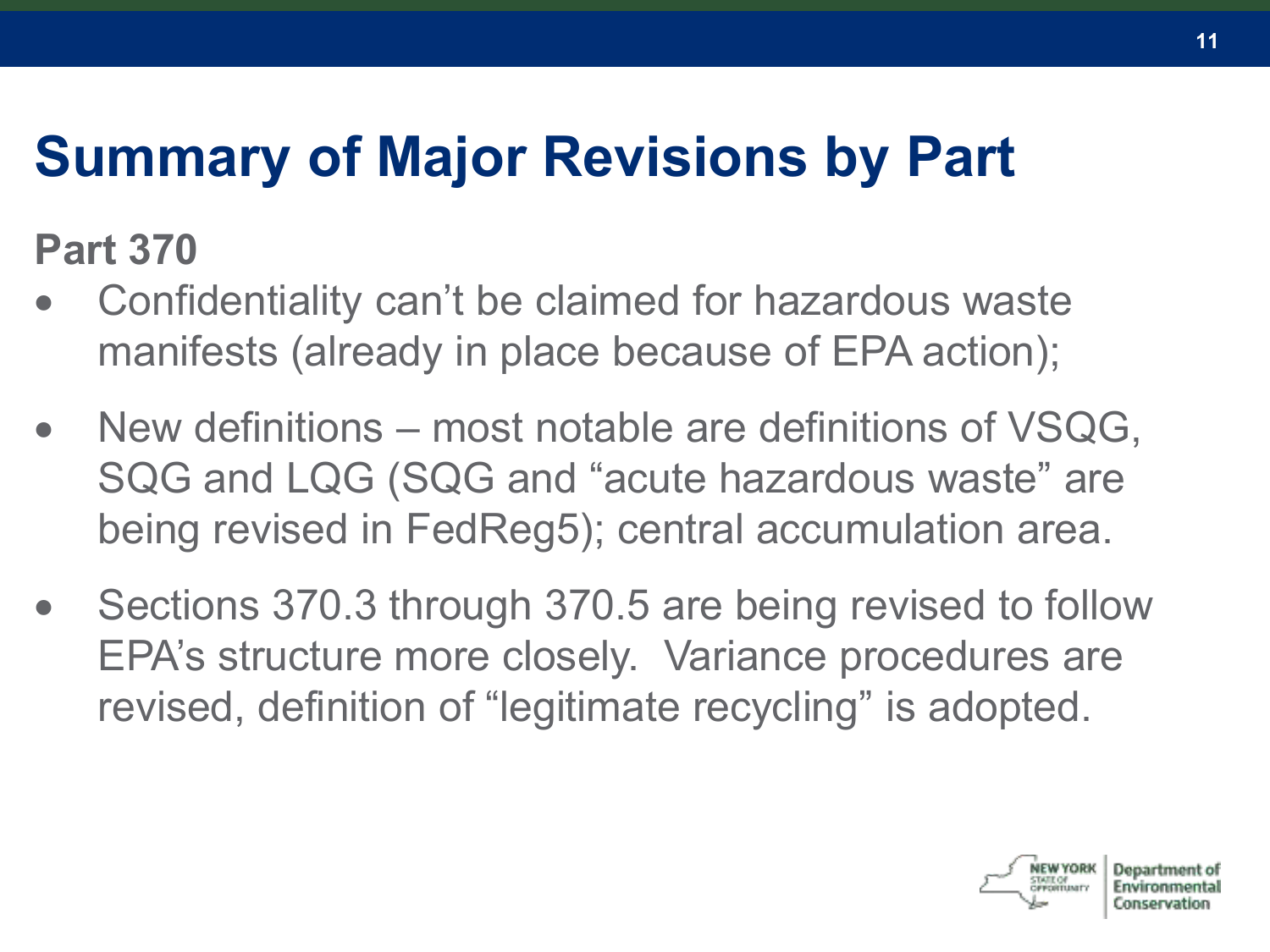### **Part 371**

- Revising "accumulated speculatively" require label or other appropriate method indicating first date the material began accumulating in the storage unit.
- "Sham recycling" is defined.
- \*Modernizing Ignitable Liquids rule\*
- Revising the Definition of P075; sewer ban for HW pharmaceuticals
- DSW Rule exclusions- generator-controlled exclusion; verified recycler exclusion; high-value solvents exclusion; new sections are added to 371 and numbering corresponds with DSW related sections of 40 CFR 261.
- Wipes Rule exclusion(s)
- CO<sub>2</sub> streams injected for geological sequestration are conditionally excluded
- Conditional exclusion for airbag waste

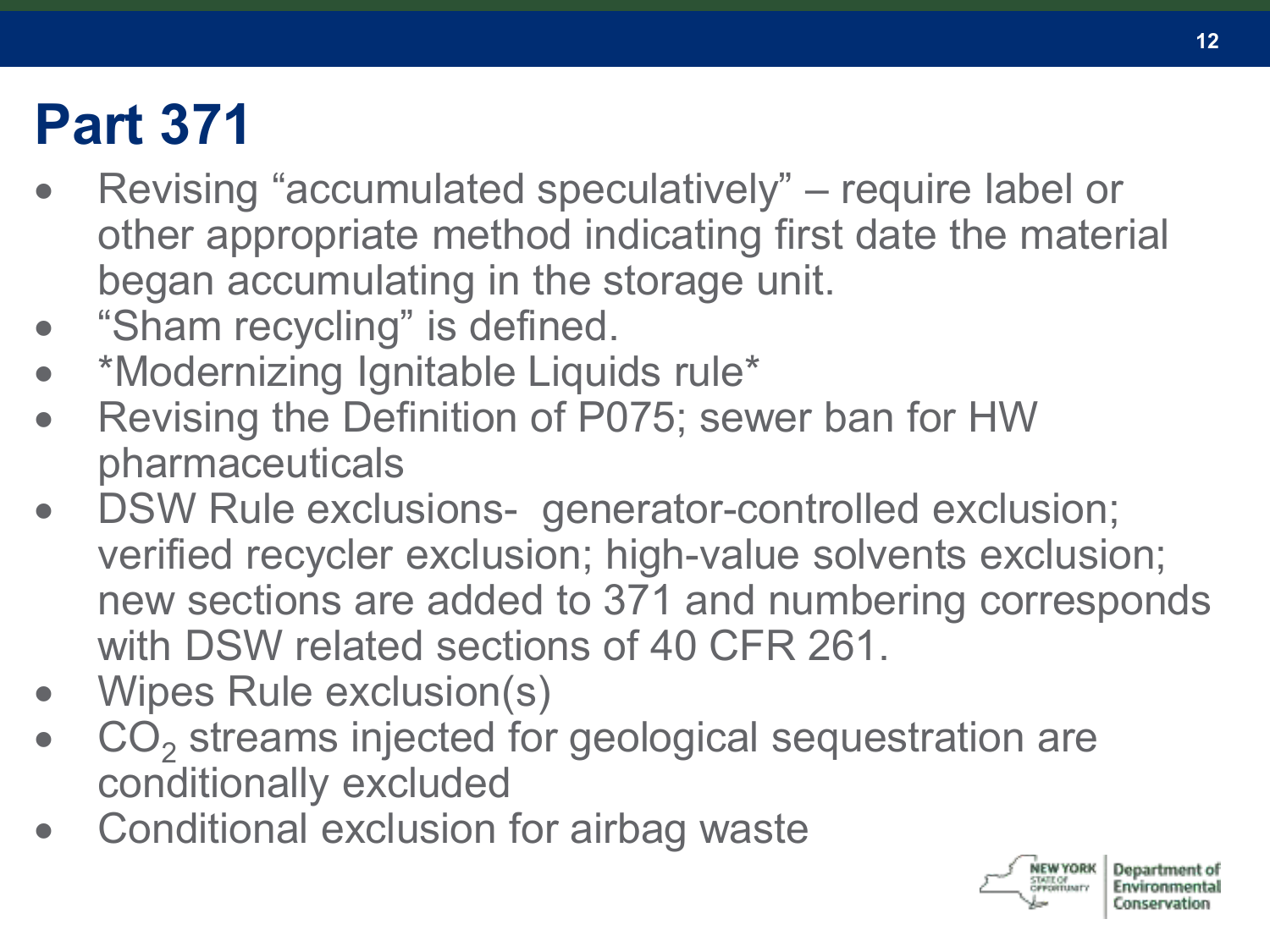### **Part 372**

- Part 372 will be repealed since it needs to be completely reorganized. Replaced and renumbered as 372-1 (analogous to 40 CFR 262) and 372-2 (analogous to 40 CFR 263)
- Subpart 372-1: e-Manifest, Generator Improvements Rule are the most notable revisions (most of the export-import revisions rule provisions also in this Subpart).
- Subpart 372-2 will correspond to 40 CFR 263.

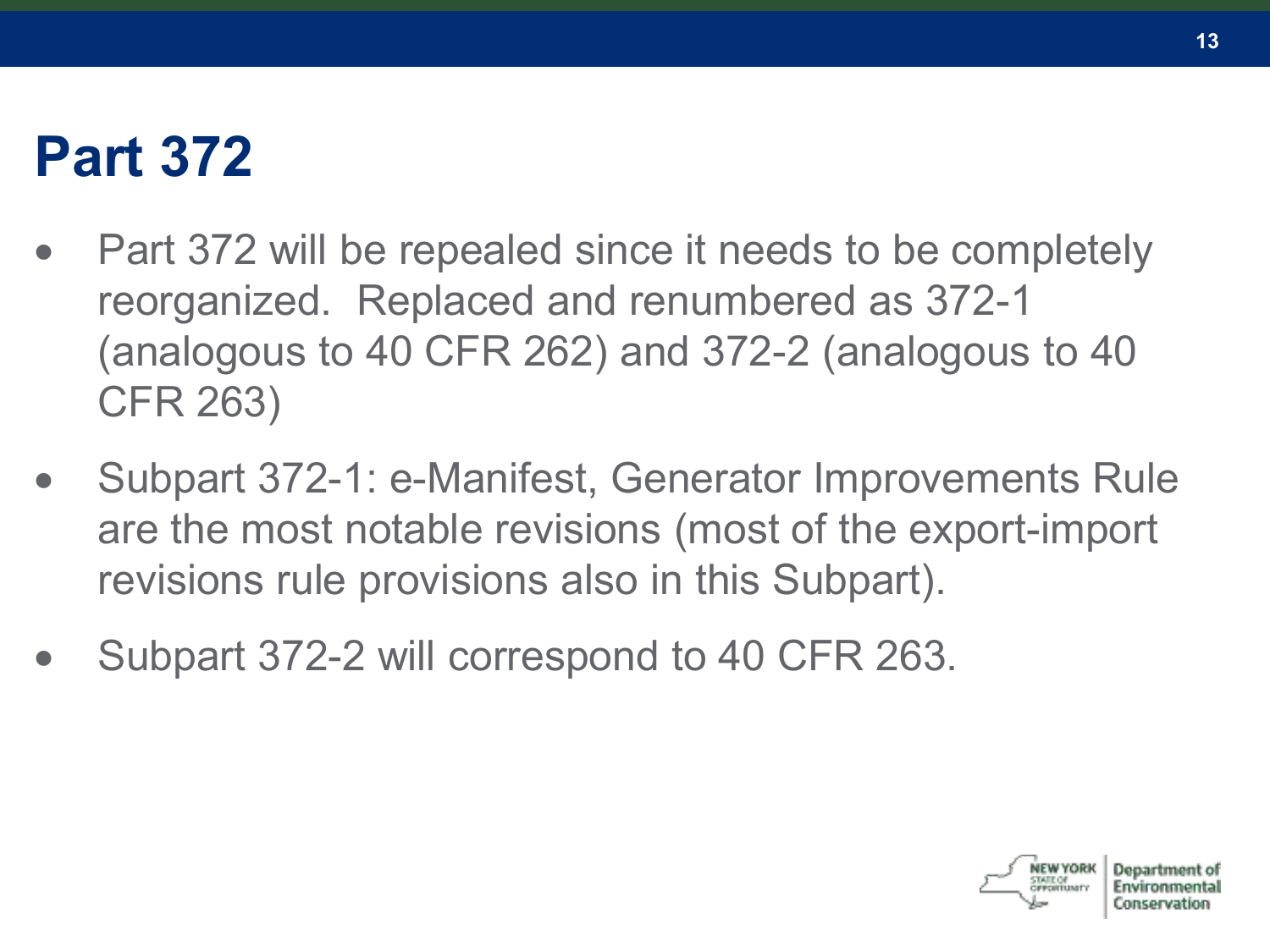### **Subpart 372-1**

#### **Section 372-1.1—General**

- (a) Terms used in this part.
- (b) Purpose, scope, and applicability.
- (c) Hazardous waste determination and recordkeeping.
- (d) Reserved.
- (e) Generator category determination.
- (f) Conditions for exemption for VSQGs
- (g) Satellite accumulation area regulations for SQGs and LQGs
- (h) Conditions for exemption for SQG that accumulates hazardous waste.
- (i) Conditions for exemption for LQG that accumulates hazardous waste.
- (j) EPA identification numbers and re-notification for SQGs and LQGs

**14**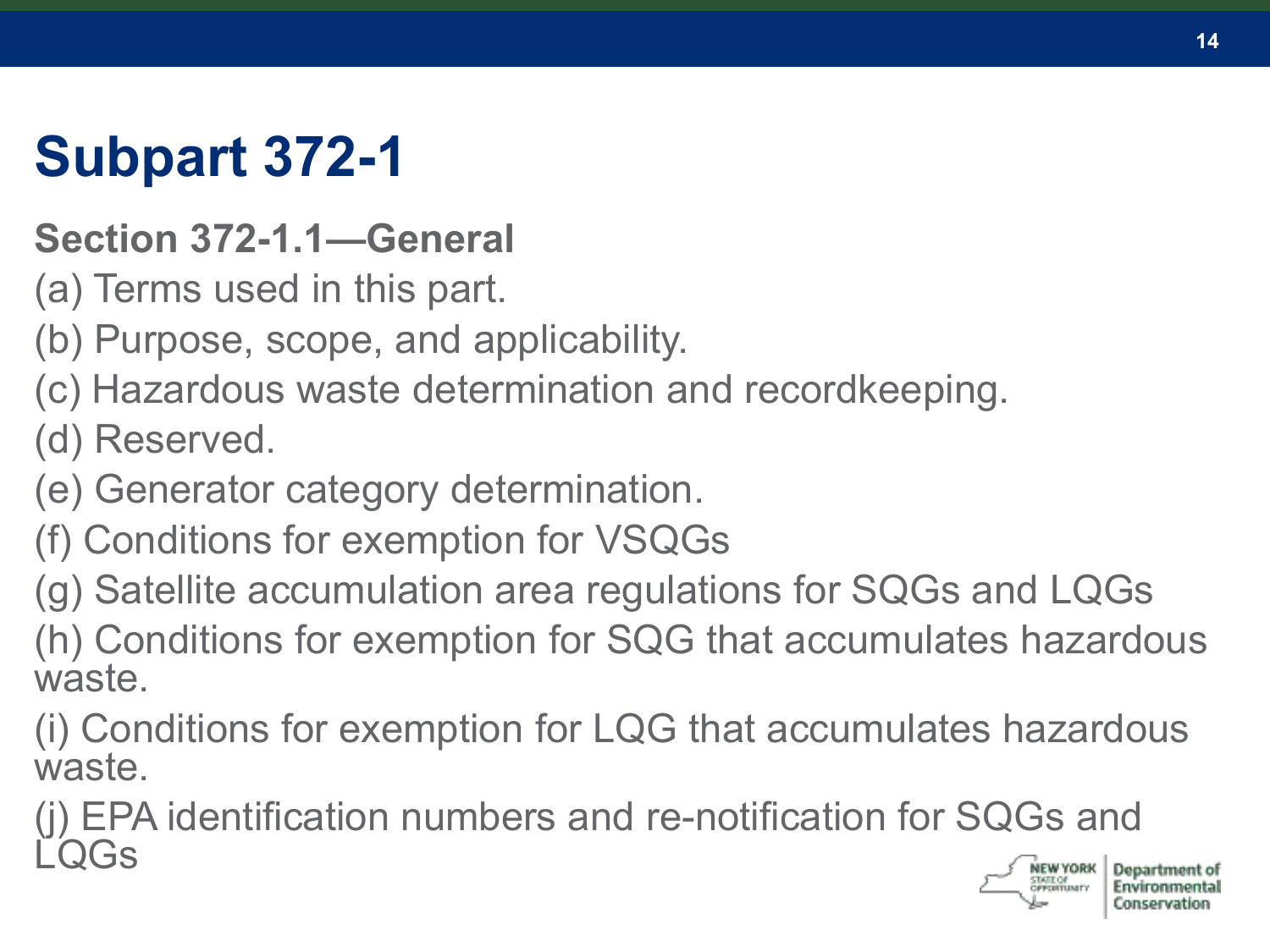### **372-1 continued**

- Section 372-1.2—The Manifest
- Section 372-1.3—Pre-Transport Requirements
- Section 372-1.4—Recordkeeping and Reporting
- Section 372-1.7—Farmers
- Section 372-1.8—Transboundary Movements of Hazardous Waste for Recovery Within the OECD
- Section 372-1.11—Academic Labs
- Section 372-1.12—Episodic Generation
- Section 372-1.13—Preparedness, Prevention, and Emergency Procedures for LQGs

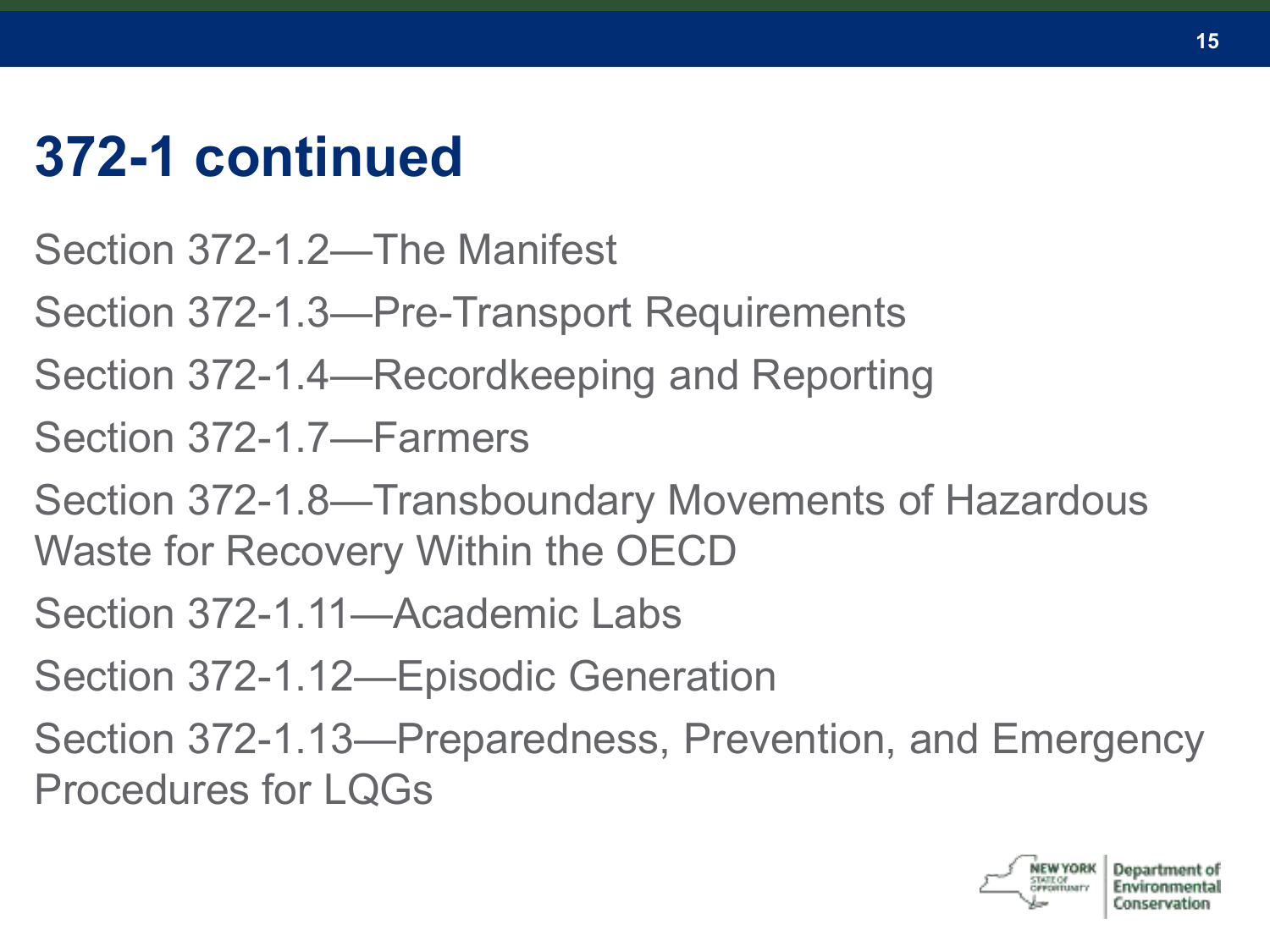### **Part 373**

#### **Subpart 373-1**

- Revisions due to Generator Rule need to change cross-references
- SSA provisions to reflect new LQG closure requirements

#### **Subparts 373-2 and 373-3**

• Most of the revisions are due to changes in crossreferences and terminology; e-Manifest Rule provisions

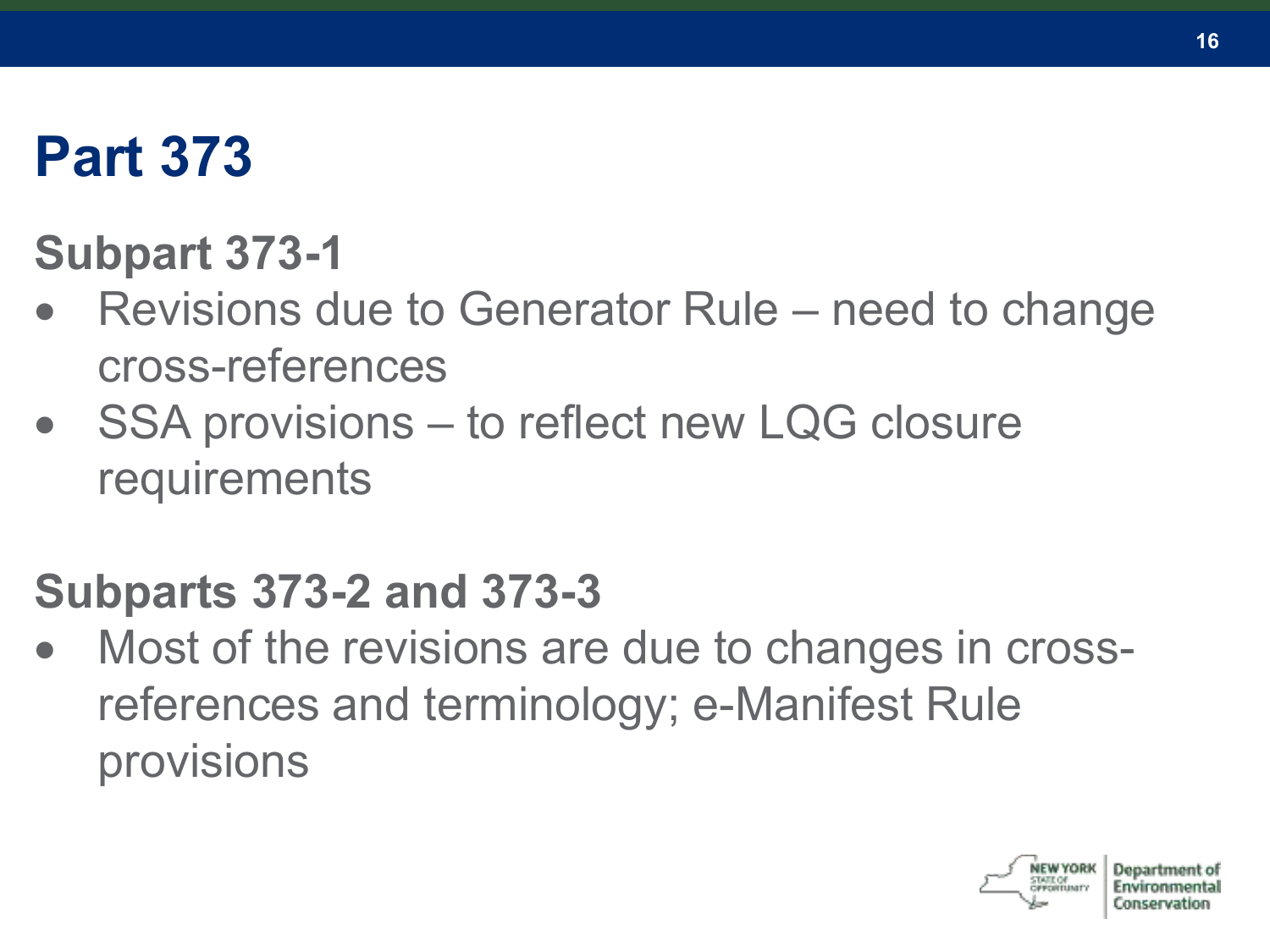### **Part 374**

#### **Subpart 374-1 (Management of Specific Hazardous Waste)**

Add Subpart  $P$  – most of the provisions of the Pharmaceuticals Rule will be here

#### **Subpart 374-2 (Used Oil)**

• Change cross references and terminology

#### **Subpart 374-3 (Universal Waste)**

- If timing works out, add aerosol cans to universal waste rule;
- Considering addition of paint waste to universal waste rule.

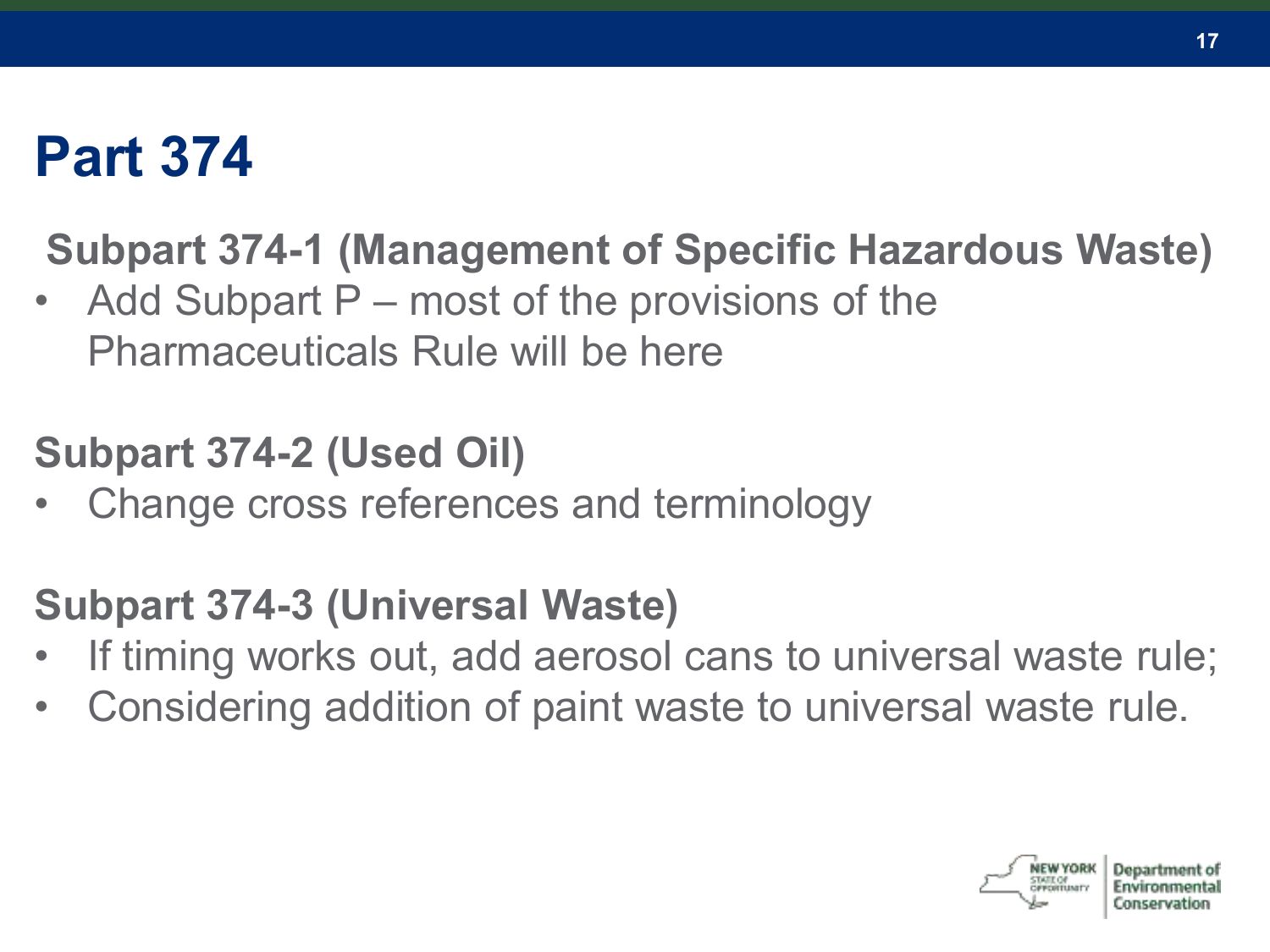### **Part 376 – Land Disposal Restrictions**

• Conforming changes

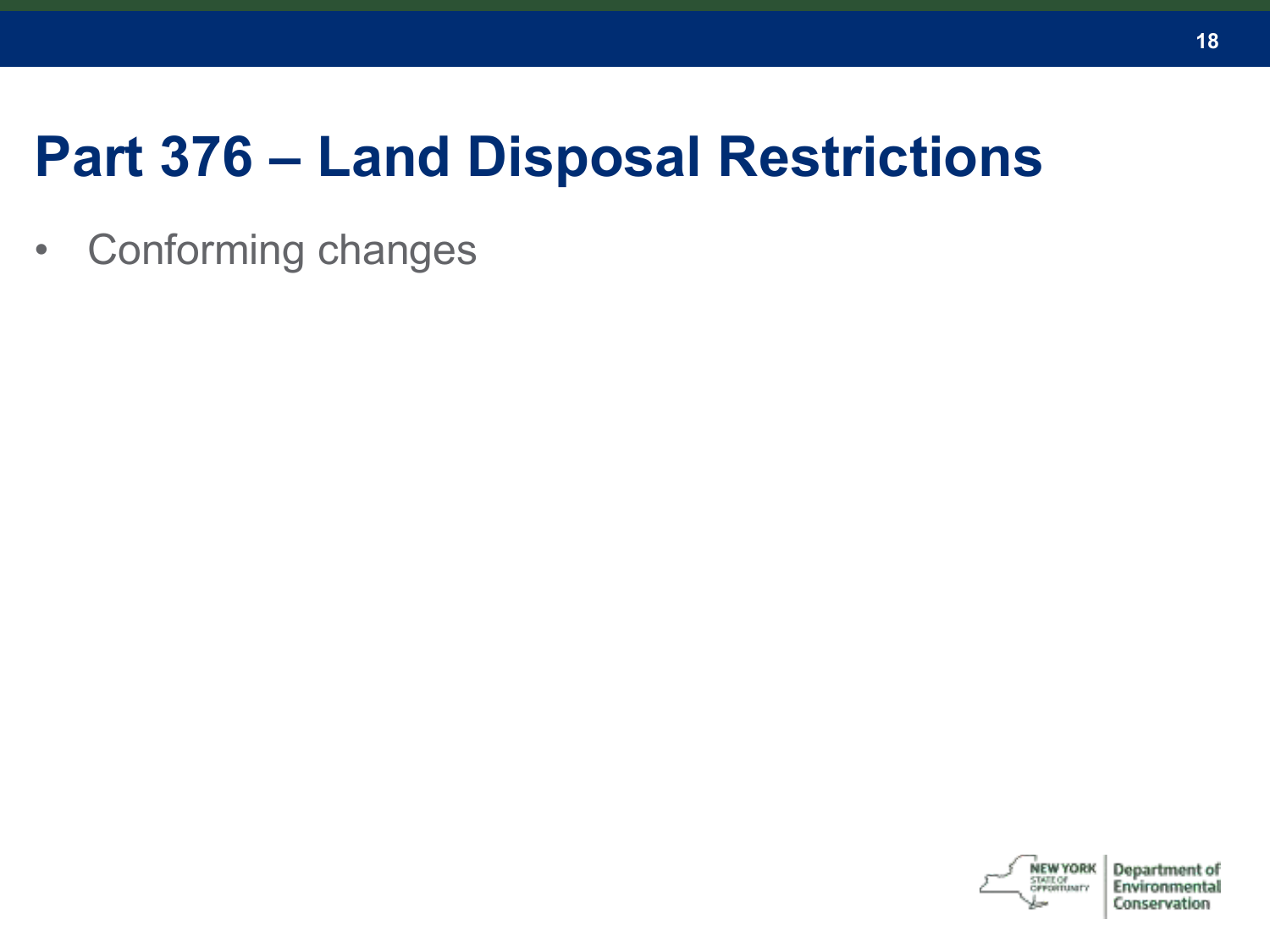# **Wipes Rule**

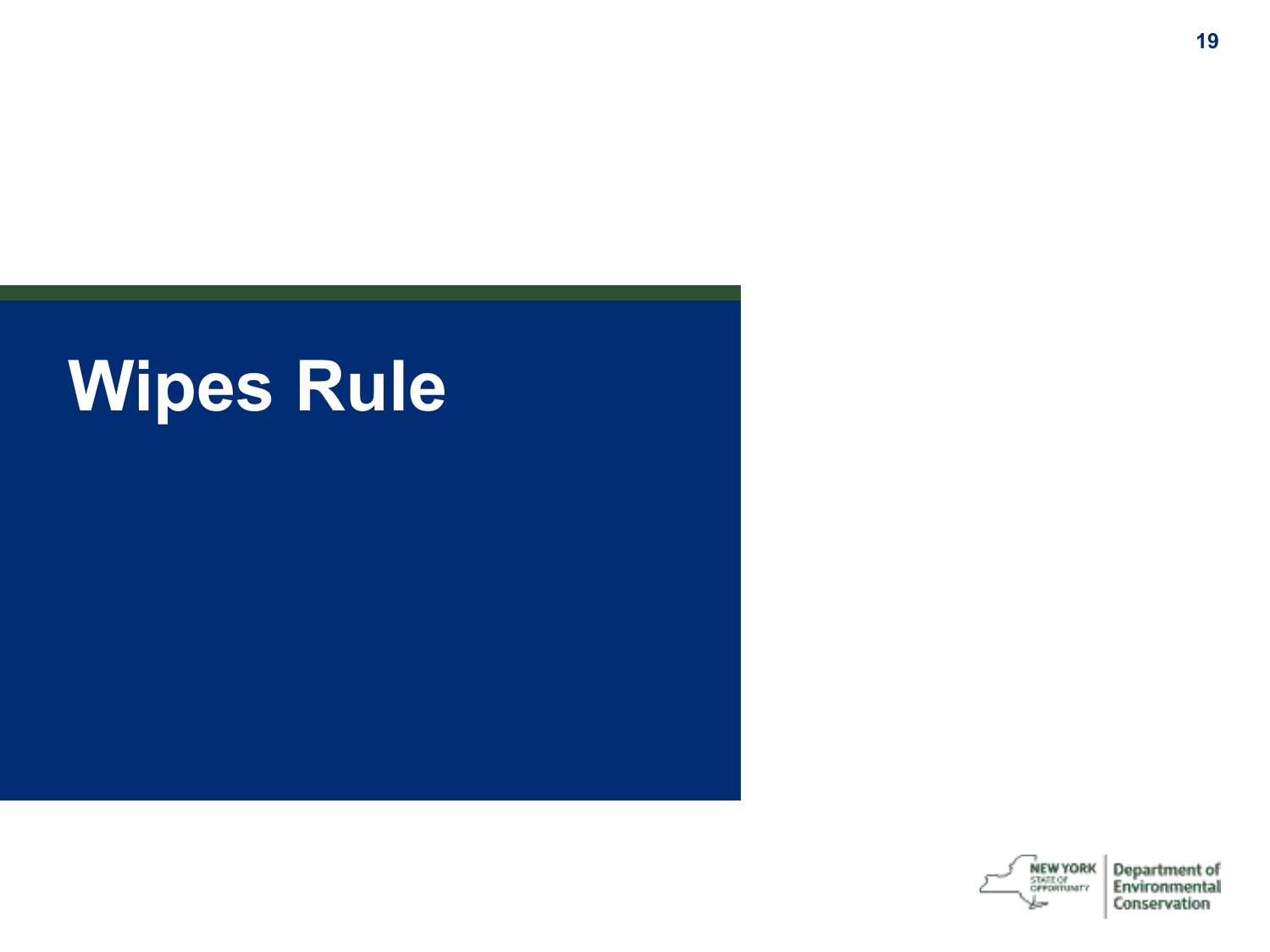### **Wipes Rule**

- "Once a listed waste, always a listed waste"
- Date- Effective in states that aren't EPA authorized
- July 1, 2015 enforceable in authorized states
- Some provisions are more stringent than current DEC Policy

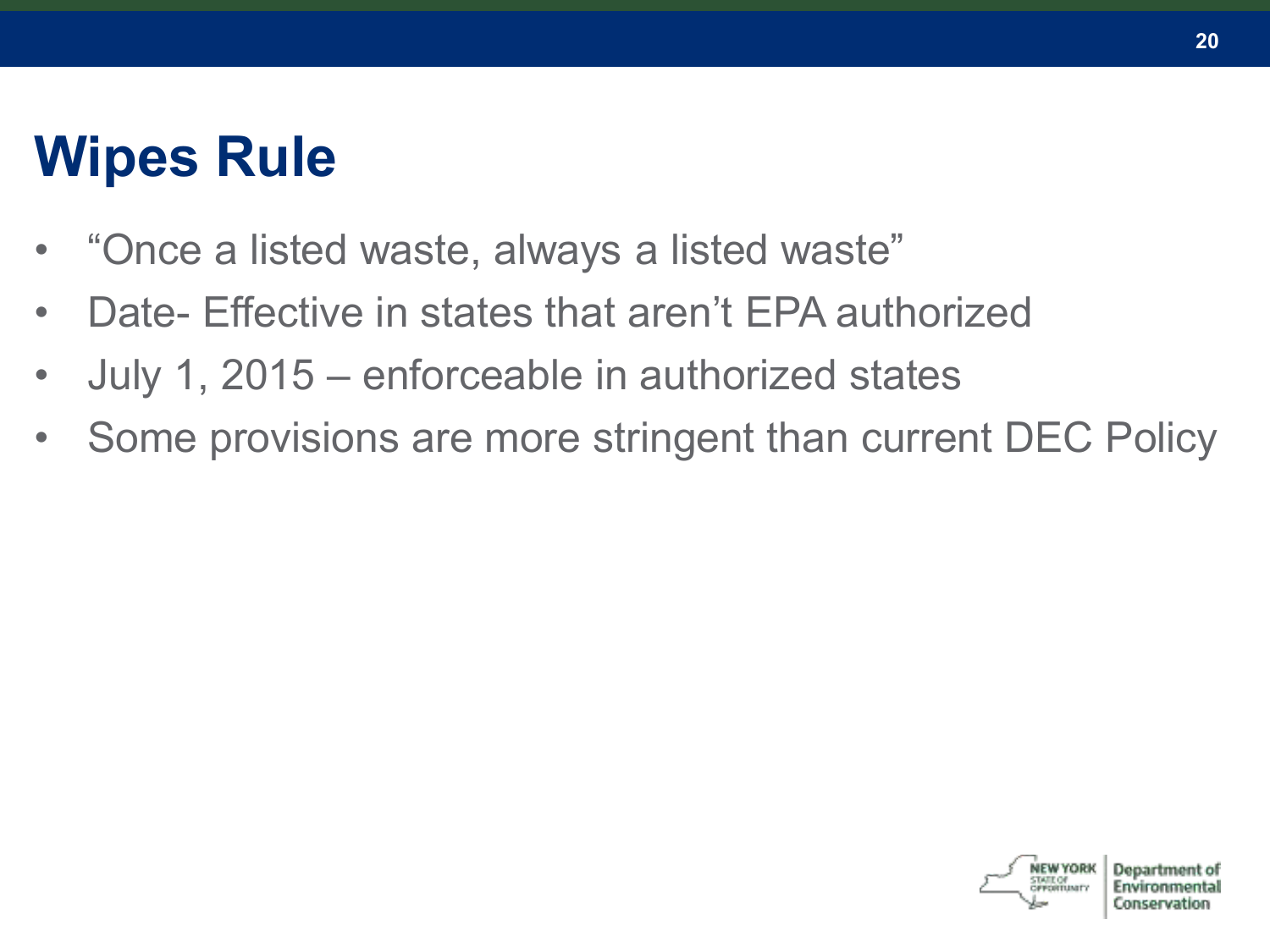### **Wipes Rule: Disposal Exemption**

- Should we consider exempting wipes directed for disposal?
- Possible extra controls:
	- Never any free liquids
	- Notify DEC
	- Retain shipping papers
	- Directly to disposal facility (no transfer facilities)
	- Limit disposal options waste to energy, incinerations (ban landfill)?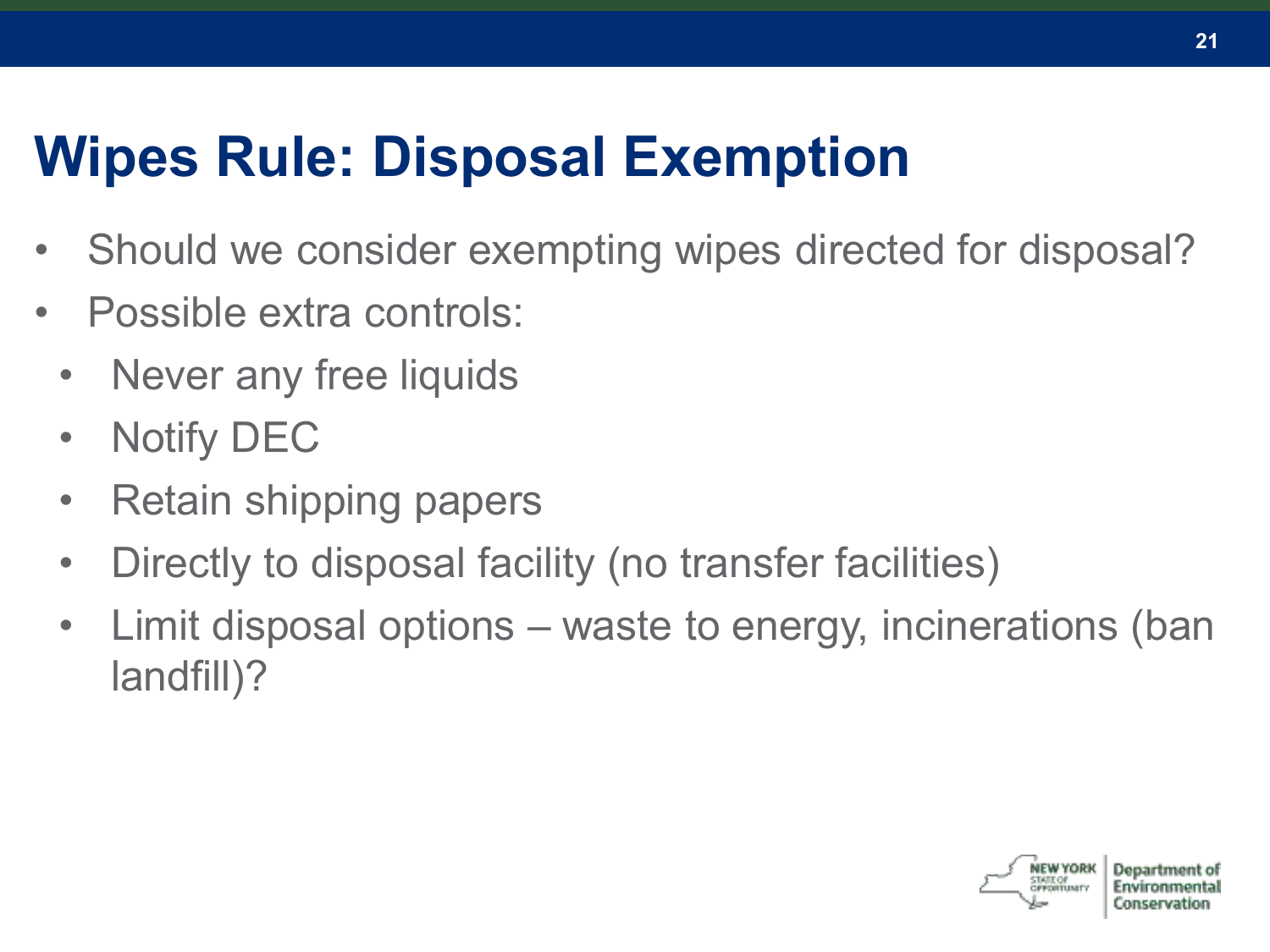### **Disposal Option – Issues**

- Risk assessment didn't consider transfer facilities;
- containers compression can cause liquids to be released;
- once generator closes container, no way to know if they met the "no free liquids" performance standard

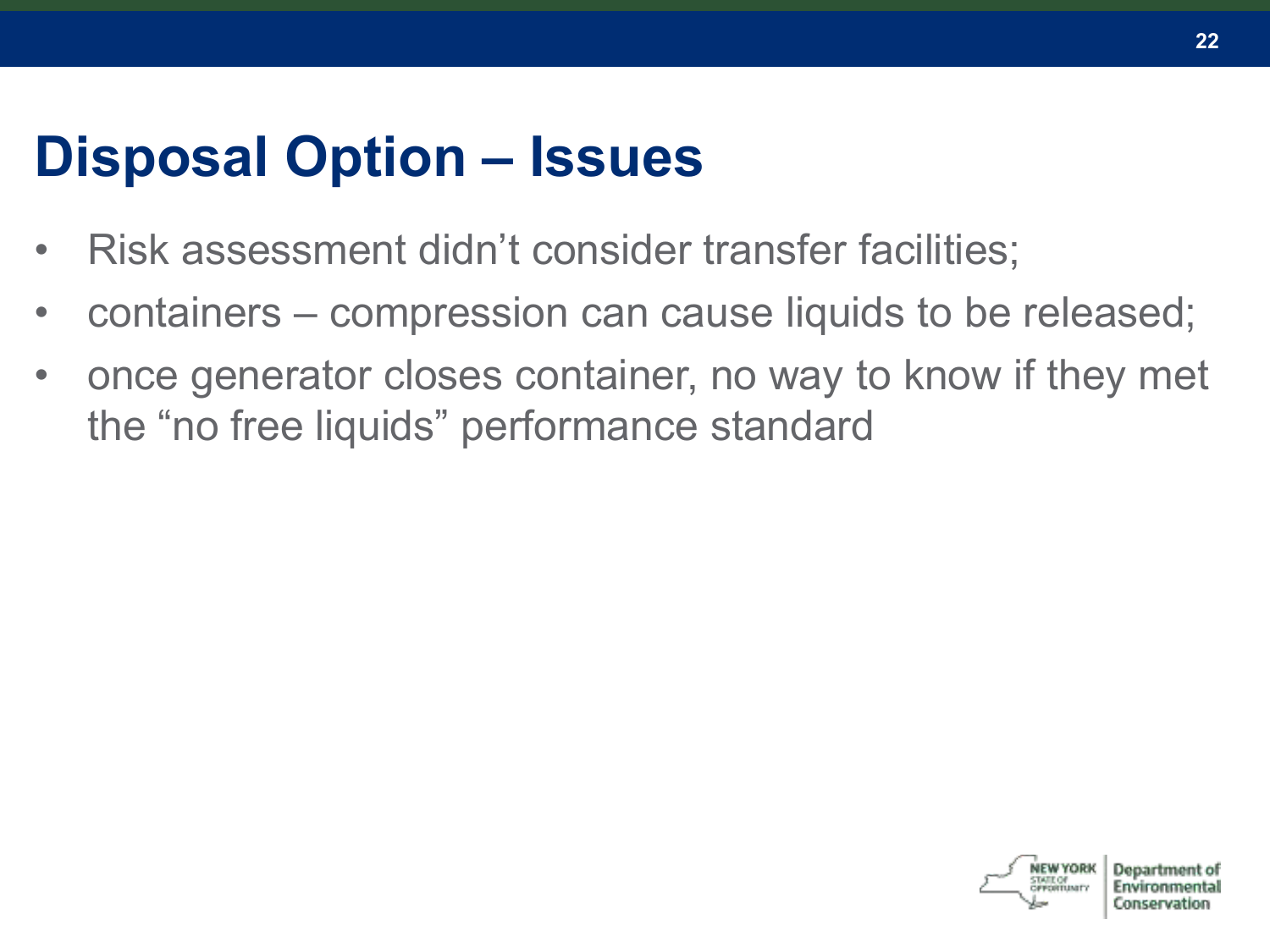## **Carbon Dioxide (CO2) Sequestration**

- Carbon dioxide capture and storage is a process that aims to reduce CO2 emissions from power plants and other industrial sources.
- Some CO2 streams may be hazardous wastes.
- New York State is a member state of the Midwest Regional Carbon Sequestration Partnership.

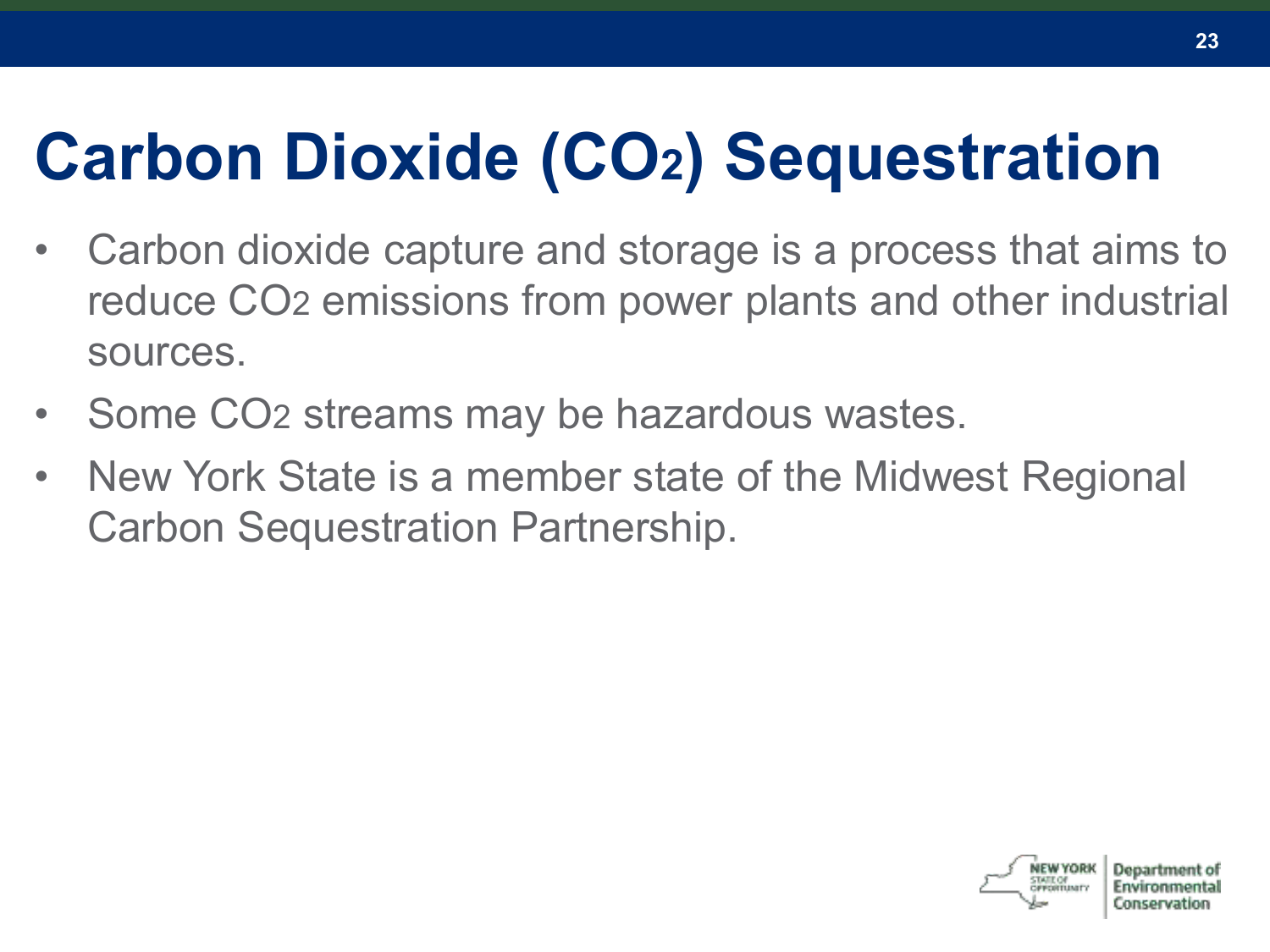### **E-Manifest Rule**

- EPA's February 7, 2014 **Hazardous Waste Electronic Manifest (e-Manifest) Rule**.
- DEC would continue to collect certain information:
	- State waste codes for PCB-Contaminated wastes:
	- Disposal method codes for fee purposes.
- DEC currently requires, per 372.2(b)(3)(iii), that the generator mail one copy of the manifest form to the generator state, and one copy to the destination state.

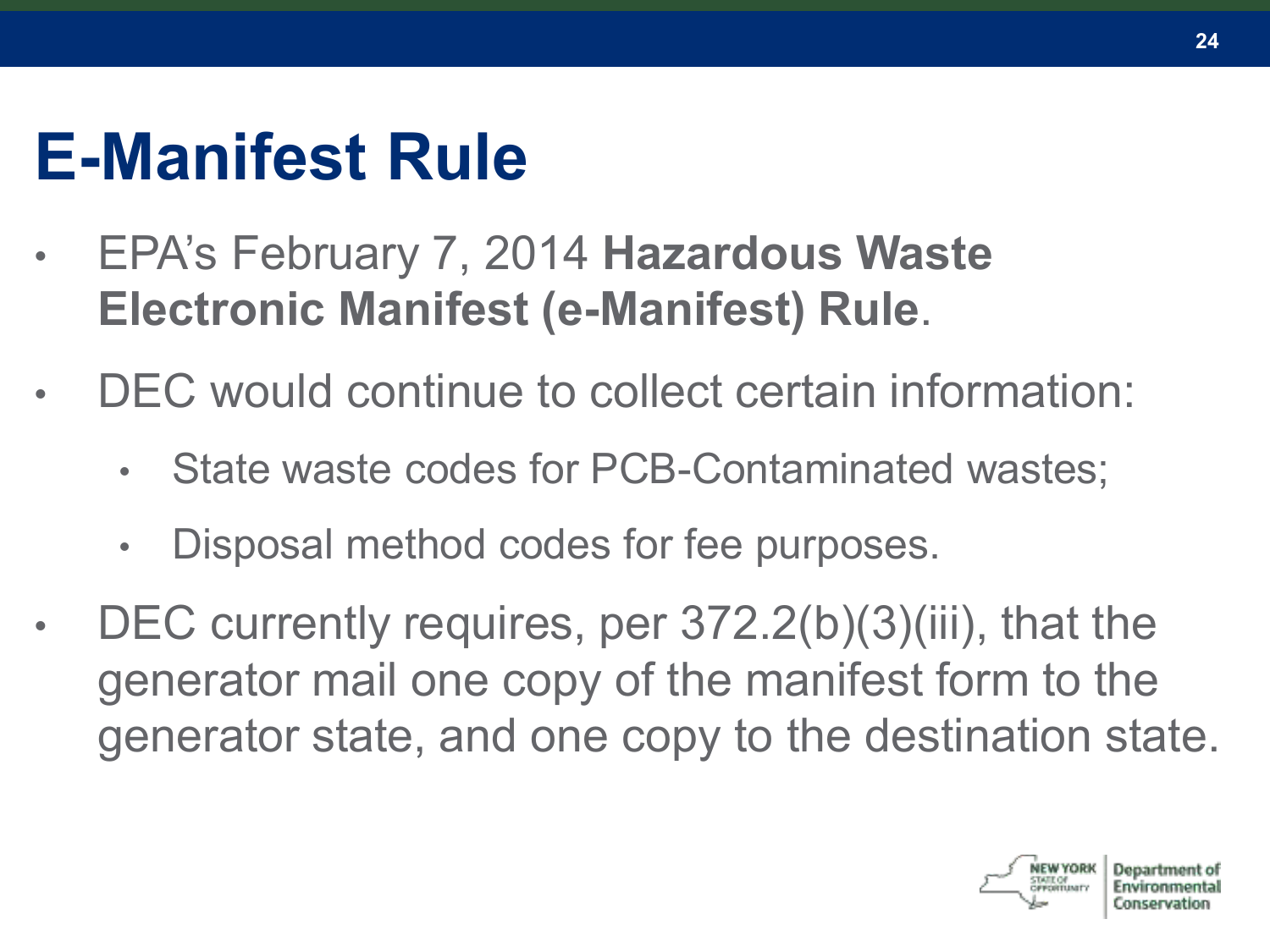# **Definition of Solid Waste (DSW) Rule**

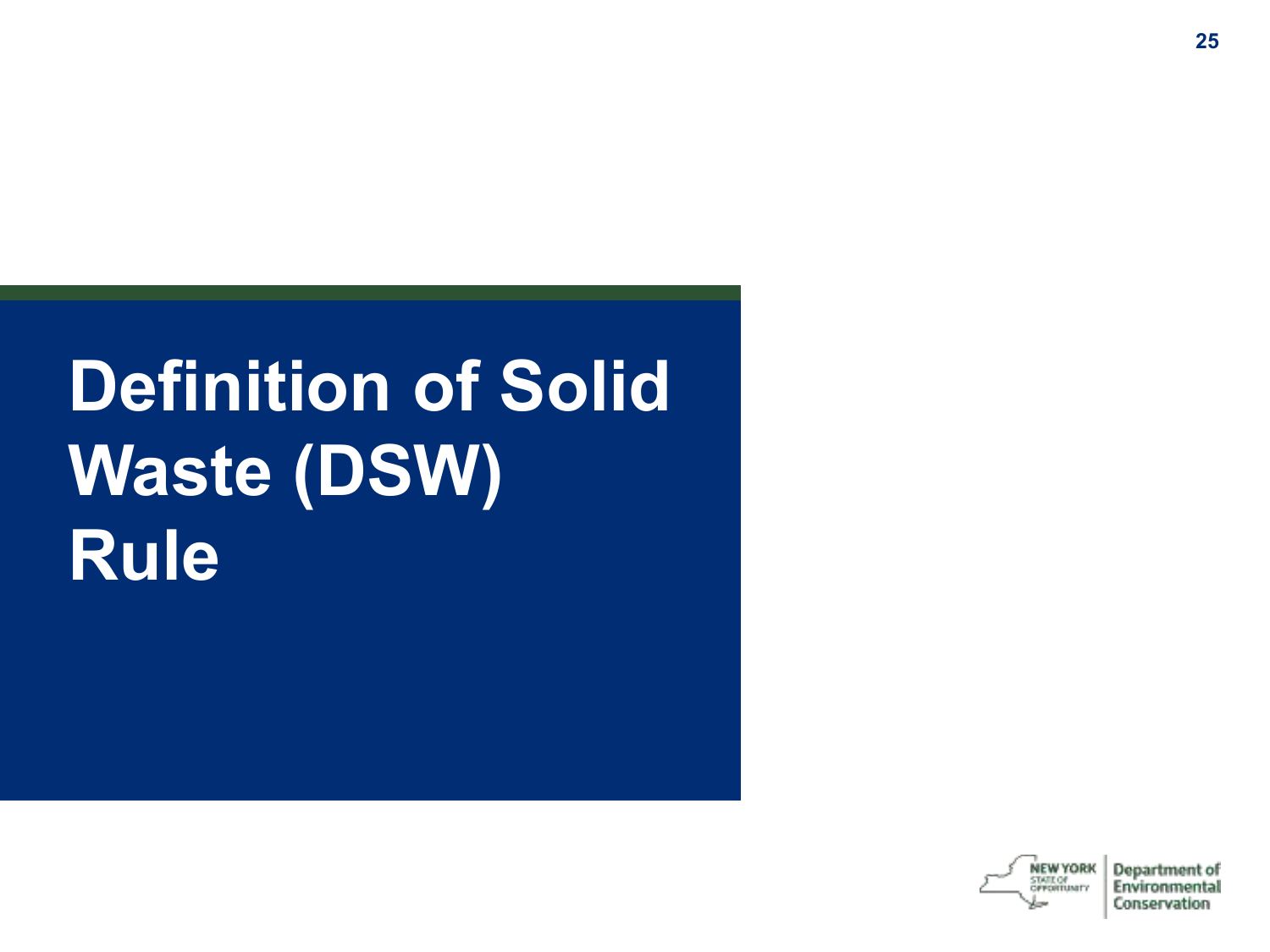### **Definition of Solid Waste Rule**

The idea of the definition of solid waste rule is to

- identify and set standards for materials that would be hazardous waste if disposed but can instead be legitimately recycled, and when recycled are indistinguishable from comparable raw materials or manufacturing intermediates.
- The goal is to put the materials to higher value recycling, to make better use of the resources (example: IPA going for distillation instead of fuel blending)
- Set of court rulings stretching back to the beginning of RCRA-C
- States are not required to adopt the exclusions

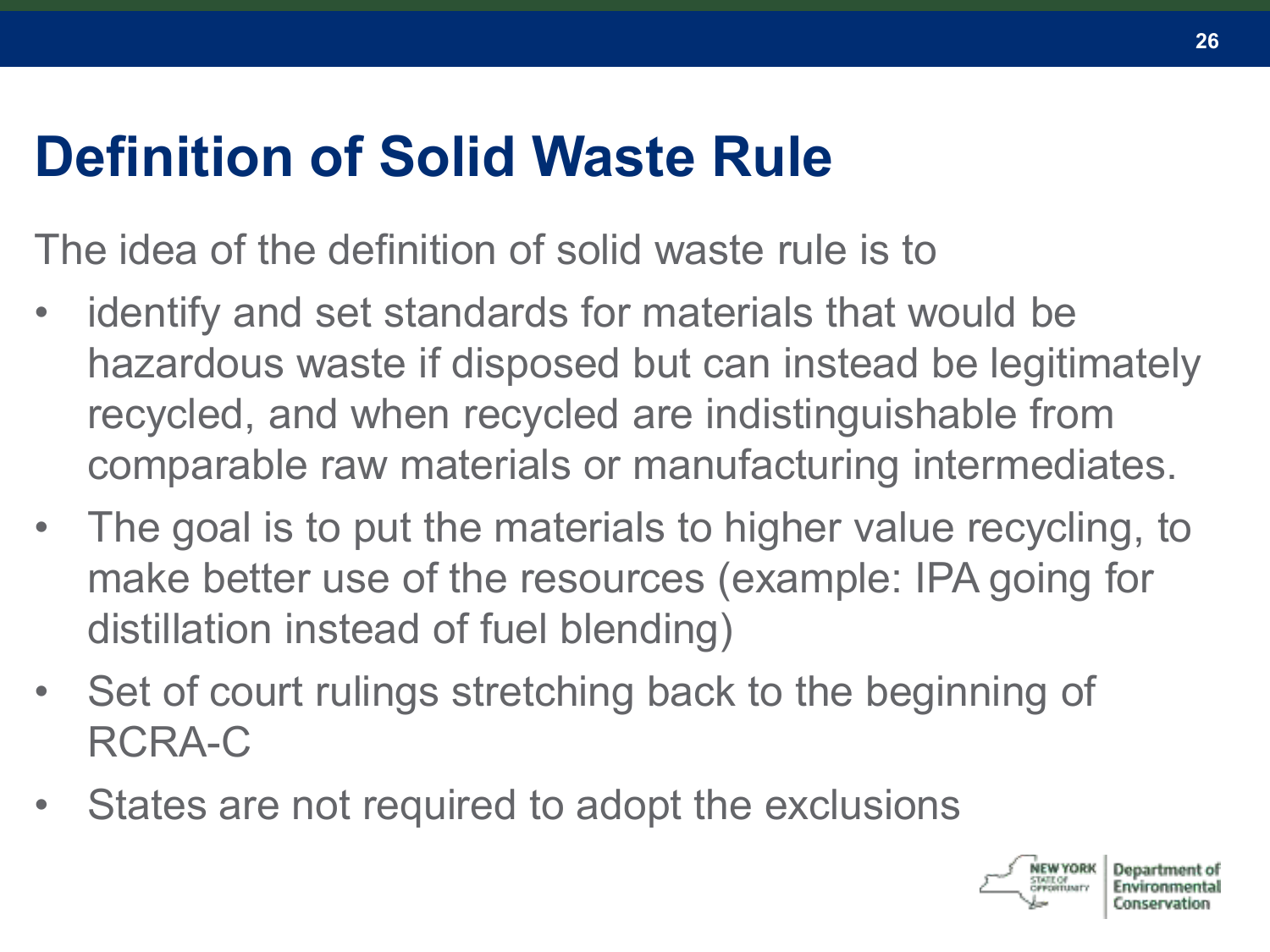### **More stringent provisions include**

- Prohibition of sham recycling
- New recordkeeping to demonstrate that the material is not accumulated speculatively

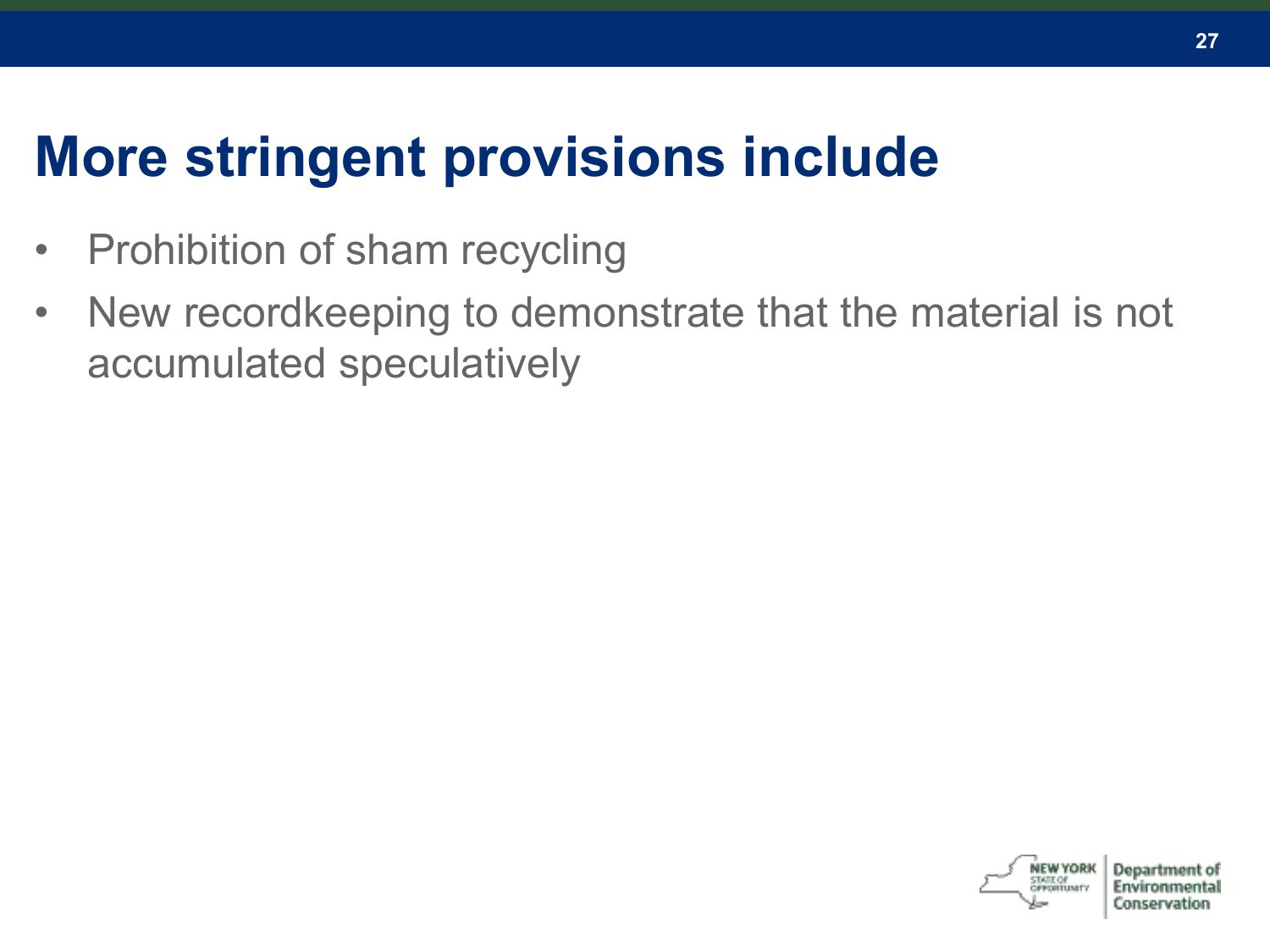### **Less stringent provisions include**

- Generator-Controlled Exclusion variance for material recycled under control of the generator
- Transfer-based exclusion (was called verified recycler exclusion)
- Remanufacturing exclusion (high value solvents exclusion)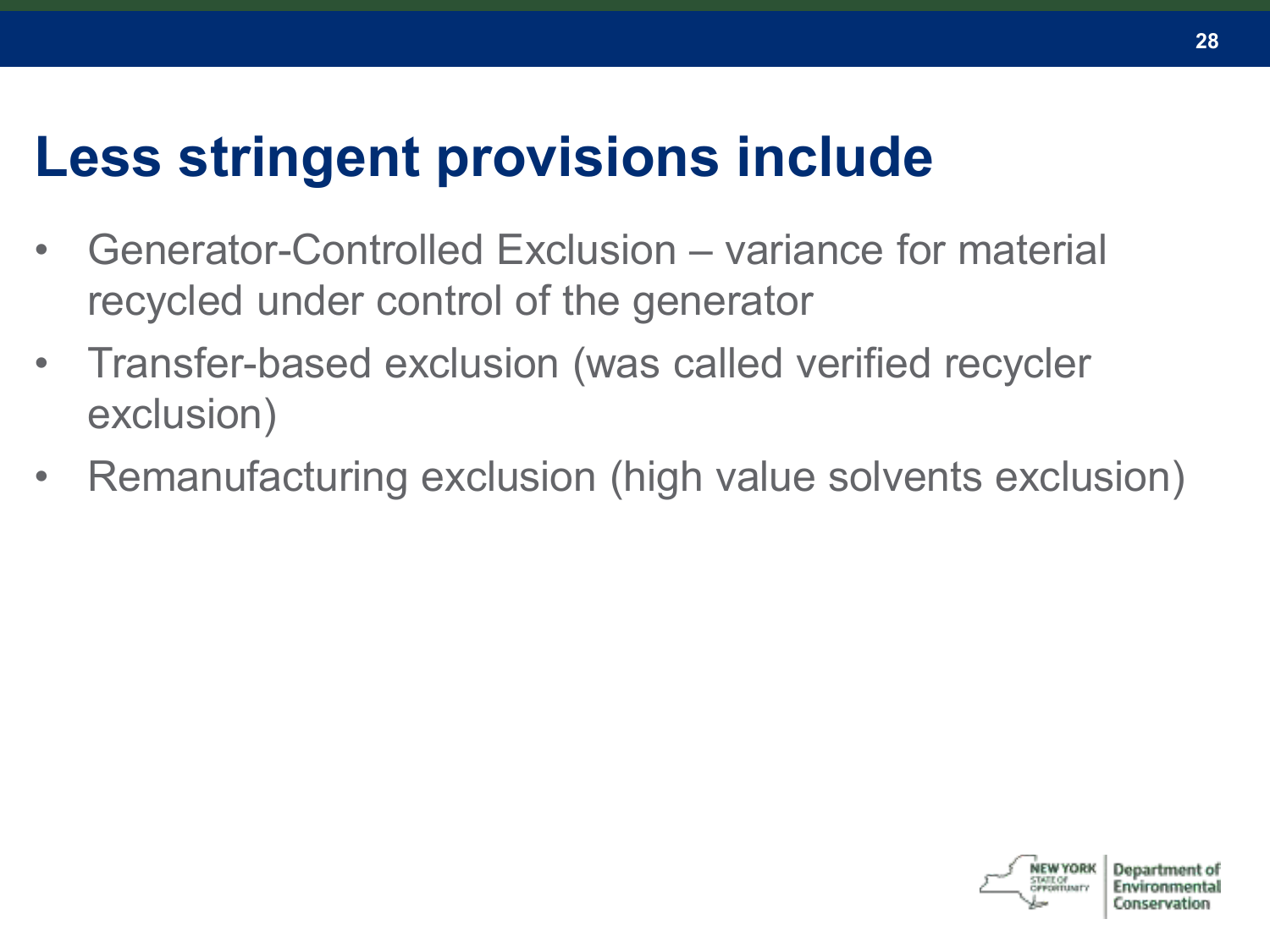### **Legitimate Recycling – Four Factors**

- 1. Hazardous Secondary Material (HSM) provides a useful contribution
- 2. Product or manufacturing intermediate made from the HSM is valuable
- 3. HSM is managed as a valuable commodity
- 4. Recycling product is comparable to a legitimate product or intermediate – no Toxics Along for the Ride (TARs)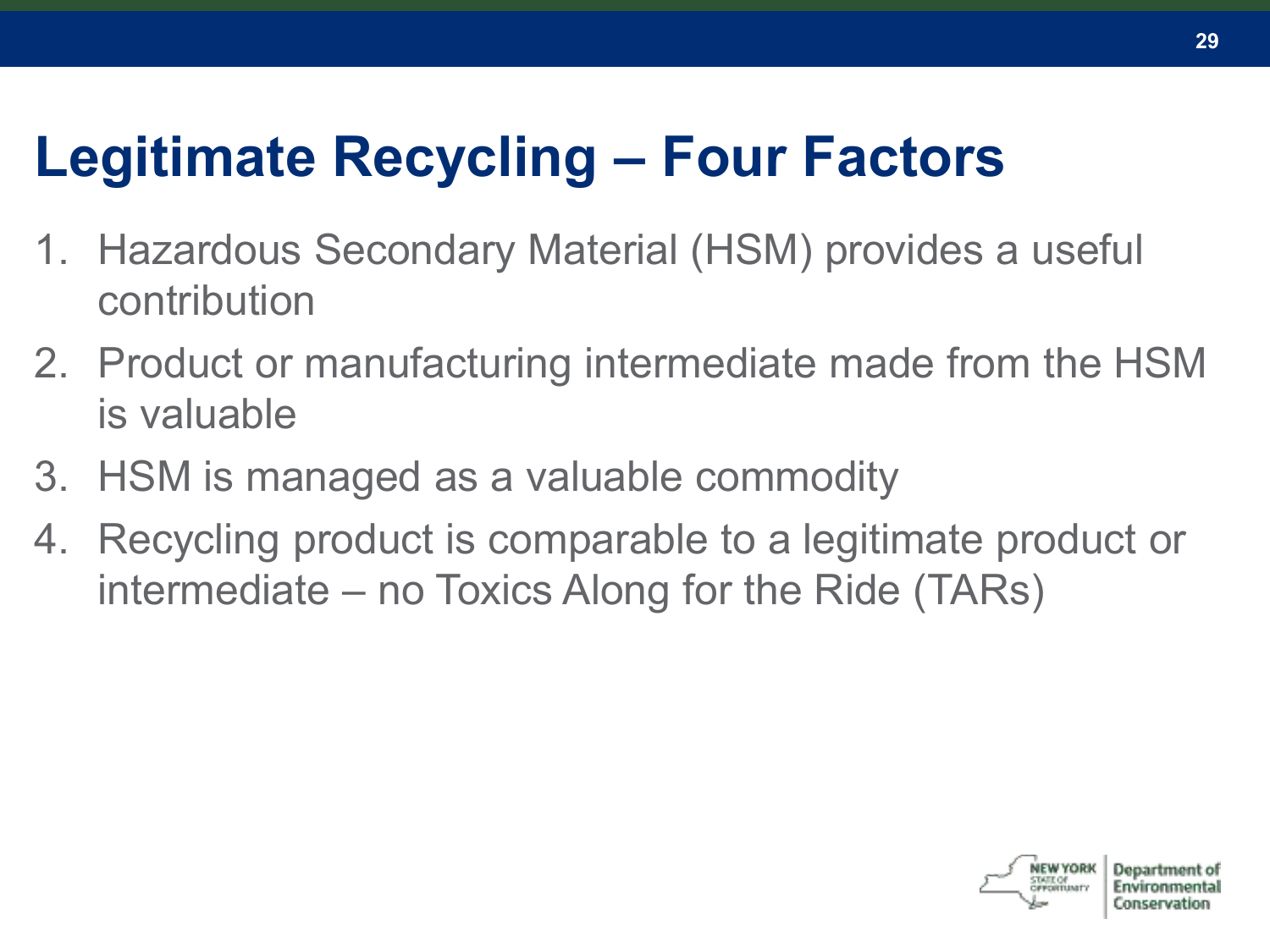### **Legitimacy criteria – impacts of court ruling**

- 2008 rule 4 Legitimacy factors; factors 3 and 4 were optional.
- 2015 rule all four factors were mandatory; provision to appeal factor 4.
- 2018 rule (resulting from court vacatur) factor 4 is optional

We expect to follow 2015 rule – factor 4 has been considered mandatory in NY for many years.

*(Factor 3 – Managed as a valuable material) (Factor 4 – No Toxics Along for the Ride (TARs))*

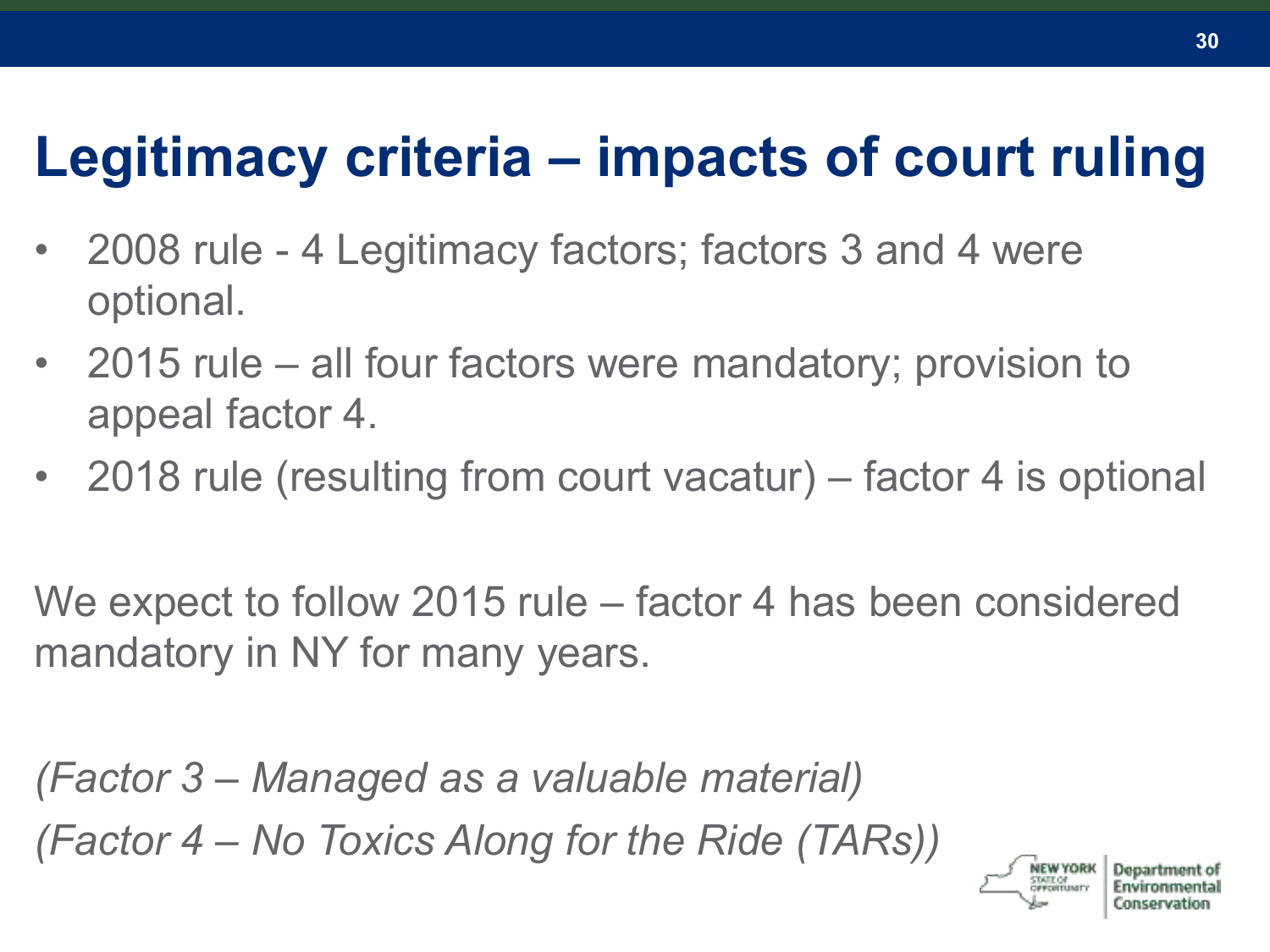### **DSW Conditional Exclusions**

- Generator-Controlled Exclusion
- Transfer-Based Exclusion
- Remanufacturing Exclusion

• Describes when hazardous secondary materials are excluded from regulation.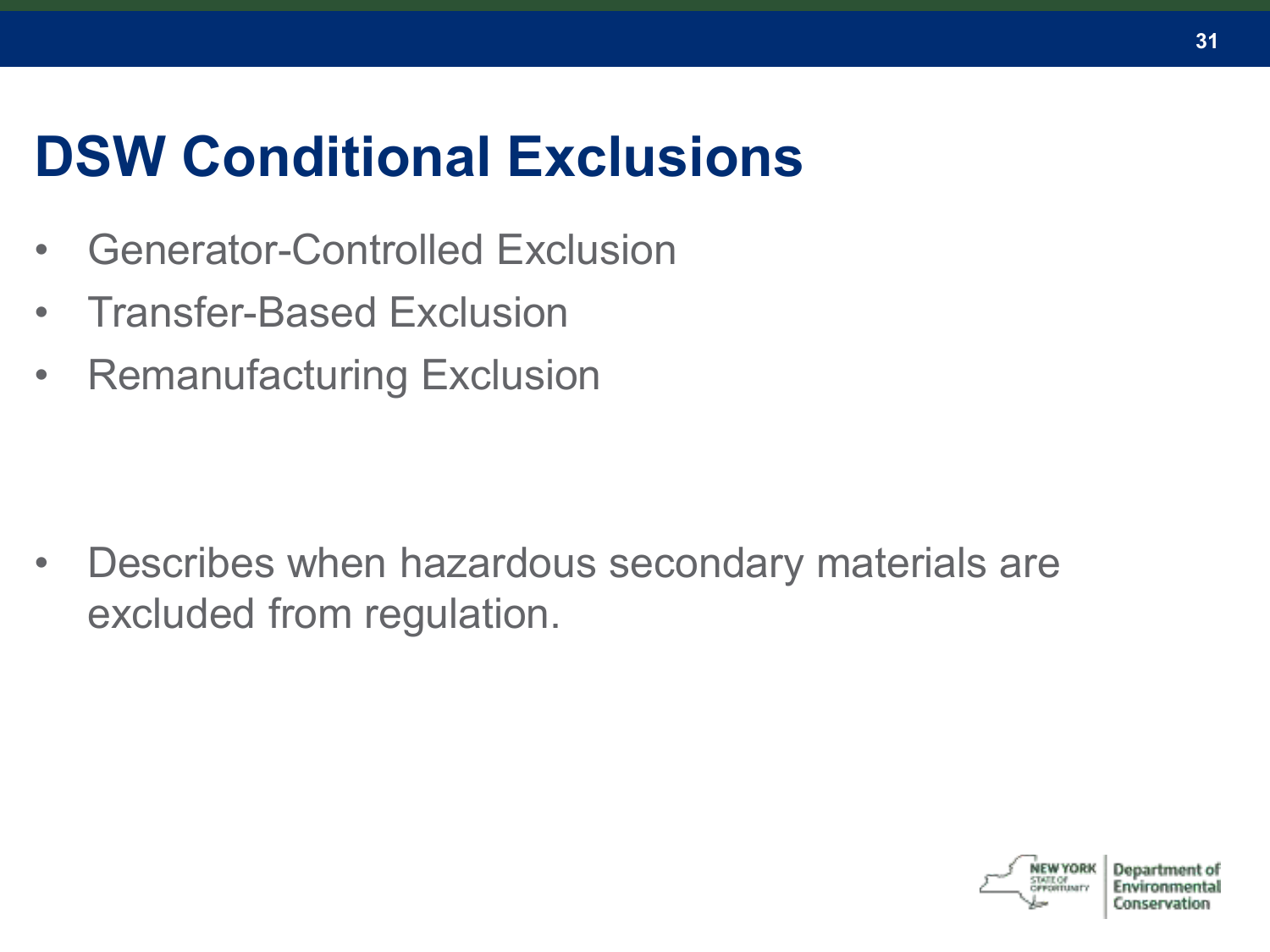### **DEC considerations**

Generator-controlled exclusion:

• Adopt exclusions for recycling on-site and off-site under control of the same generator; not adopt the tolling arrangement provisions

Remanufacturing Exclusion

• Adopt but may be more stringent than EPA

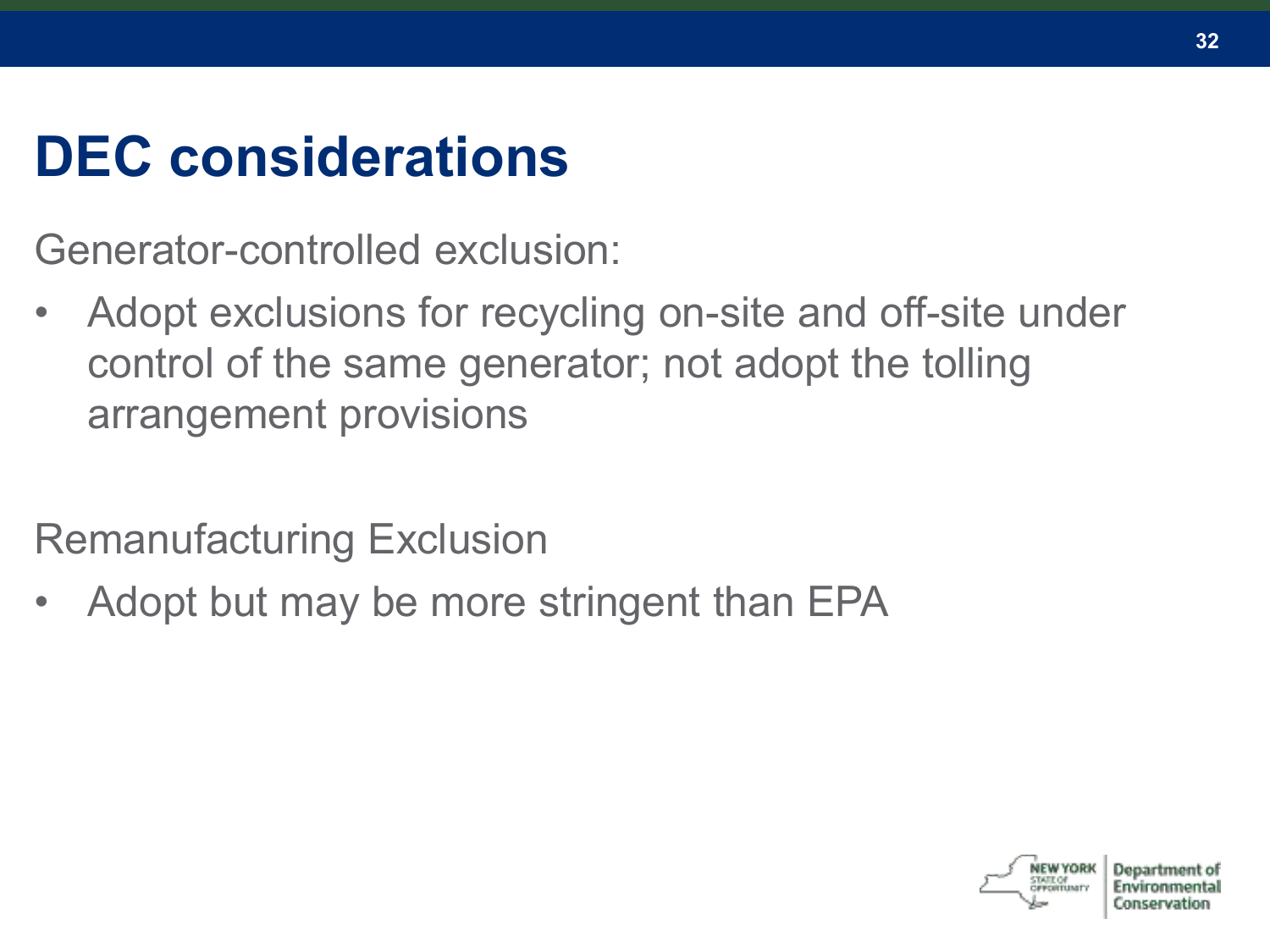### **2008 Transfer-Based Exclusion**

"Materials transferred for recycling are not solid waste if…."

- Recyclers notify but don't need approval
- Off-site recyclers need financial assurance for closure
- Onus on the generator to ensure that they send their hazardous secondary material to a recycler who will legitimately recycle it
- Lacked key protections Environmental Justice, preparedness & prevention, containment
- Legitimate recycling definition 4 factors; factors 3 and 4 were optional

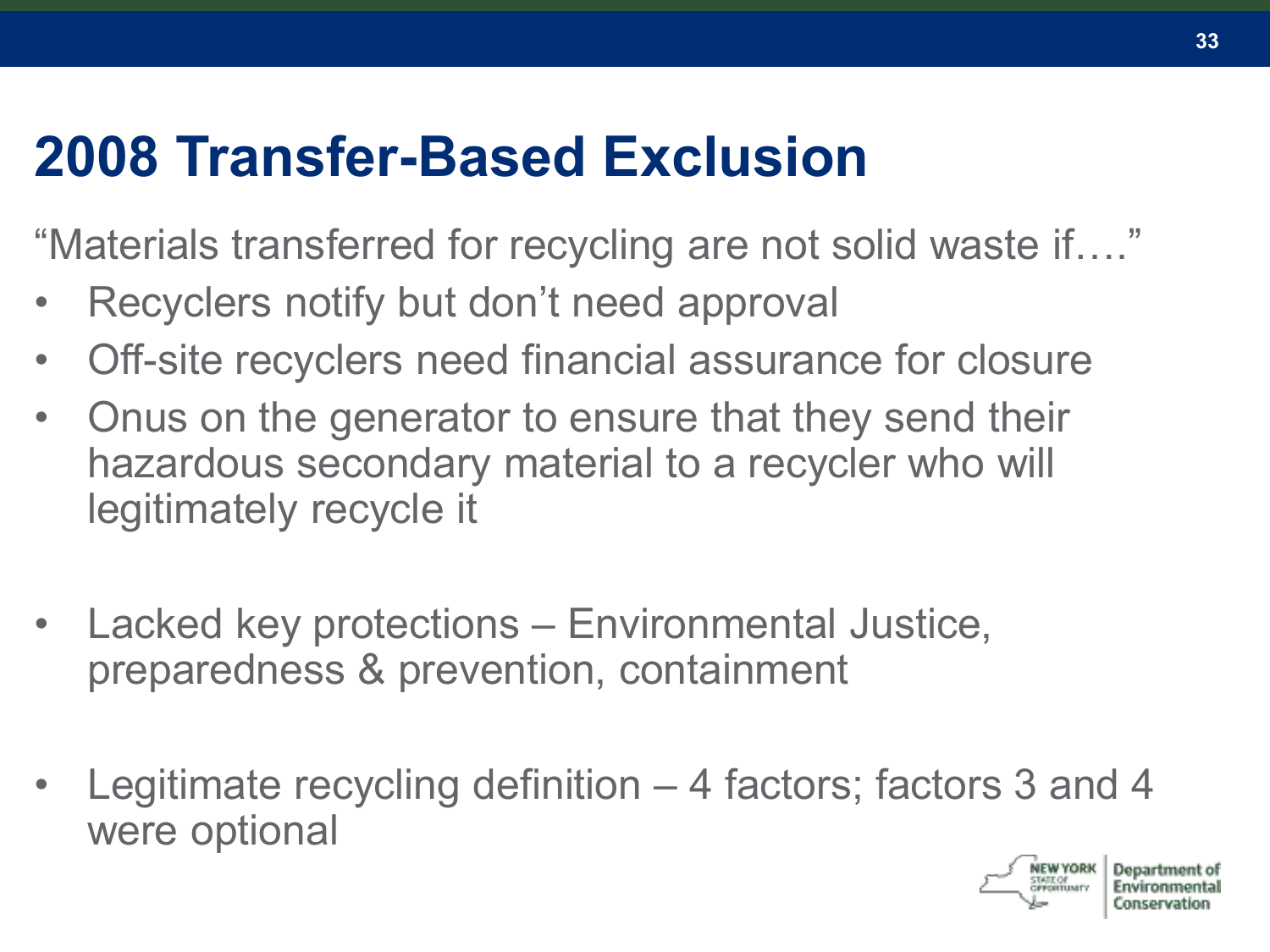### **DSW Rule 2015 and 2018 Revisions**

- 2015 Rule added a variance procedure to the transfer-based exclusion, and added remanufacturing exclusion
- Most of verified recycler provisions were vacated, EPA returned to 2008+ exclusion (retained preparedness & prevention and )
- Factor 4 in definition of Legitimate Recycling (no toxics along for the ride) also vacated.

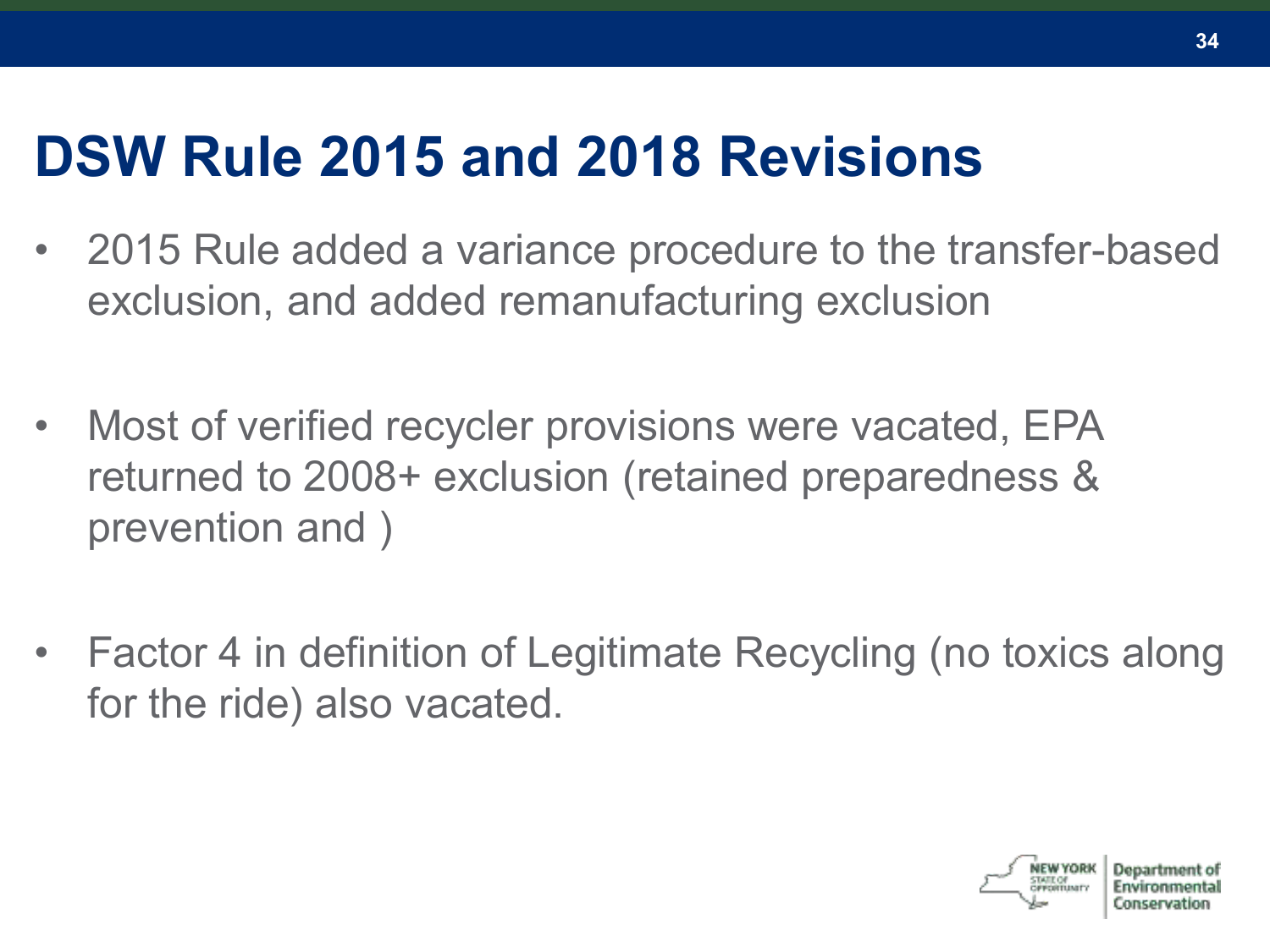### **DSW Rule: TSDF "Verified Recycler Variance"**

- EPA's 2015 DSW Rule allowed verified recyclers and intermediate facilities to operate under a verified recycler variance in lieu of a TSDF permit.
- Court overturned this but kept some of the requirements in place; returned to EPA's 2008 Transfer-Based exemption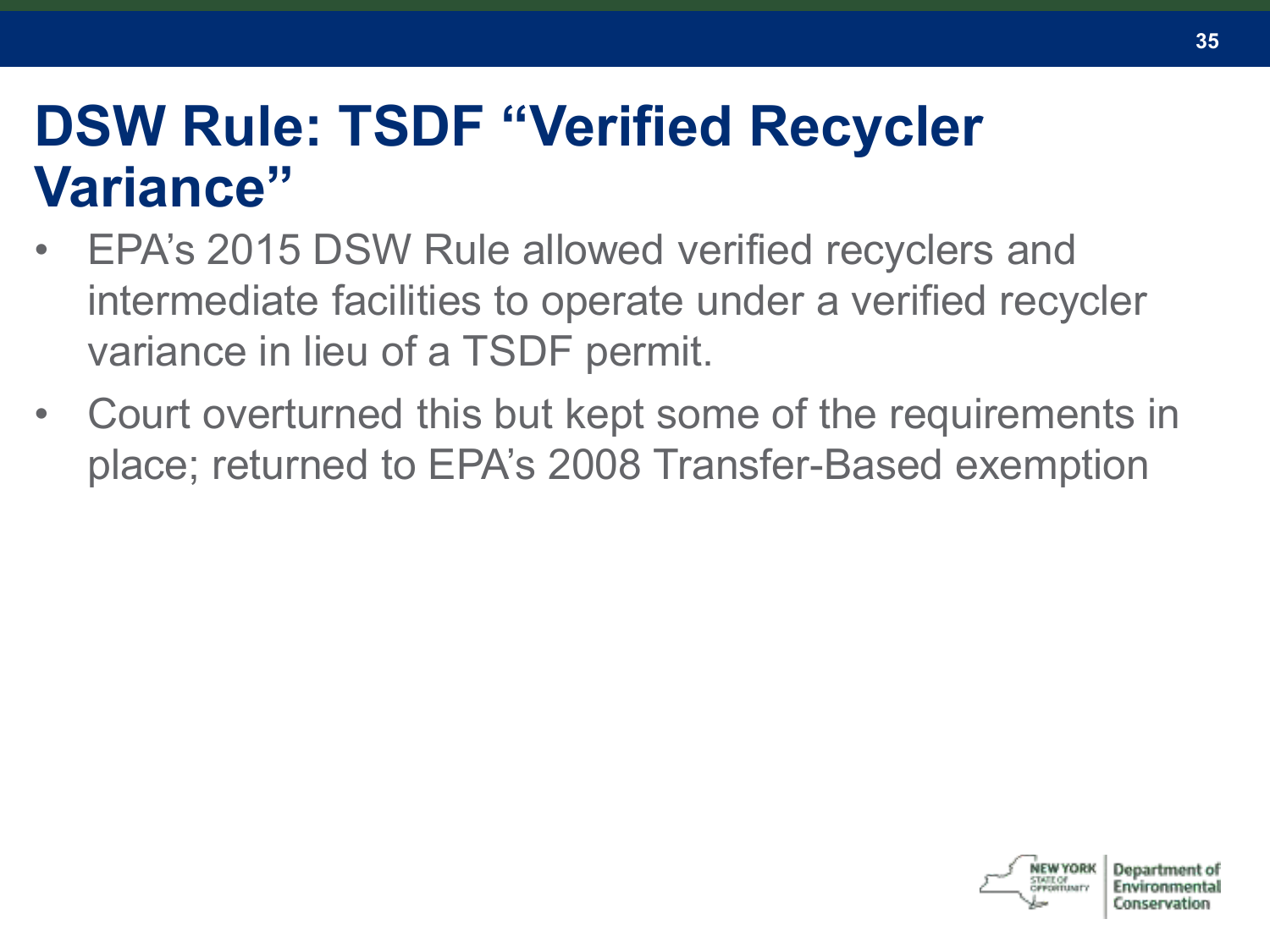### **NYS Options – Transfer-Based Exclusion**

- Not adopt
- Receiving facilities must be TSDFs
- "Verified Recycler" type variance
- Permit conditions set in HW regulations, issued under Part 360 authority
- 2008+ transfer based exemption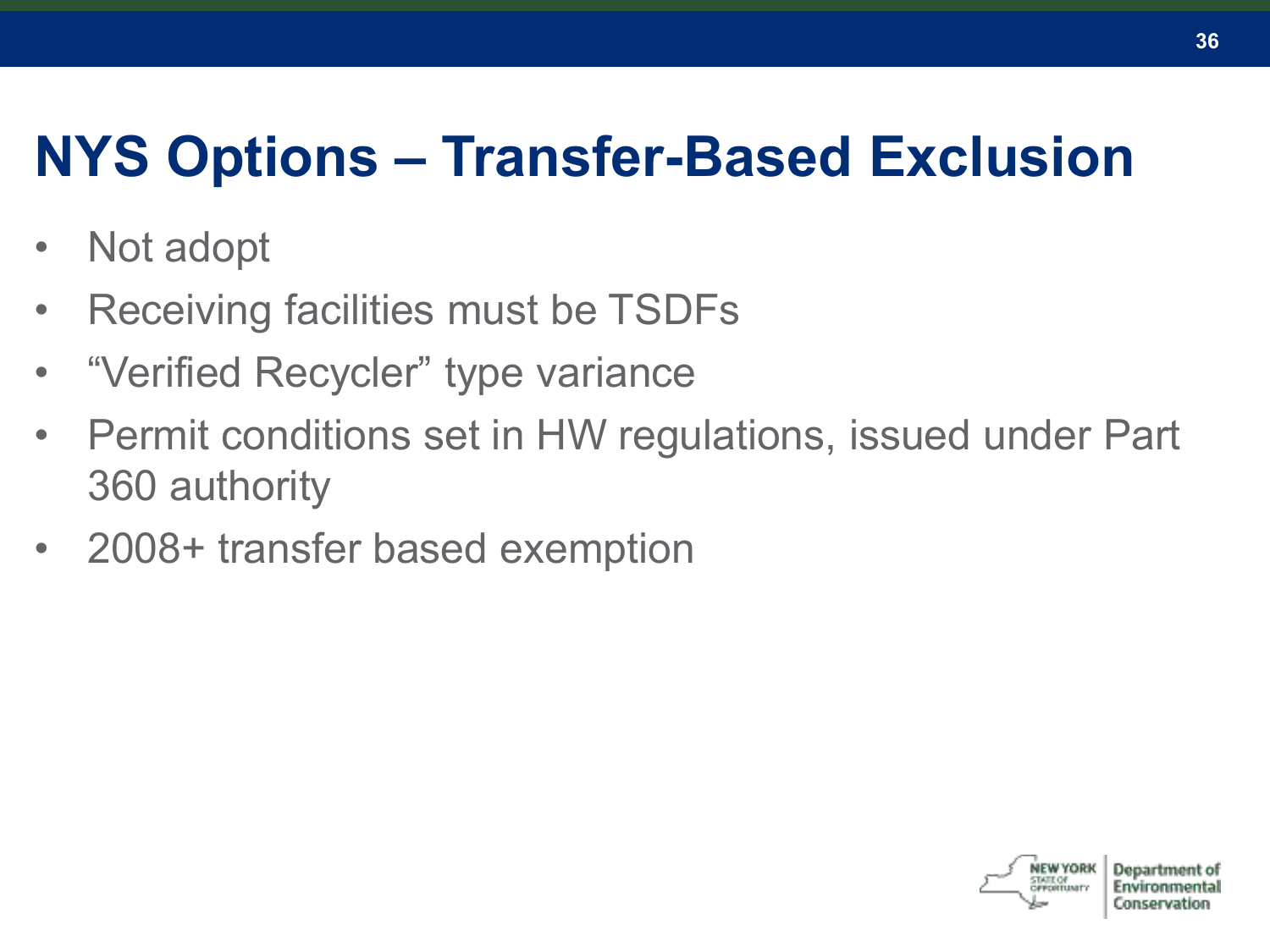# **Coal Combustion Residuals Rule**

- Expands the exclusion to exempt certain materials that are commonly co-disposed with CCRs.
- To our knowledge, there are currently 2 operating coal fired power plants, operating on an intermittent basis to meet backup or seasonal peak needs.
- DEC does not plan to expand the current exclusion.

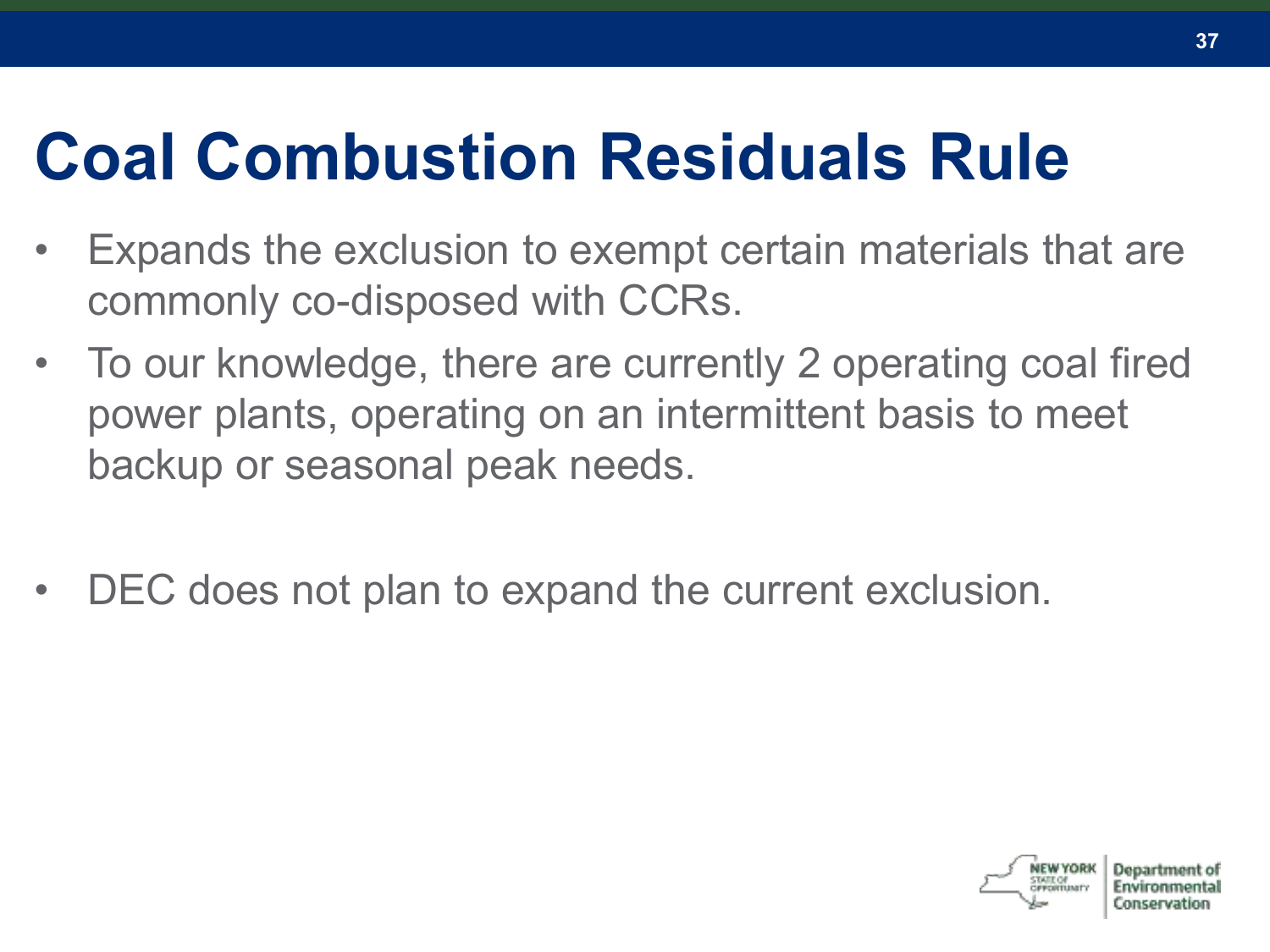# **Generator Improvements Rule**

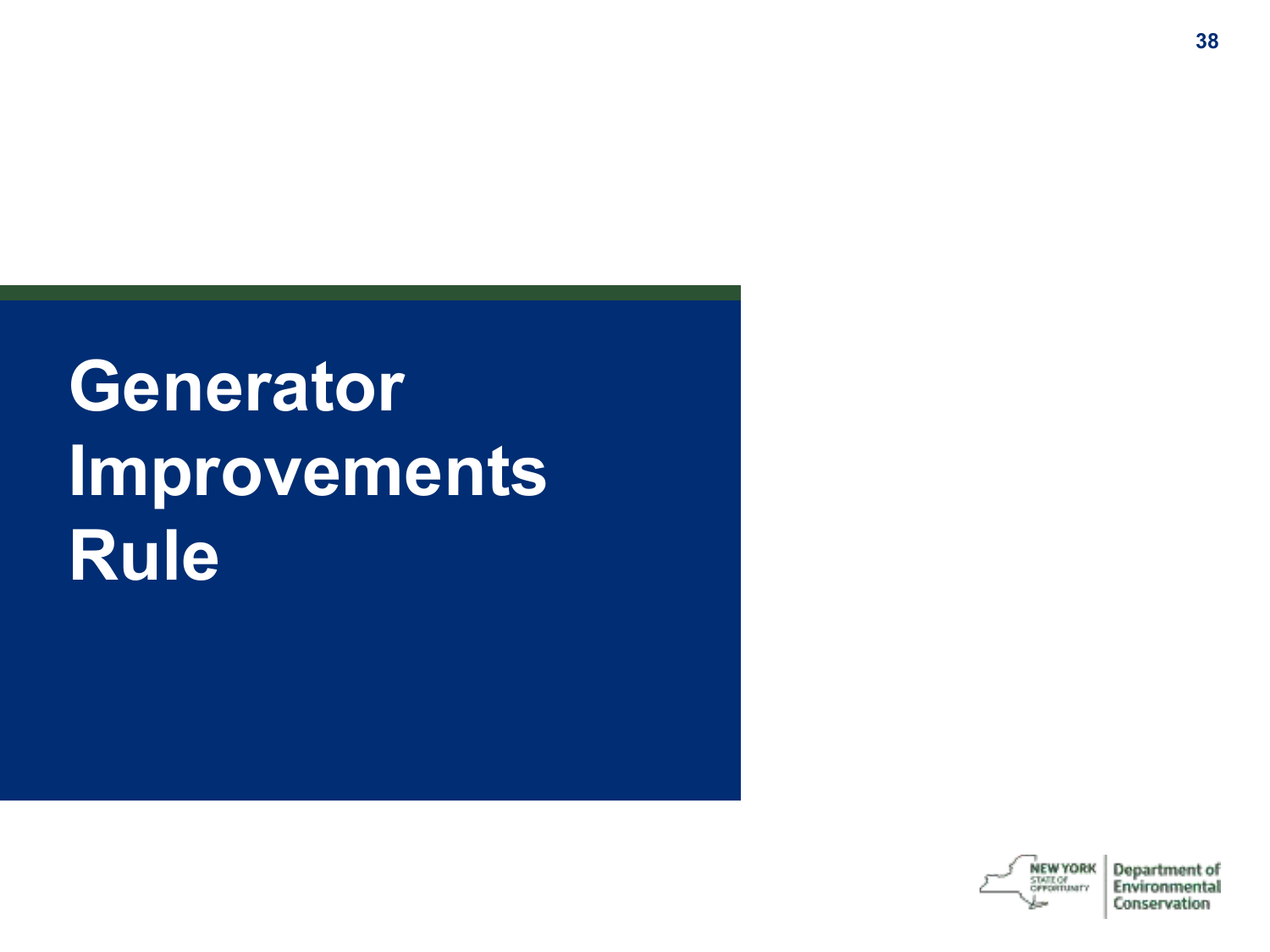# **Some Key Provisions**

- Reorganizes the regulations less cross-referencing
- Hazardous waste determinations more explicit, adds recordkeeping for SQGs and LQGs
- Generator Categories can't be different categories for acute vs non-acute hazardous waste
- Labeling hazards of the waste
- Preparedness and Prevention
- LQG Quick Reference Guide to the Contingency Plan

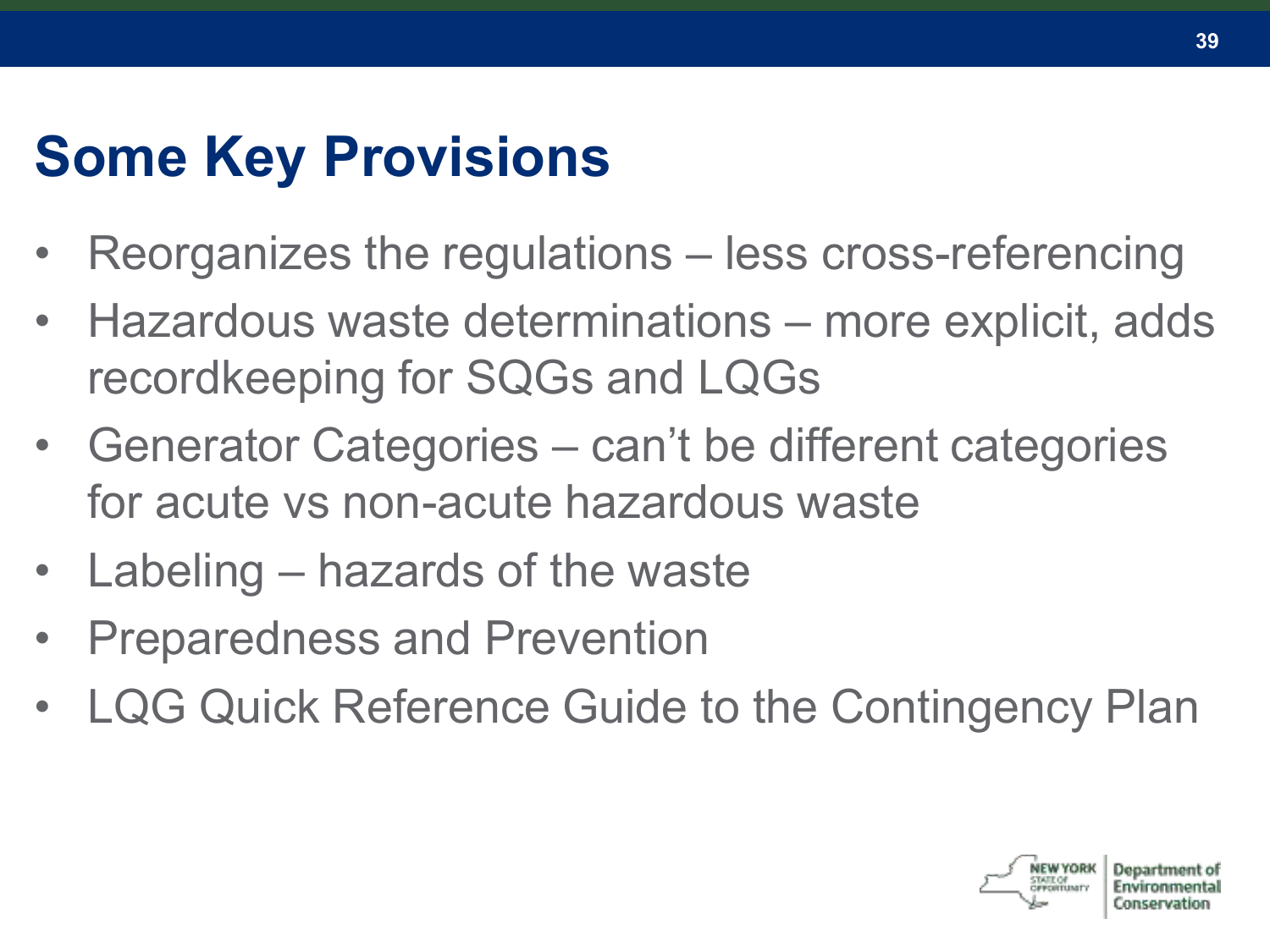### **Generator Improvements Rule**

More stringent Provisions Include:

- SQGs and LQGs must re-notify.
- SGQs and LQGs must indicate the hazards of the contents when labeling containers and tanks.
- LQG contingency plan quick reference guide.
- LQG that cannot "clean close" their facility or accumulation unit, must close the unit or facility as a landfill.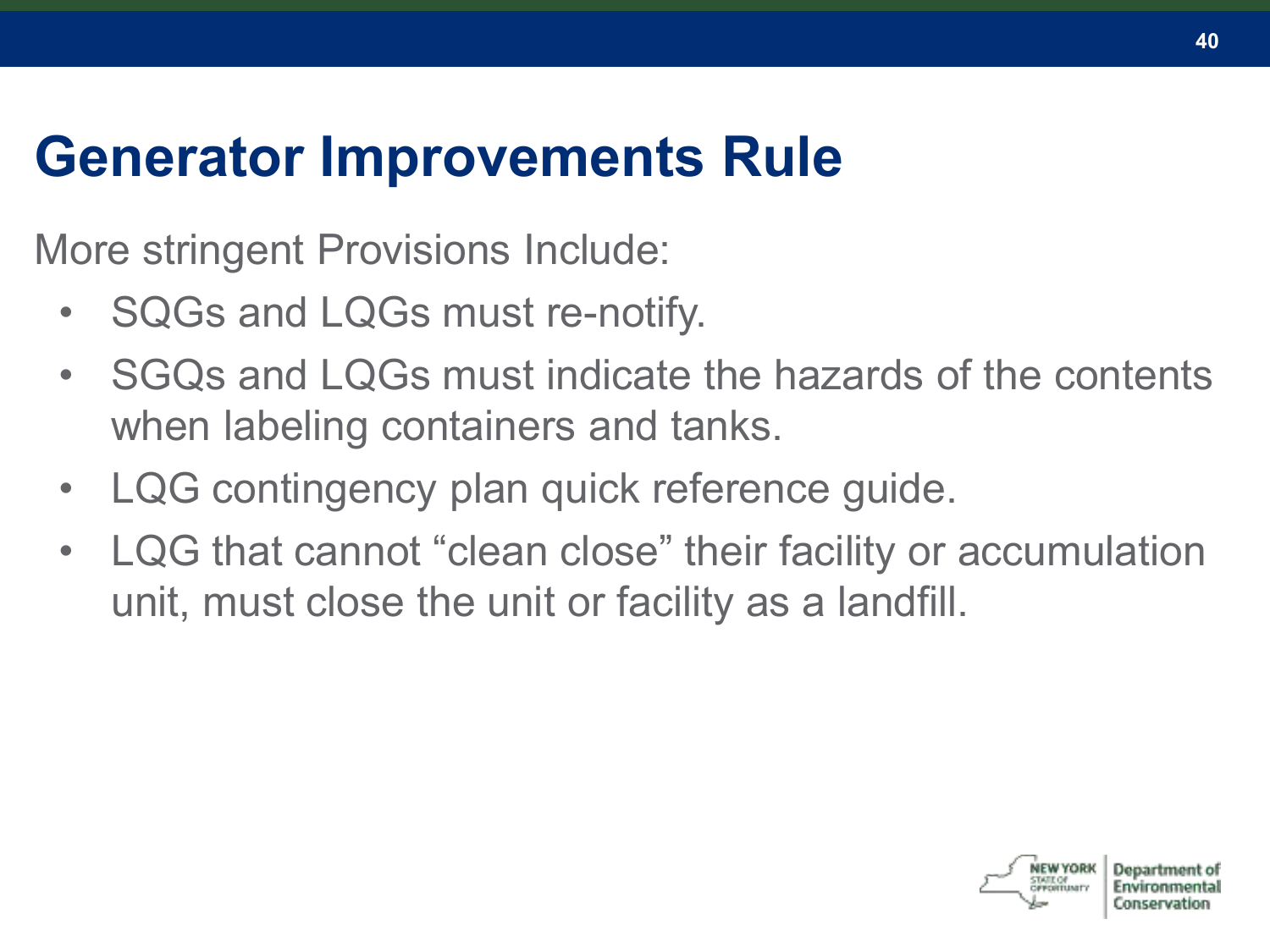### **Generator Improvements Rule**

## Less stringent Provisions:

- VSQG allowed to send waste to LQG if both are under control of the same person.
- VSQGs and SQGs are allowed to conduct episodic events, provided that certain conditions are met.
- LQGs are allowed to seek a waiver from the 50-foot setback requirement for ignitable or reactive hazardous waste.

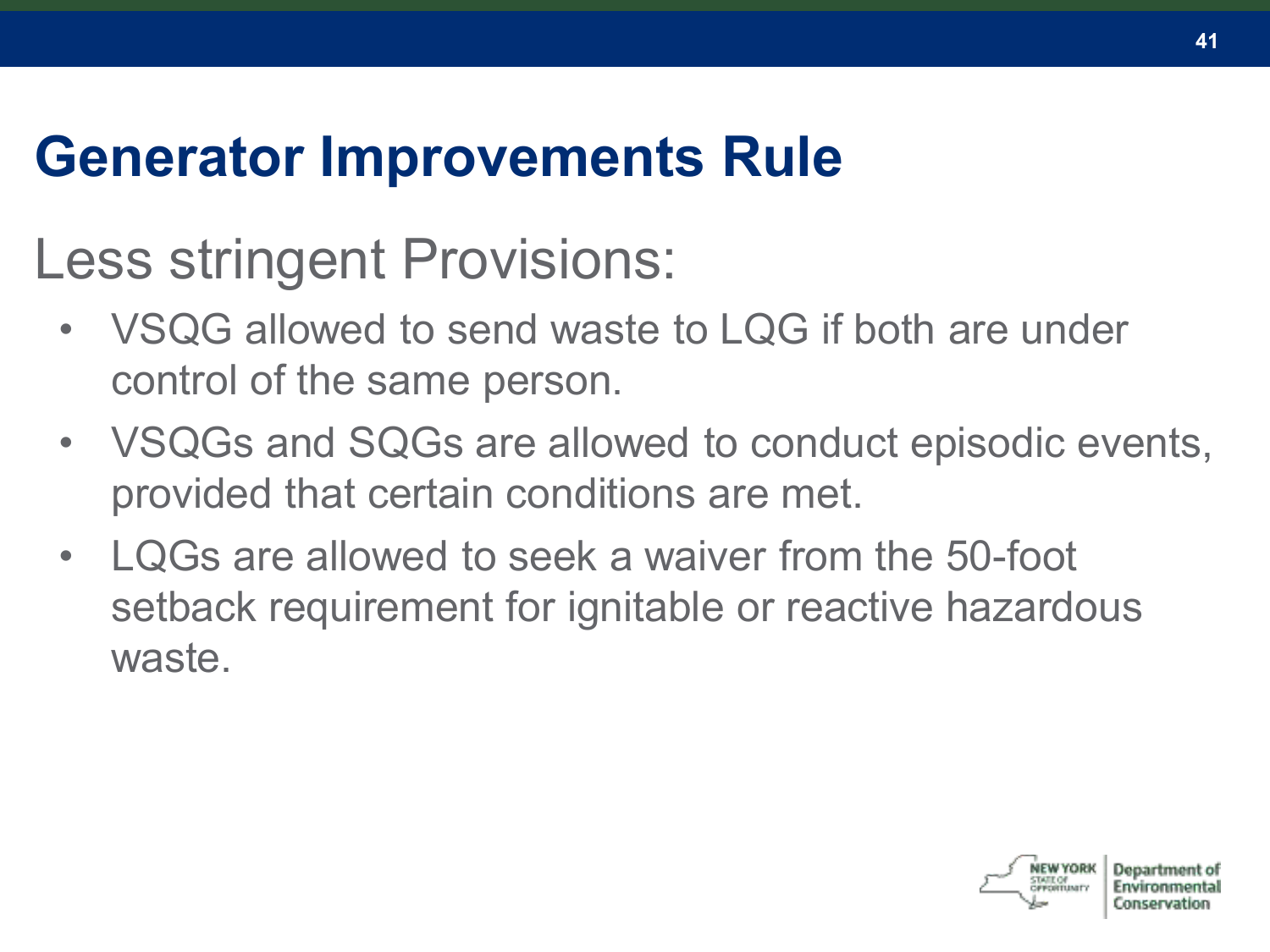## **Hazardous Waste Counting**

TABLE 1 to 40 CFR § 262.13—Generator Categories Based on Quantity of Waste Generated In A Calendar Month (Source: USEPA)

| <b>Quantity of acute hazardous</b><br>waste generated in a<br>calendar month | <b>Quantity of non-acute</b><br>hazardous waste<br>generated in a calendar<br>month | <b>Quantity of residues</b><br>from a cleanup of acute<br>hazardous waste<br>generated in a calendar<br>month | <b>Generator</b><br><b>Category</b> |
|------------------------------------------------------------------------------|-------------------------------------------------------------------------------------|---------------------------------------------------------------------------------------------------------------|-------------------------------------|
| $> 1$ kg                                                                     | Any amount                                                                          | Any amount                                                                                                    | <b>LQG</b>                          |
| Any amount                                                                   | $\geq 1,000$ kg                                                                     | Any amount                                                                                                    | <b>LQG</b>                          |
| Any amount                                                                   | Any amount                                                                          | $>100$ kg                                                                                                     | <b>LQG</b>                          |
| $\leq 1$ kg                                                                  | $>$ 100 kg and $<$ 1,000<br>kg                                                      | $\leq 100$ kg                                                                                                 | <b>SQG</b>                          |
| $\leq 1$ kg                                                                  | $\leq 100$ kg                                                                       | $\leq 100$ kg                                                                                                 | <b>VSQG</b><br>(CESQG)              |



Department of

Environmental

Conservation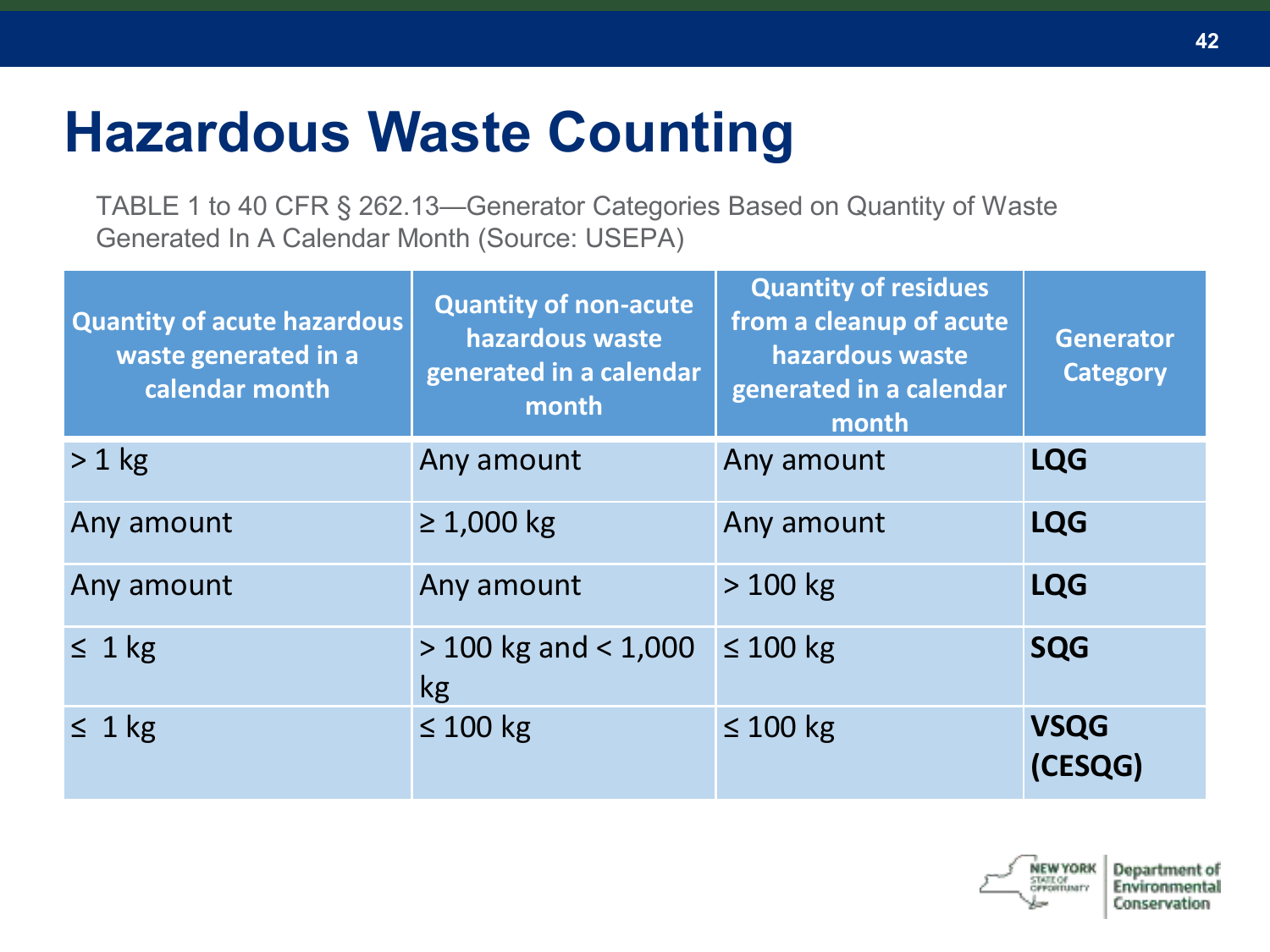# **New Labeling Requirements (GIR)**

Generator Improvements Rule requires that generators mark or label with an indication of the hazards of the contents.

Options include, but aren't limited to:

- Hazardous waste characteristic(s)
- DOT hazard communication consistent with 49 CFR 172 Subpart E or F
- OSHA Hazard Communication Standard consistent with 29 CFR 1910.1200

Includes containers in Satellite Accumulation Areas

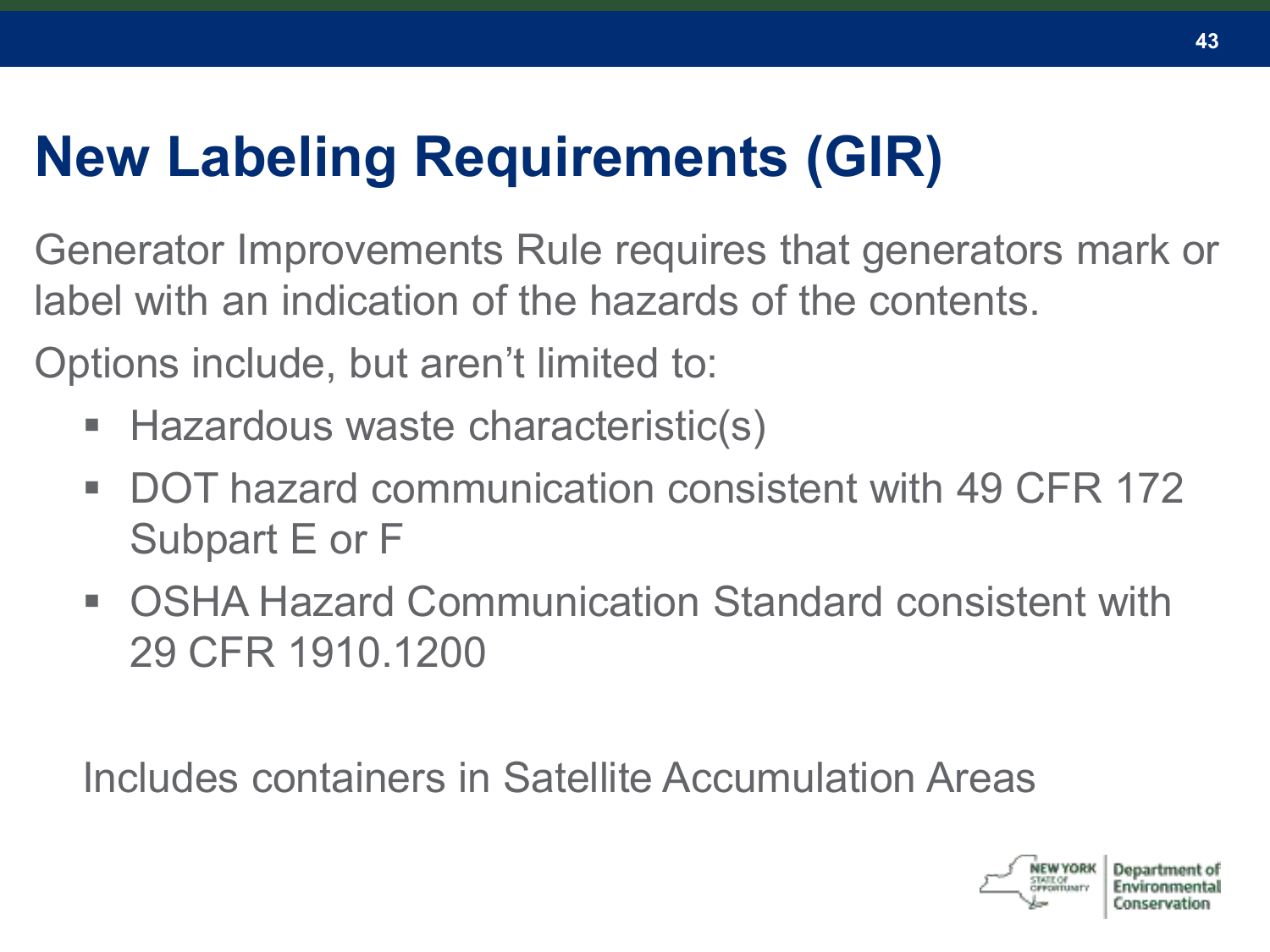# **Closure Notifications (GIR)**

**Waste Accumulation Units** – must place notice in operating record within 30 days of closure or meet applicable closure performance standards and notify EPA Region 2.

#### • **Facilities**

- Must notify EPA Region 2 using Form 8700-12 at least 30 days prior to closure.
- Must notify EPA Region 2 using Form 8700-12 within 90 days of closure; must clean close or has to close as landfill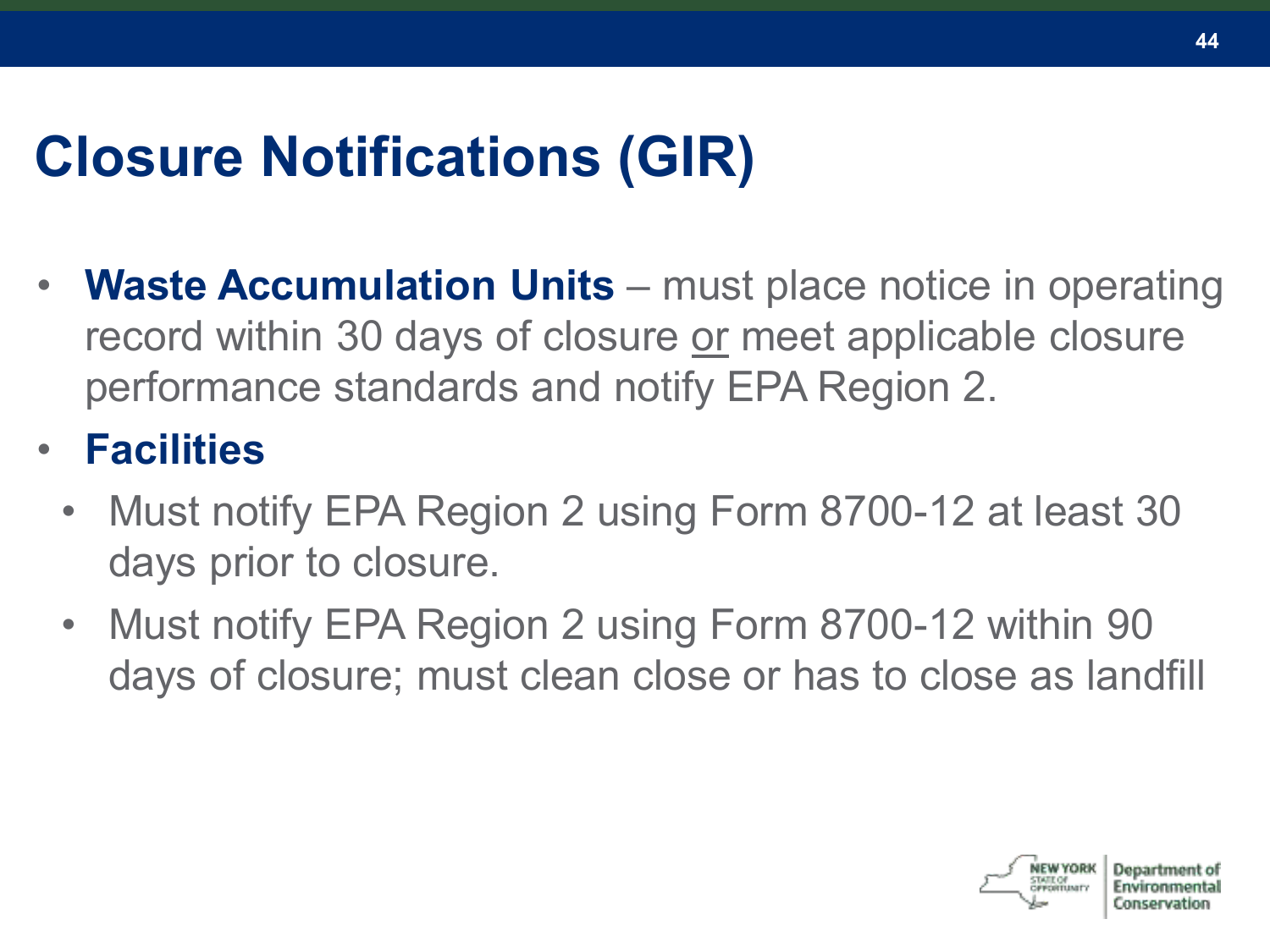#### **Generator Rule: Storage of Liquid HW Over Sole Source Aquifer**

Generator rule adds more explicit closure requirements, including notification, for LQGs

- NYS has special protections for storage of liquid HW over sole source aquifers. List needs updating. Expand list of sole source aquifers and or clarify boundaries (hydraulic or EPA boundaries)?
- LQG closure two tier? (generator rule vs sole source aquifer)
- Secondary containment continue just sole source aquifer protections, or extend throughout the state? Phase in time – by location, or volume, or combination?

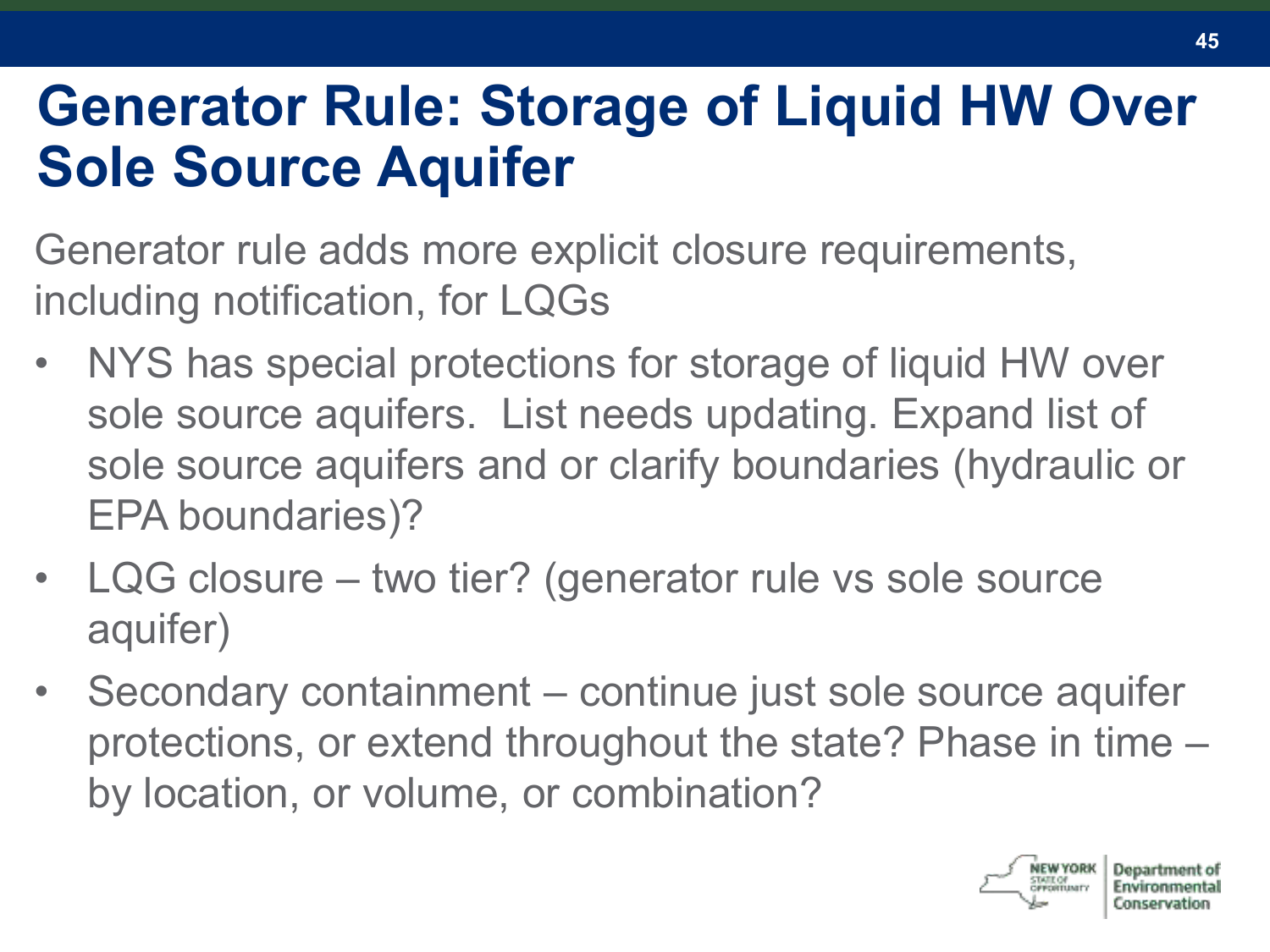#### **Closure Requirements**

|                                                   | <b>DEC SSA</b>                                                                                                                                                                                                                                                                                                                                                                             | <b>EPA</b>                                                                                                         |
|---------------------------------------------------|--------------------------------------------------------------------------------------------------------------------------------------------------------------------------------------------------------------------------------------------------------------------------------------------------------------------------------------------------------------------------------------------|--------------------------------------------------------------------------------------------------------------------|
| <b>Notification</b>                               | 45 days (final closure - what about<br>unit closure?)                                                                                                                                                                                                                                                                                                                                      | EPA (unit - operating record or<br>notification to EPA within 30 days of<br>closing the unit; facility $-30$ days) |
| <b>Public Notice</b>                              | Yes                                                                                                                                                                                                                                                                                                                                                                                        | <b>No</b>                                                                                                          |
| <b>Certification</b>                              | w/in 60 days of partial or final<br>closure, PE Cert                                                                                                                                                                                                                                                                                                                                       | EPA 90 days (is this just full closure?)<br>- Site ID form                                                         |
| Date on which they expect to begin<br>closure     | within 30 days; or 1 year if<br>reasonable expectation of receiving<br>more waste                                                                                                                                                                                                                                                                                                          | Seems to say within 30 days                                                                                        |
| Date to remove final volume of<br>hazardous waste | Within 90 days after receiving the<br>final volume of hazardous wastes, or<br>the final volume of nonhazardous<br>wastes if the owner or operator<br>complies with all applicable<br>requirements in paragraphs (4) and<br>(5) of this subdivision, at a<br>hazardous waste management unit<br>or facility, or within 90 days after<br>approval of the closure plan,<br>whichever is later | Seems to say within 90 days; the<br>request for extension of time<br>language seems to match ours                  |
| <b>Closure performance standard</b>               | same                                                                                                                                                                                                                                                                                                                                                                                       | Same; If can't close clean, must<br>close as a landfill                                                            |
| <b>Written closure plan</b>                       | Maintained onsite, furnished upon<br>request                                                                                                                                                                                                                                                                                                                                               | <b>No</b>                                                                                                          |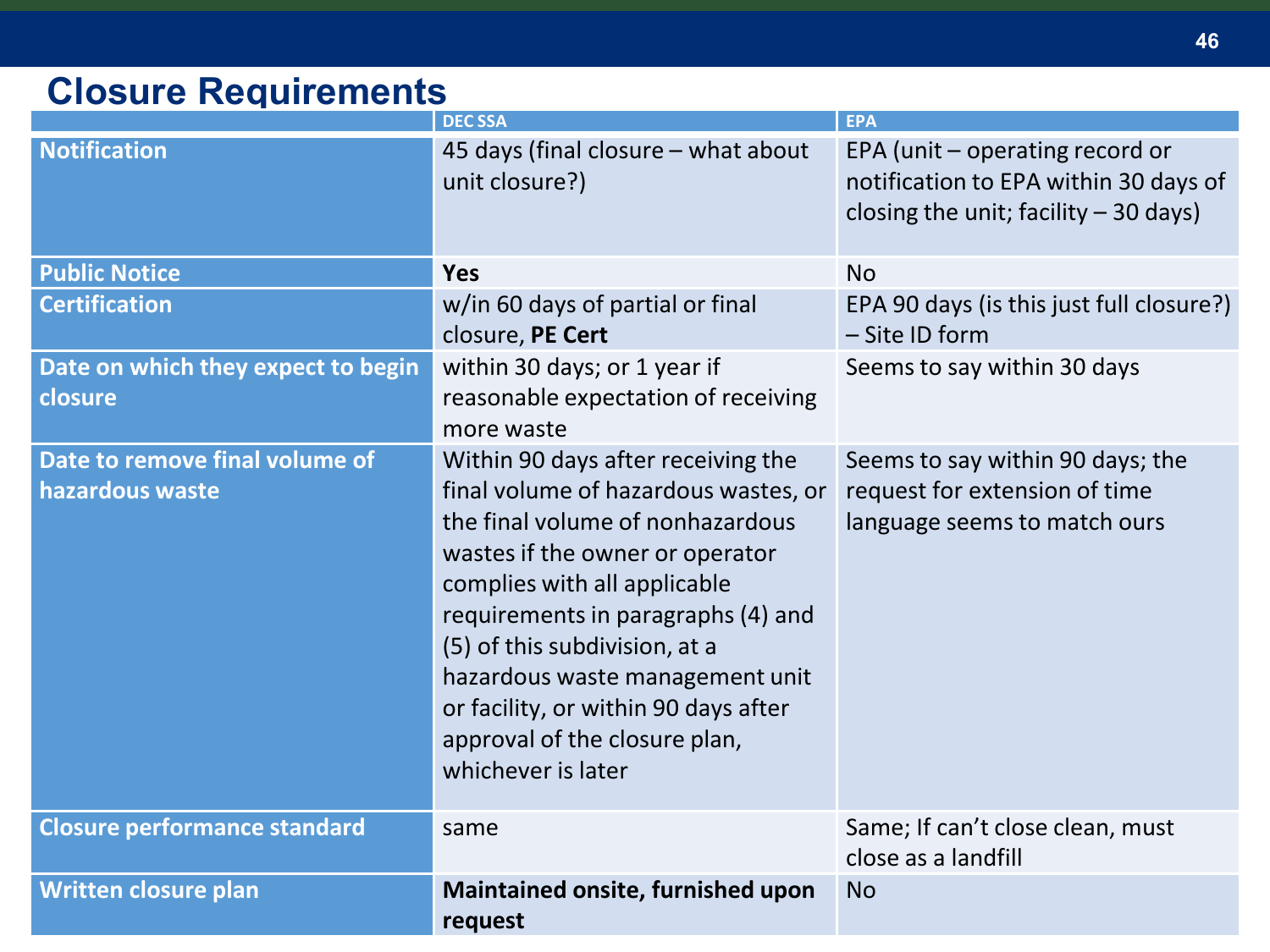# **Consolidating Waste (GIR)**

When consolidating the contents of two or more containers of the **same hazardous waste** or **two different hazardous wastes that are compatible**  into a new container, Transporters must mark the containers of 119 gallons or less with the words "Hazardous Waste" and the applicable hazardous waste codes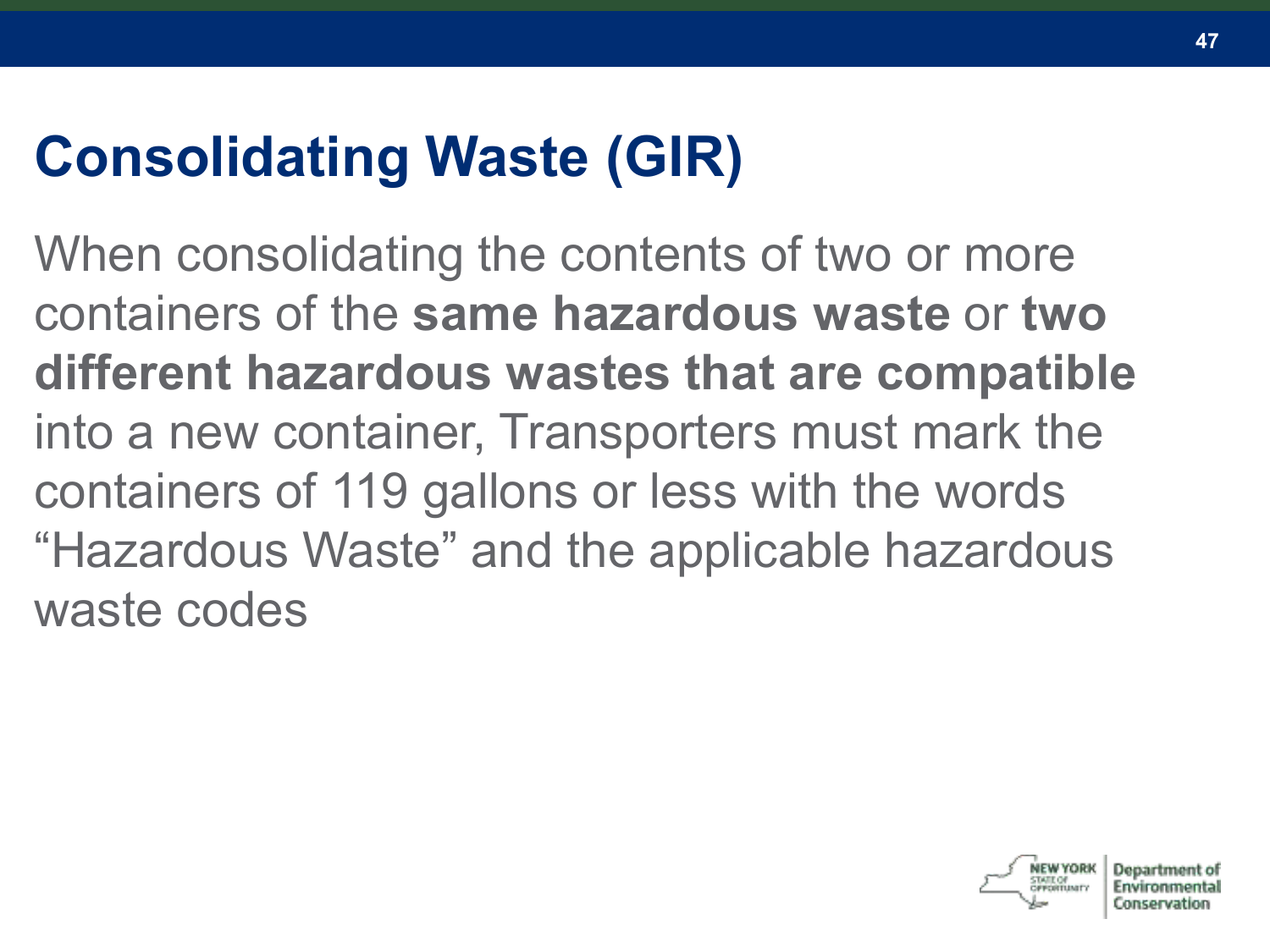# **Annual Reporting (GIR)**

• Facilities that do not store prior to recycling are required to file an Annual Report – 40 CFR  $261.6(c)(2)(iv)$ 



Conservation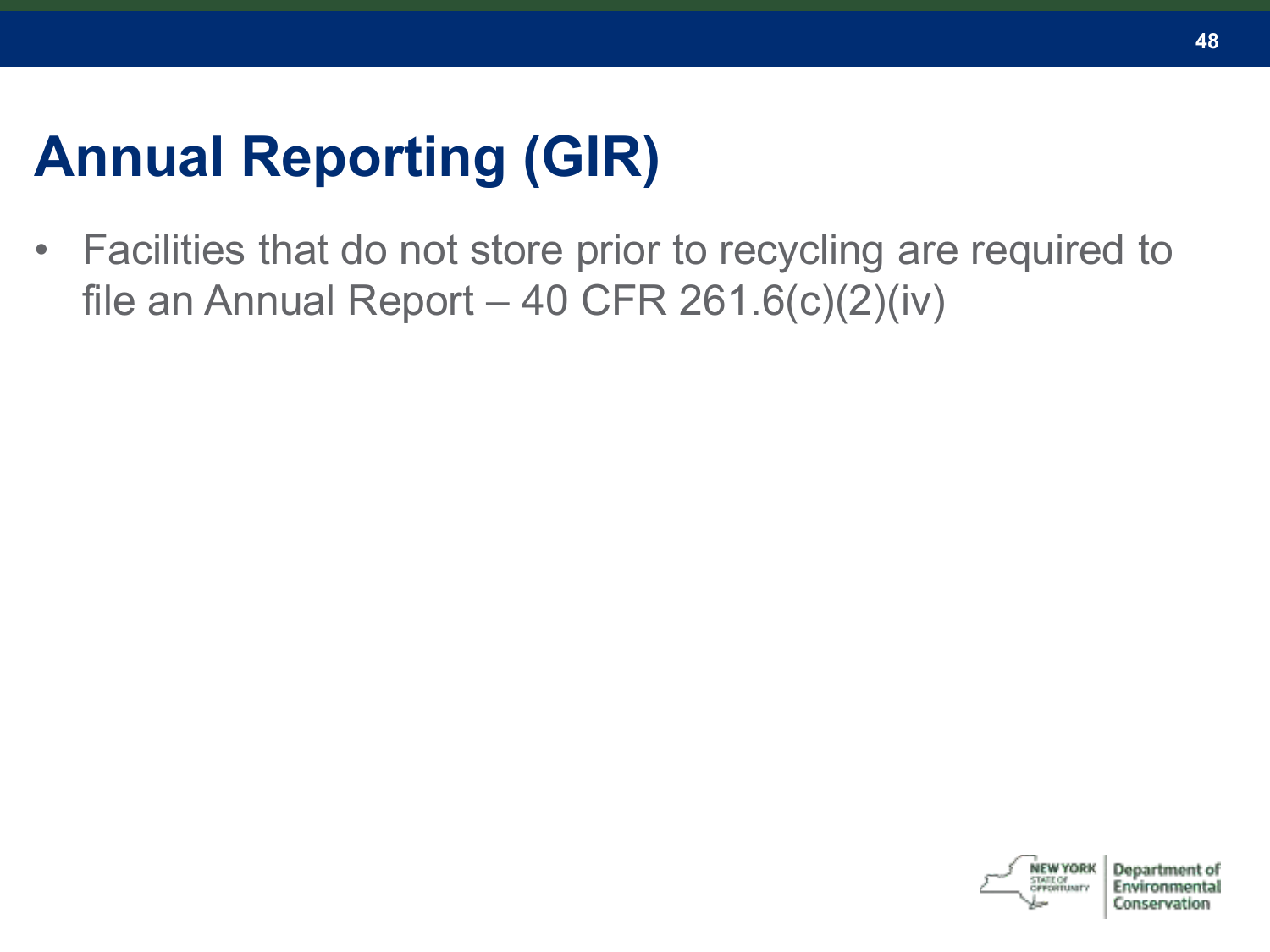### **Less Stringent Provisions**

- LQG consolidation of VSQG waste;
- Variance from 50' setback for ignitable and reactive hazardous waste
- Episodic Generation provisions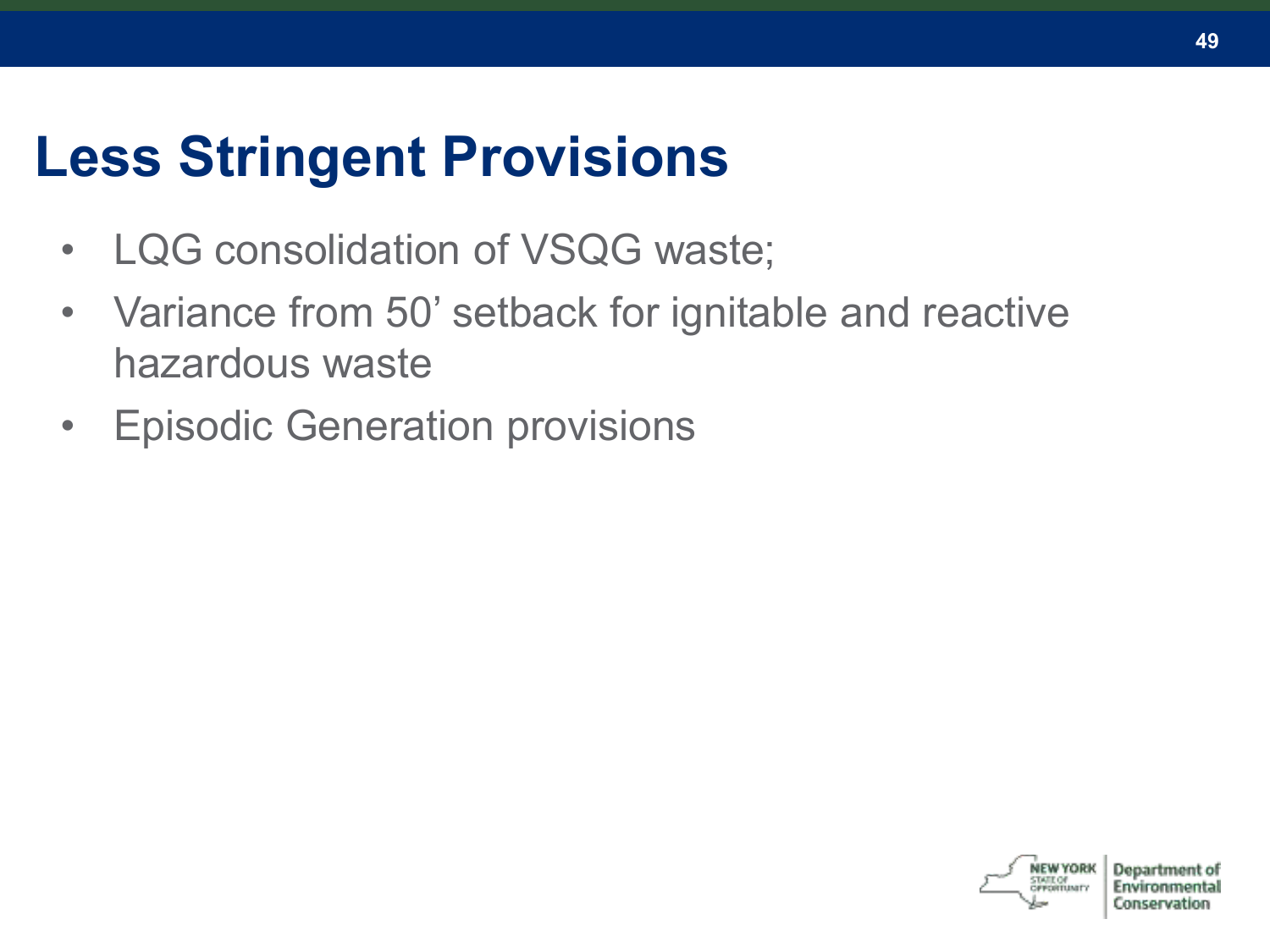### **LQG Consolidation**

| <b>Topic</b>                        | <b>GIR requirements</b>                                                                                                          |
|-------------------------------------|----------------------------------------------------------------------------------------------------------------------------------|
| Who is exempt from TSDF permitting? | LQGs under control of the same "person"                                                                                          |
| Part 360 requirements               | Meet 360 as well                                                                                                                 |
| <b>Notification</b>                 | File Notification of Hazardous Waste Activity<br>with EPA                                                                        |
| Labeling - CESQG                    | CESQGs label the waste as "hazardous<br>waste" and indication of hazards.                                                        |
| Recordkeeping                       | maintains records of shipments received<br>from the CESQGs for three years                                                       |
| <b>Accumulation Time Limit</b>      | 90 day clock for the CESQG waste begins<br>when waste is received from the CESQG                                                 |
| Other                               | Comply with all LQG requirements for that<br>waste and their own generated HW, even if<br>they would otherwise be a CESQG or LQG |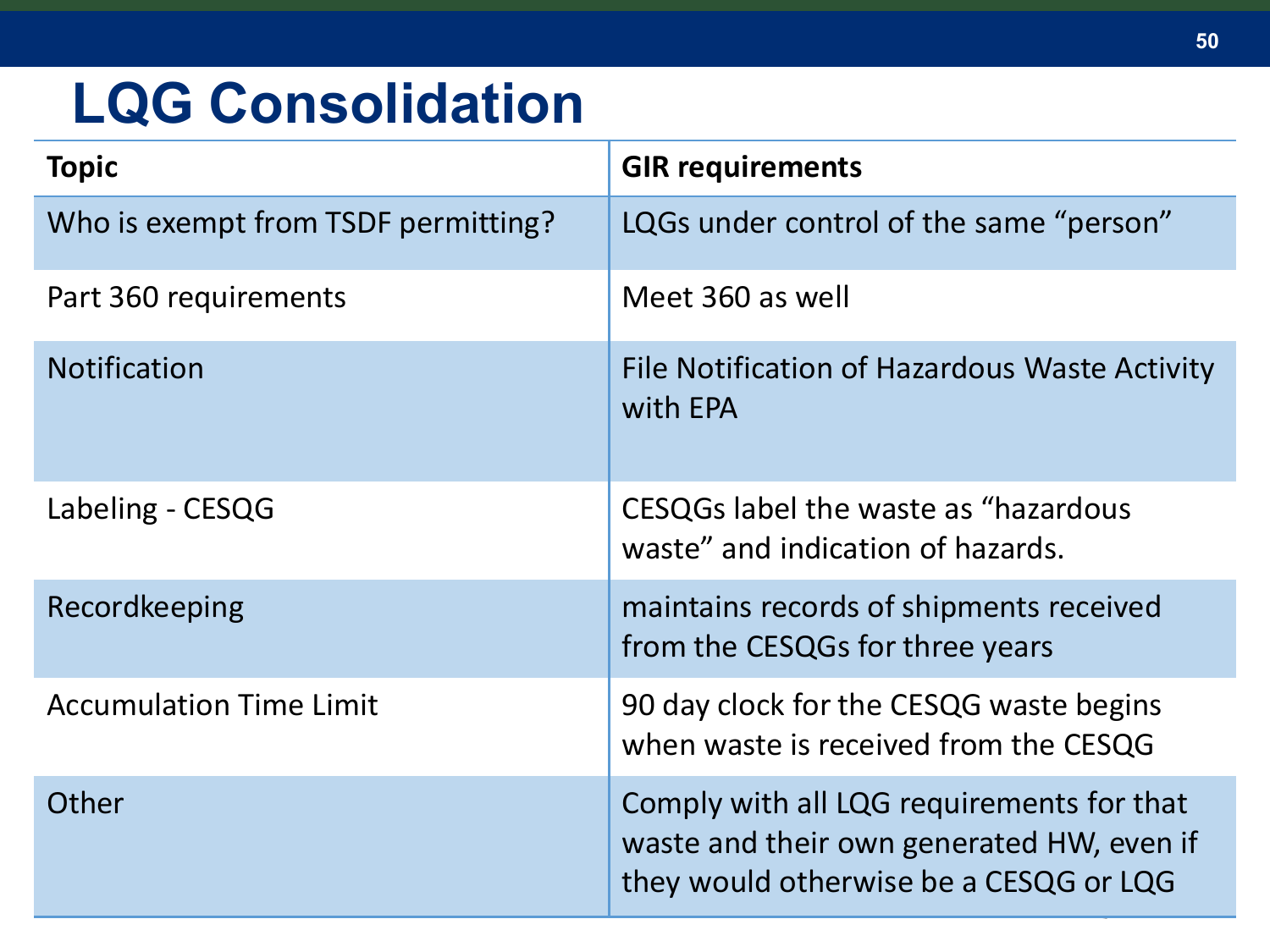### **Generator Rule: Episodic Generation: Summary**

- Notification: 30 days before planned, within 72 hrs. of unplanned.
- One per year. Can petition for second of the other type.
- Duration: all waste must be gone within 60 days of the start
- Labeling "Episodic Hazardous Waste," date that the event started, identify the hazard for the waste.
- Records retention: 3 years.

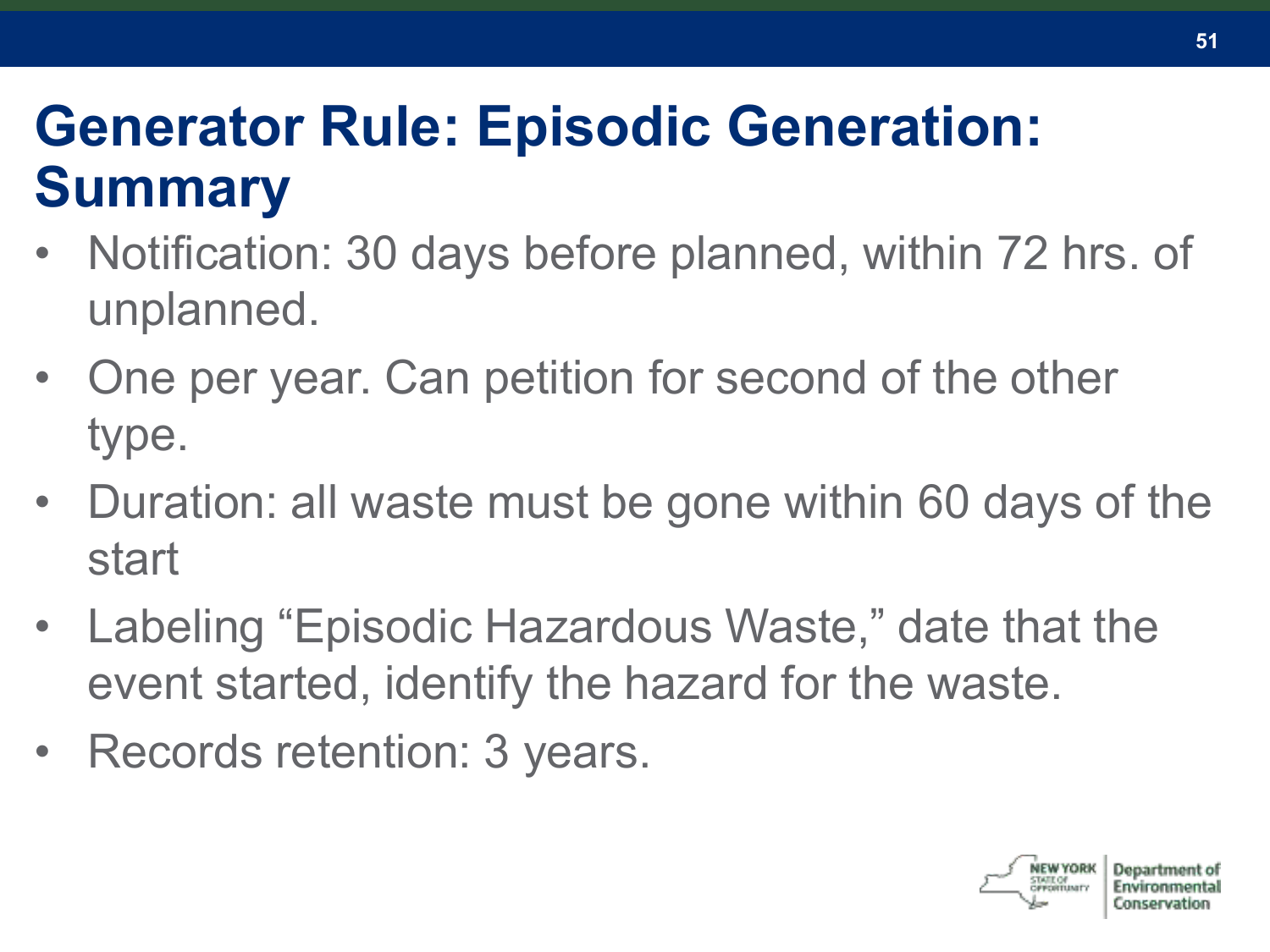### **Episodic Generation – Issues**

- Notification to DEC as well as EPA; when for unplanned
- Distinguishing between normal and episodic generation
- Clarifying what happens if event lasts longer than 60 days
- Outreach non-traditional generators may not even know they have hazardous waste
- Additional Issues:
	- Documentation needed for fees/annual reports
	- Sole-source aquifer considerations

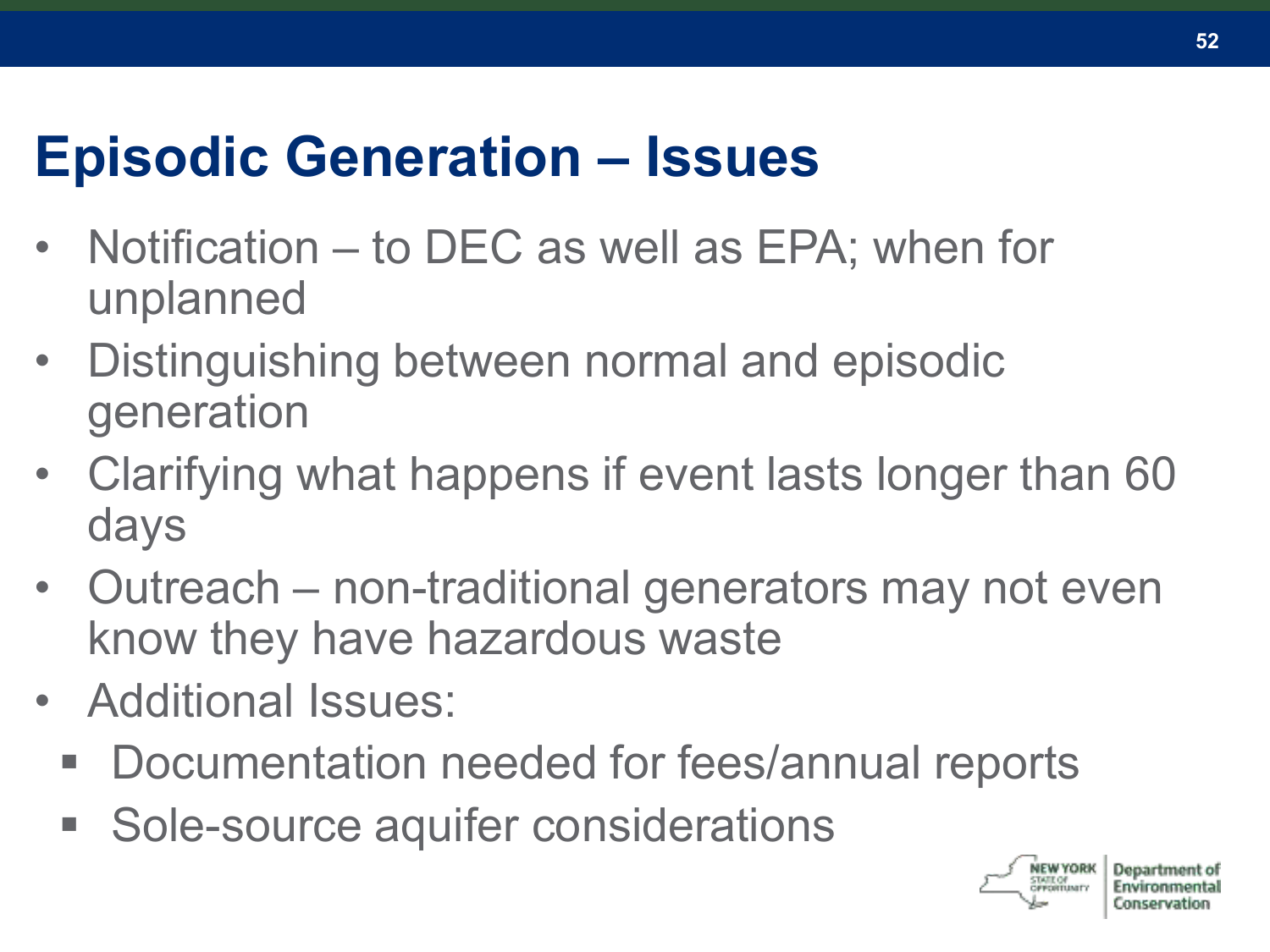# **Airbags Rule**

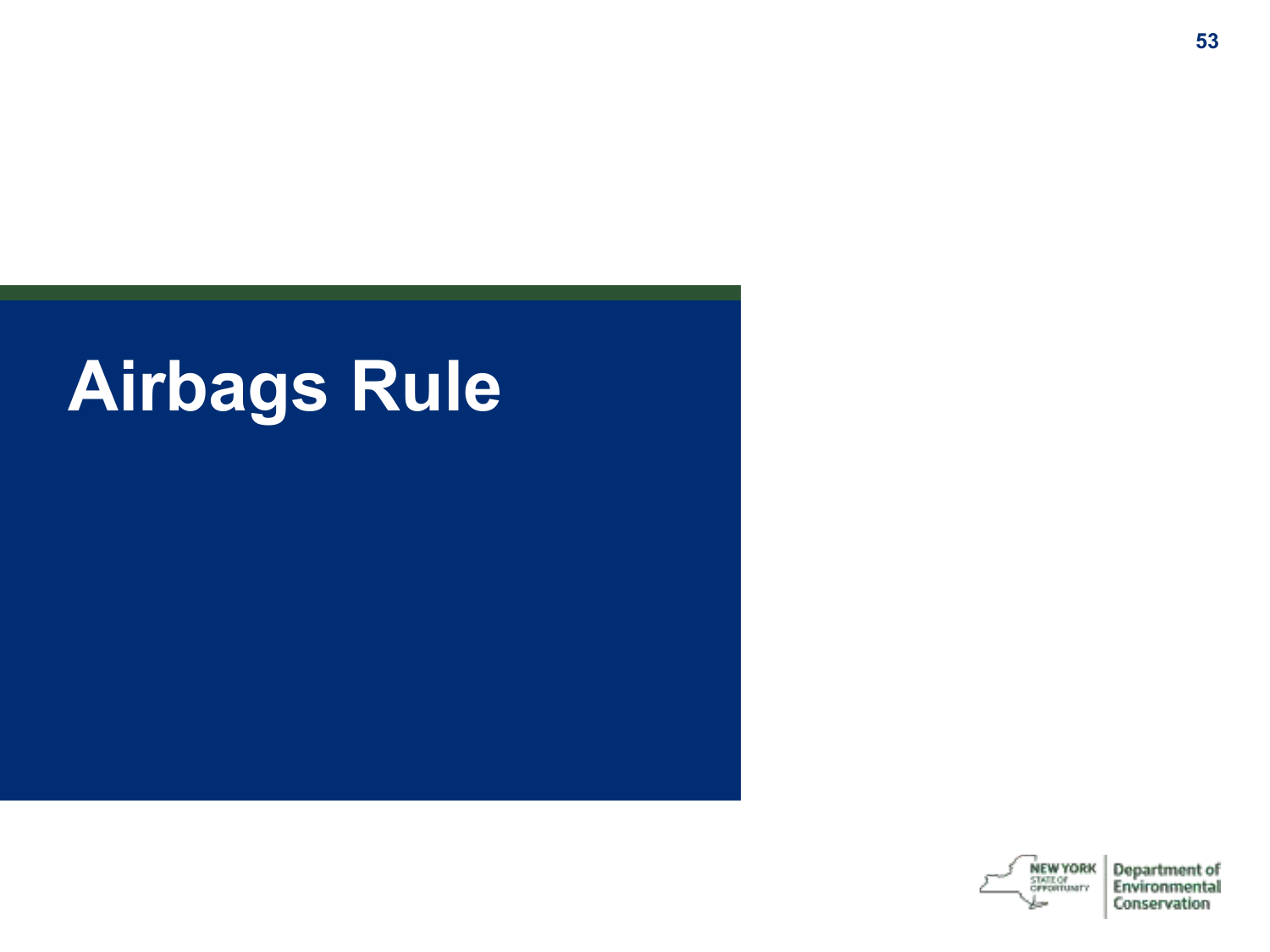#### **Effective Dates**

- EPA published the Airbags rule as an "Interim Final Rule effective in non-authorized states immediately upon publication, with a 60 day comment period;
- EPA may revise the rule;
- Interpretations more stringent effective immediately;
- More stringent regulations enforceable July 1, 2020?
- Less stringent provisions and interpretations when adopted or authorized by NYS

DEC Enforcement Discretion - Signed July 5, 2019 provides enforcement discretion to operate under EPA's Interim Final Rule with certain conditions.



**54**

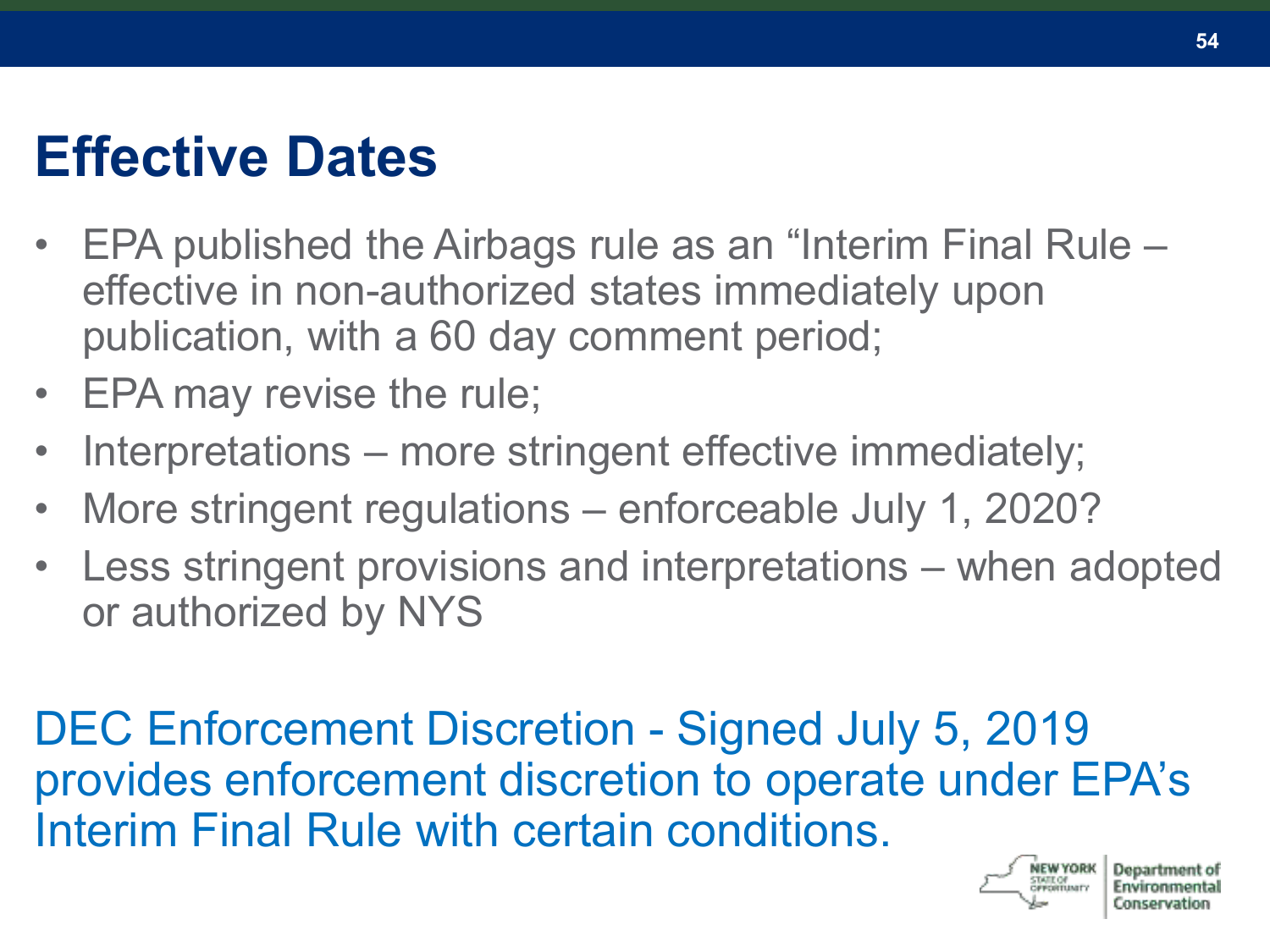#### **Regulation of Used Airbags under RCRA**

- Gas-generating airbag systems (both Takata and non-Takata) contain an explosive propellant that causes airbag waste (i.e., discarded airbag inflators and airbag modules) to exhibit the hazardous waste characteristics of ignitability and reactivity. D001 and D003
- A number of different RCRA exemptions and exclusions can apply, depending on how the airbag waste is managed.
- However, because the recalled airbags can not be safely reused, nor safely deployed, used Takata airbags that have been removed from vehicles must be managed as hazardous waste when discarded.

(Contents of this slide courtesy of USEPA)

55

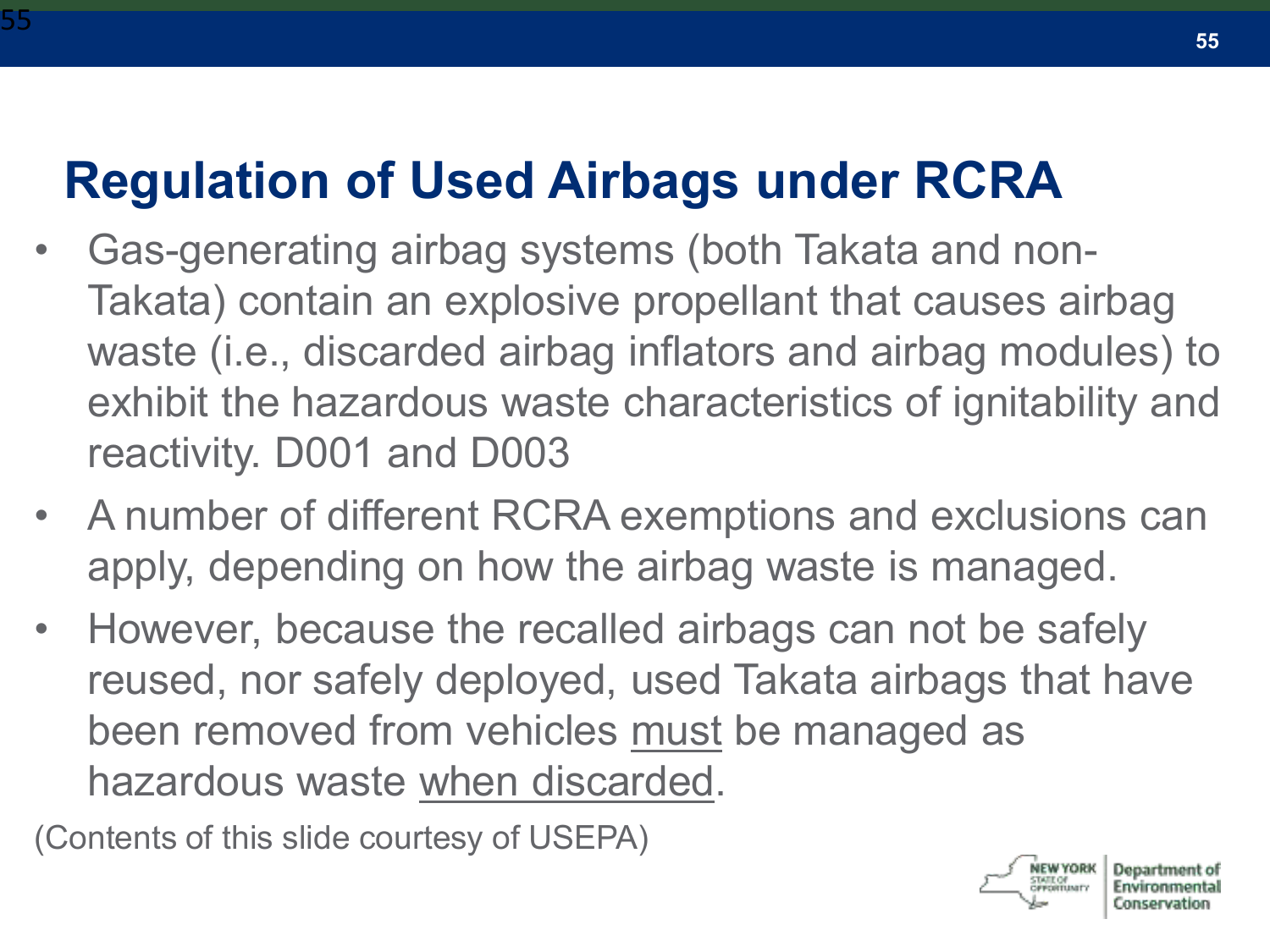# **Recalled Airbags**

Recalled Airbags (such as recalled Takata airbags) removed from vehicles:

- Cannot be safely reused or deployed outside of the vehicle<sup>\*</sup>;
- Do not qualify for exemptions and exclusions \*;
- Conditional exemption is intended to help accelerate the removal of recalled airbags from vehicles and the safe management of undeployed airbags that are removed from vehicles

\*more stringent interpretations, effective immediately – published in July 19, 2018 EPA Memo and affirmed in November 30, 2018 Interim Final RuleDeparts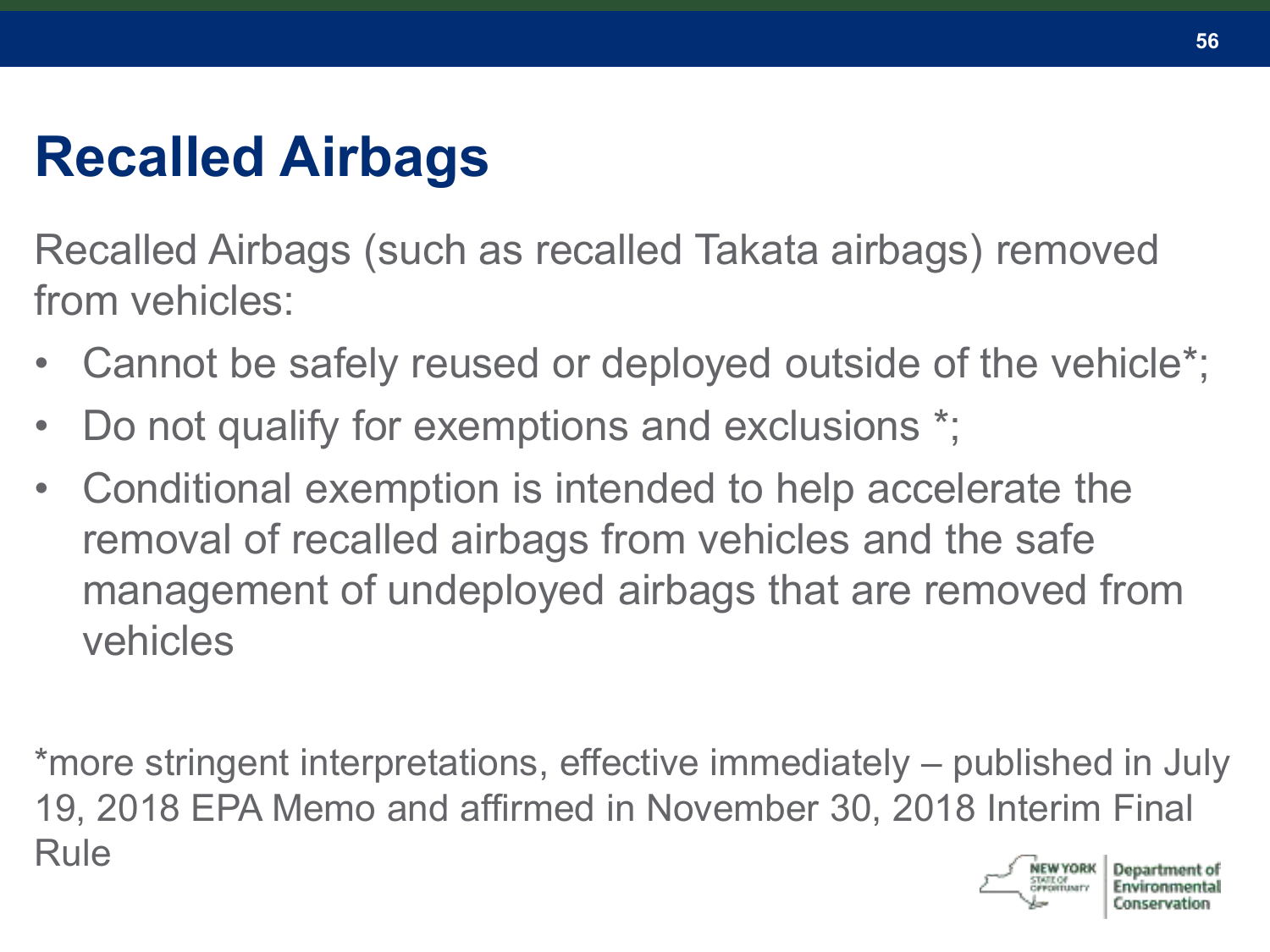# **Conditional Exemption**

- Reduced requirements for airbags sent for safe disposal.
- Airbags managed under the special exemption won't be counted towards generator status.
- Airbags may be deployed while still installed in a vehicle that will be recycled for scrap metal value – deploying installed airbags in vehicles that will go for scrap metal recycling is considered exempt treatment.
- Generator can electronically deploy non-defective airbag modules outside of the vehicle and direct the metal for recycling under the hazardous scrap metal exemption; CESQGs can electronically deploy non-defective airbags.

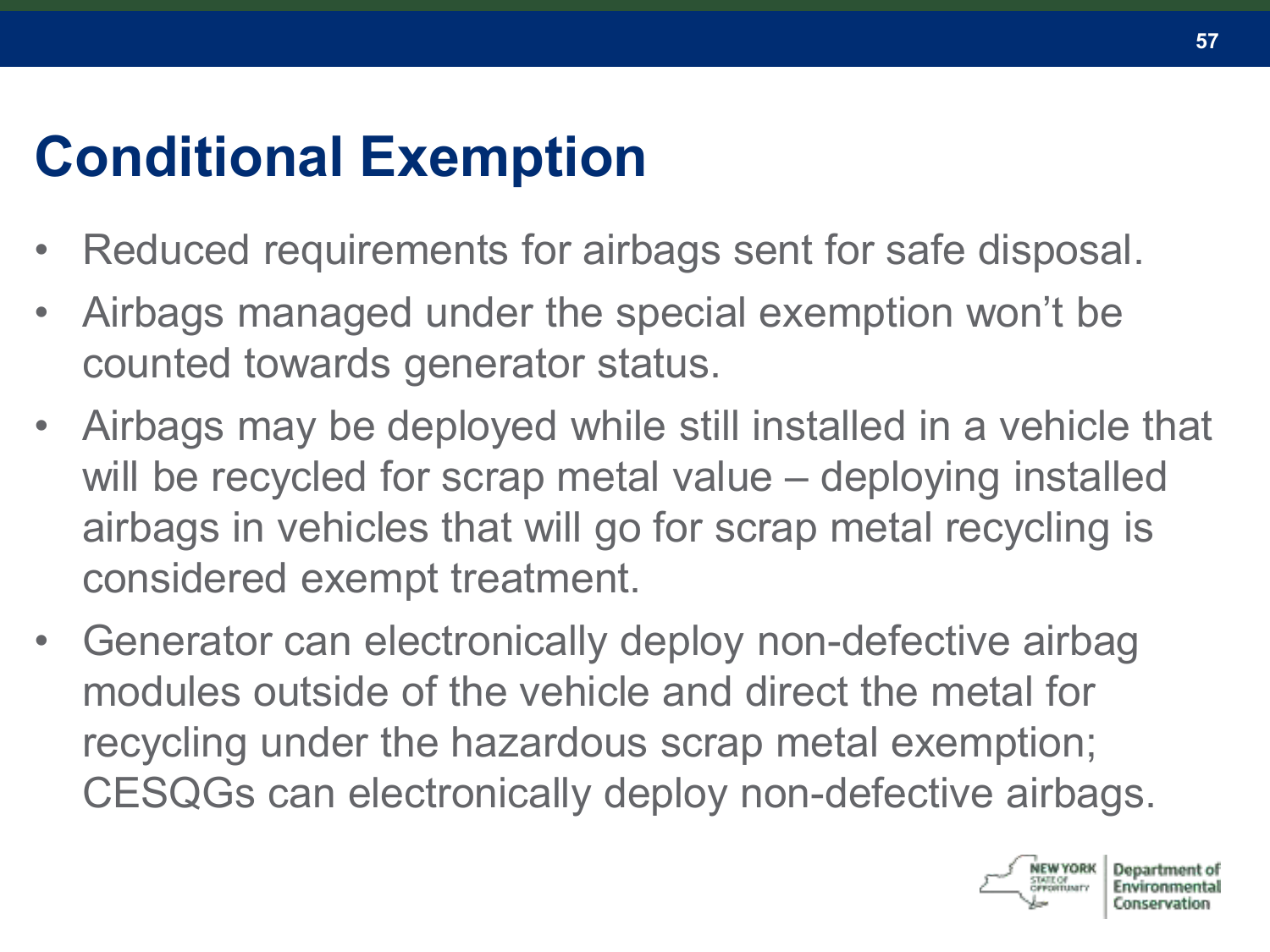## **Concerns**

- Would like to have EPA include a specific exemption to allow dealers or scrap yards who choose to deploy non-recalled airbags outside of vehicles if following manufacturer recommendations (some have very little metal so exemption shouldn't rely on scrap metal exemption);
- Include seatbelt pretensioners;
- Require generators to keep records to show that they are sending airbags to an authorized consolidation facility;
- EPA should modify form 8700-12 to include a field to identify a facility as an airbag collector;
- Define a "container designed to address the risk posed by the waste." Vehicle dismantling facilities do not have replacement part shipping containers.

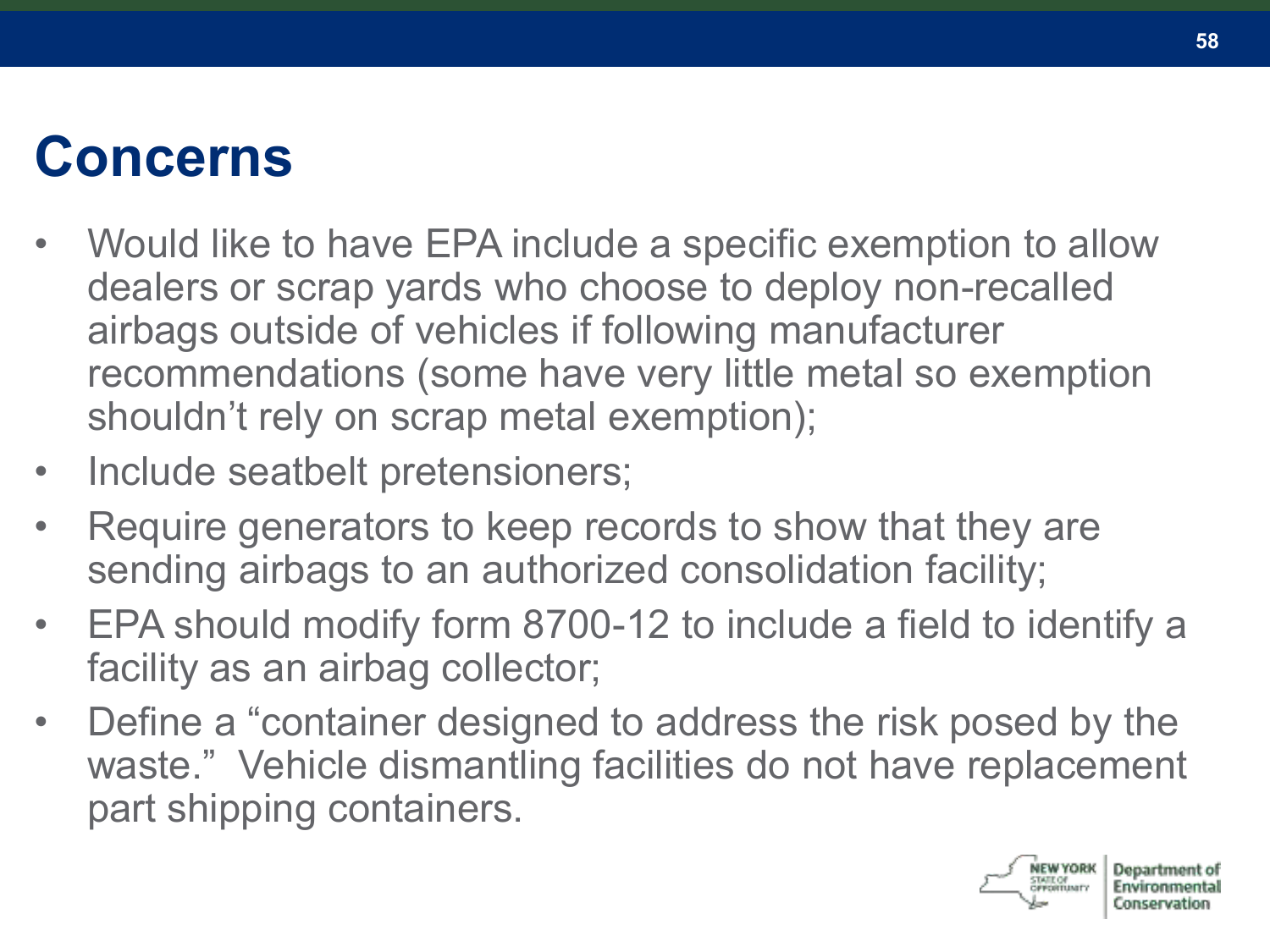#### **New York State – Special Issues**

- Can't currently offer undeployed airbags for sale – even across state lines;
- Airbags must be deployed or removed from vehicles before vehicle crushing or shredding;
- Potentially subject to Part 364 waste transporter regulations.

DEC Enforcement Discretion signed July 5, 2019; includes state notification requirement.

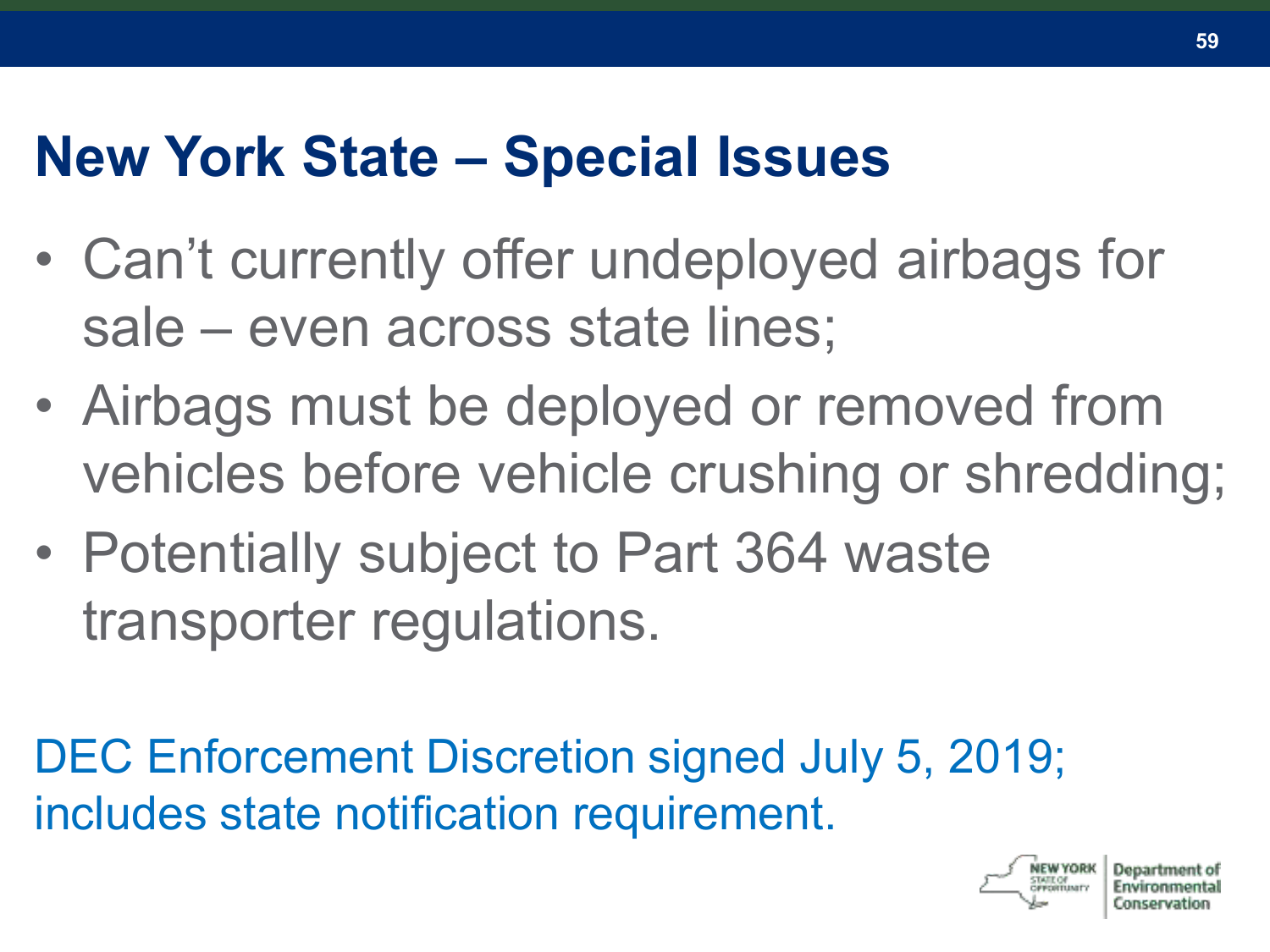# **Hazardous Waste Pharmaceuticals Rule**

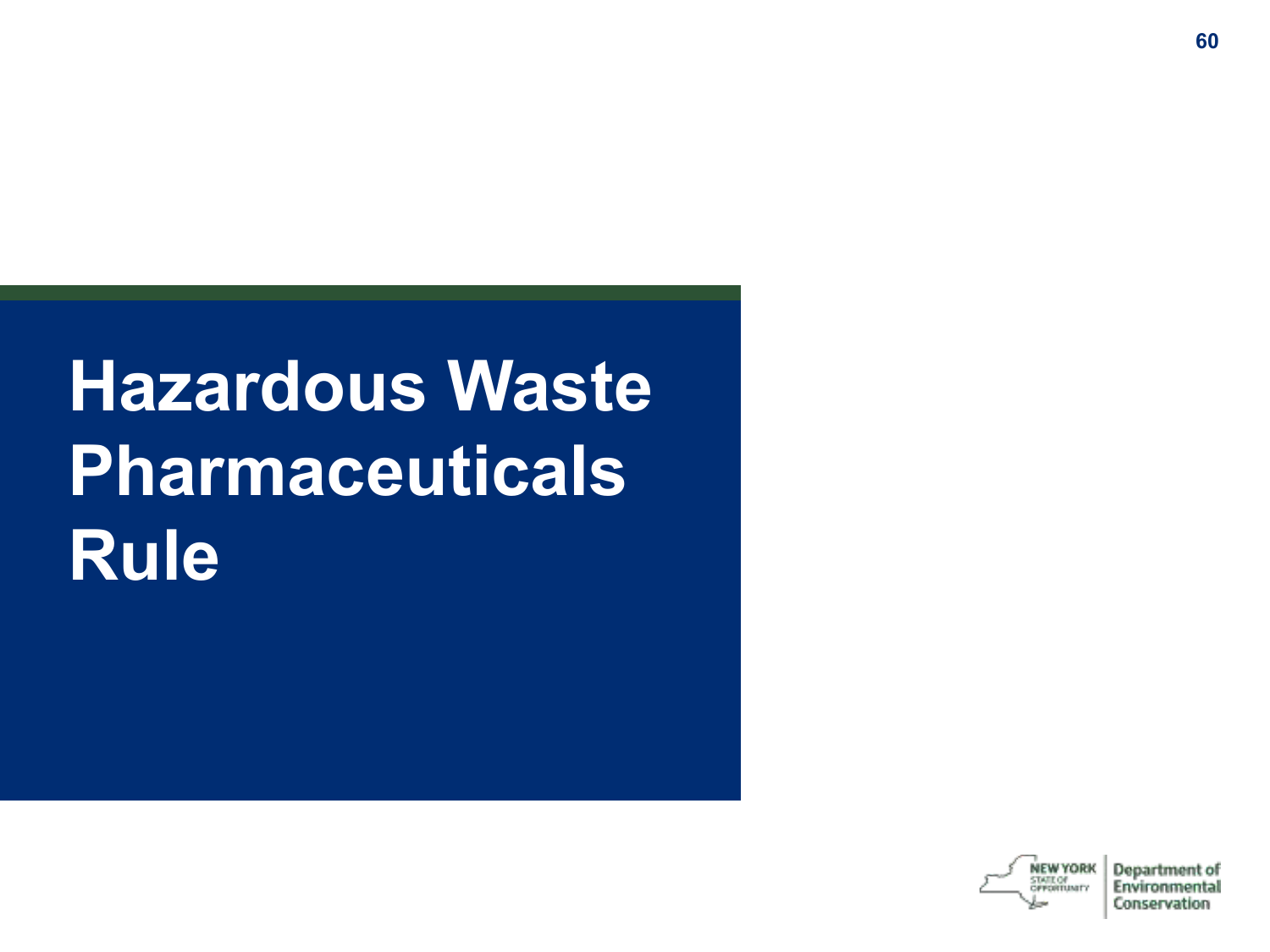#### **Pharmaceuticals (Pharms) Rule**

The are 3 major components to this rule:

- Sewering Ban effective August 21, 2019
- Amendment of Nicotine Listing
- Subpart P pharmaceutical management provisions

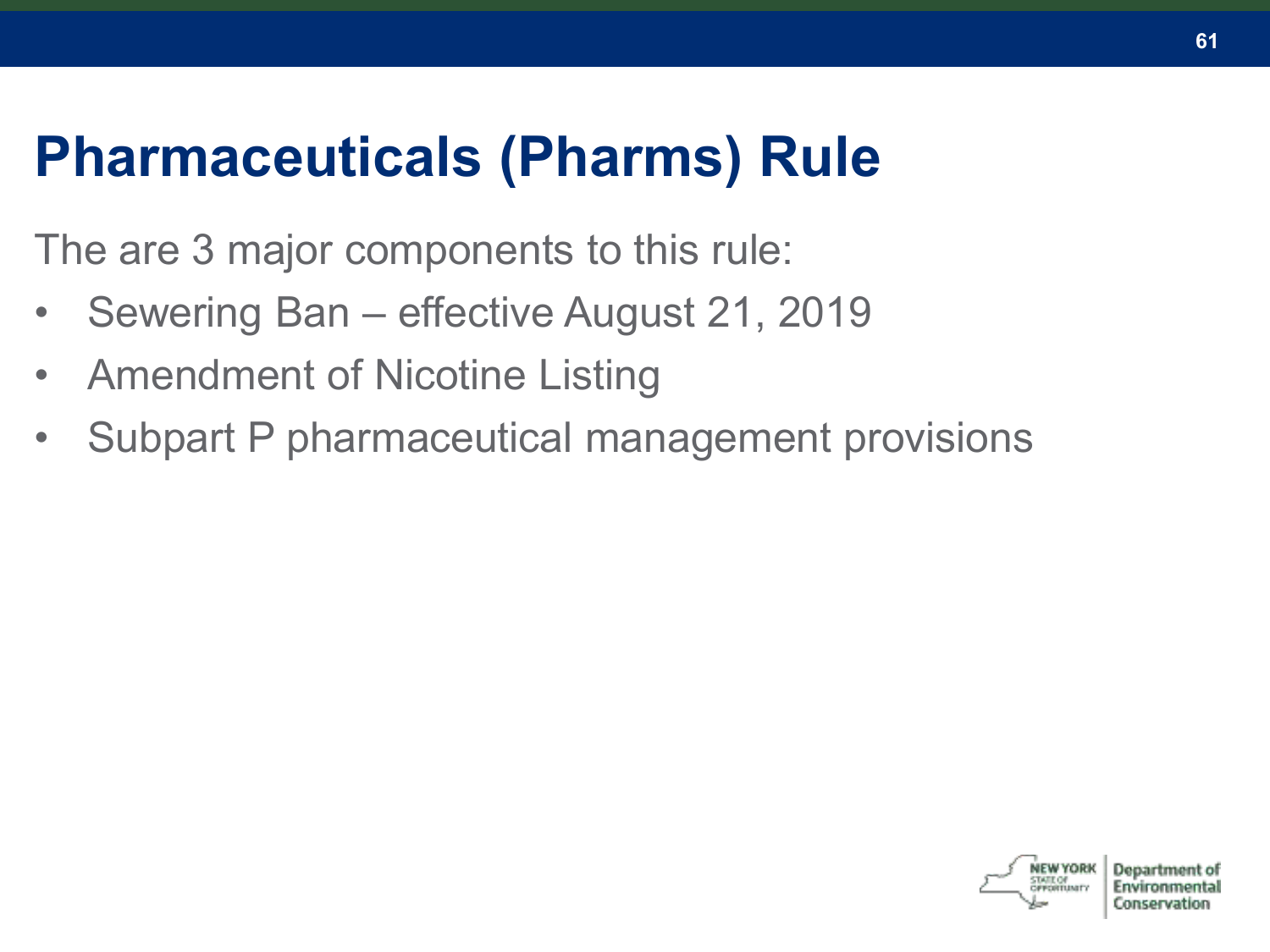# **Pharms Rule: Nicotine Listing**

Listing has been amended to exclude FDA-approved over-thecounter nicotine replacement therapies (OTC NRTs)

| <b>Nicotine P075 Listing</b>                                 |                                                                                                                                                                                                                                                      |  |  |
|--------------------------------------------------------------|------------------------------------------------------------------------------------------------------------------------------------------------------------------------------------------------------------------------------------------------------|--|--|
| <b>No Longer Part of Listing</b>                             | <b>Still Included in Listing</b>                                                                                                                                                                                                                     |  |  |
| • Nicotine Patches<br>• Nicotine Gums<br>• Nicotine Lozenges | • E-liquids/e-juices in e-cigarettes,<br>cartridges, or vials<br>• Prescription nicotine (e.g., nasal<br>spray, inhaler)<br>• Legacy pesticides containing nicotine<br>• Nicotine used in research and<br>manufacturing<br>Other unused formulations |  |  |

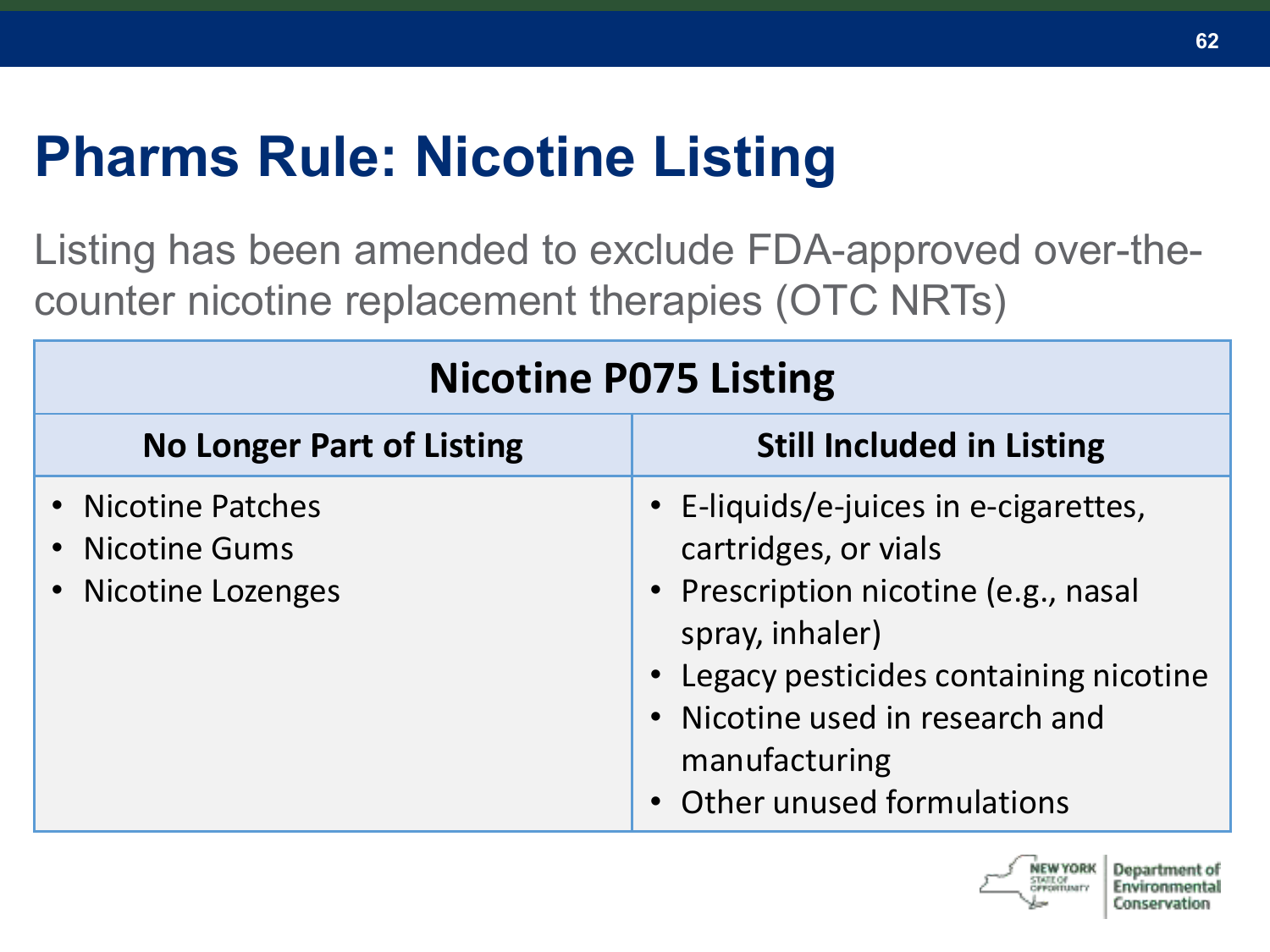# **Pharms Rule: Applicability**

Step 1: Count all HW waste **including** HW pharms

| <b>Non-Acute</b>                                      | <b>Acute</b>                        | Category         | <b>Applicability</b>                            |
|-------------------------------------------------------|-------------------------------------|------------------|-------------------------------------------------|
| Less than or<br>equal to 100<br>kg/mo                 | Less than or<br>equal to 1<br>kg/mo | <b>True VSQG</b> | Subpart P optional, can<br>opt in if desired    |
| More than 100<br>kg/mo, but less<br>than $1000$ kg/mo | Less than or<br>equal to 1<br>kg/mo |                  | Required to manage HW<br>pharms under Subpart P |
| Greater than or<br>equal to 1000<br>kg/mo             | Greater than 1<br>kg/mo             |                  | Required to manage HW<br>pharms under Subpart P |

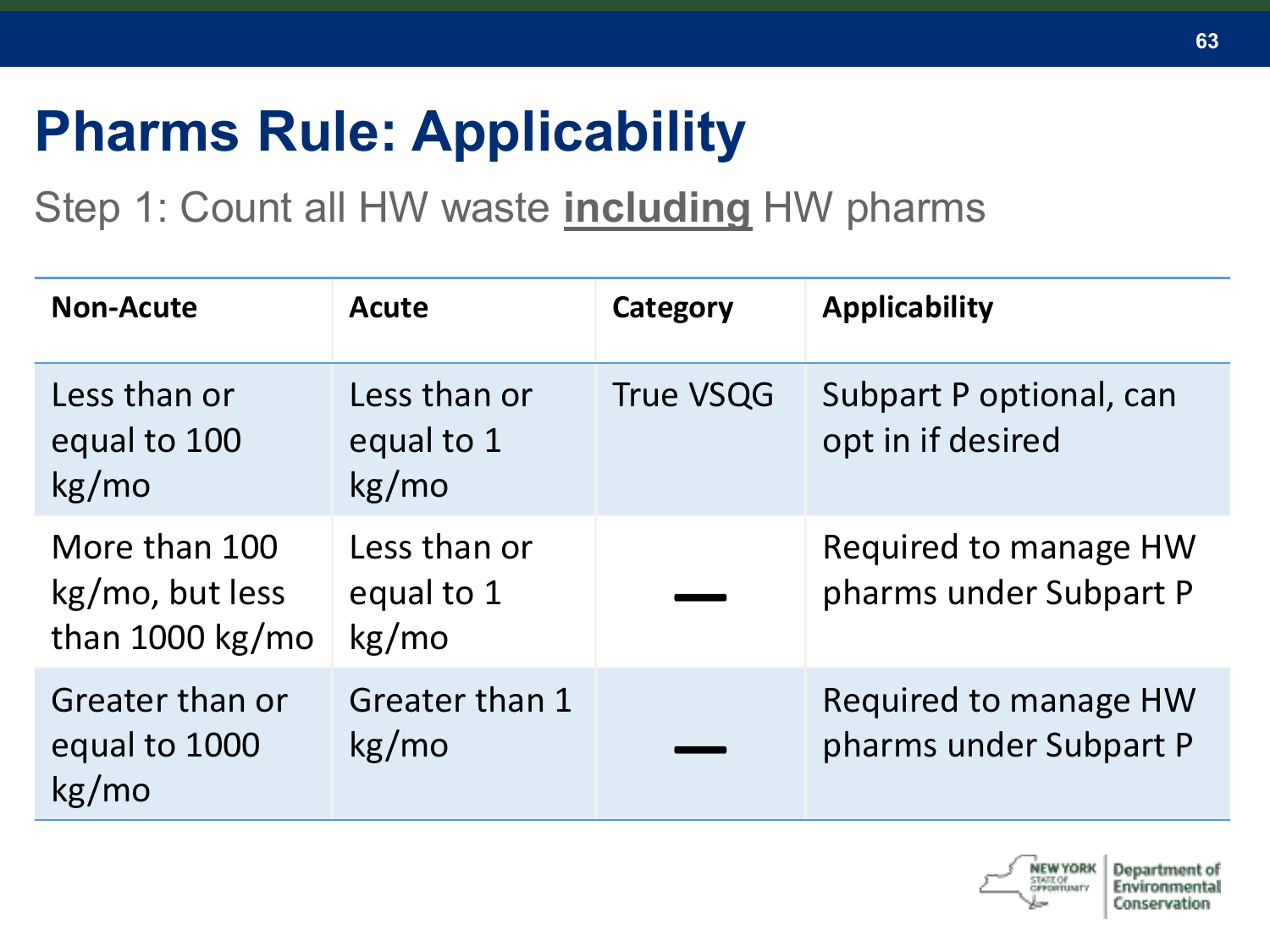# **Pharms Rule: Applicability**

Step 2: Count all HW **excluding** HW pharms

| <b>Non-Acute</b>                                       | <b>Acute</b>                         | Category                        | <b>Applicability</b>                                                     |
|--------------------------------------------------------|--------------------------------------|---------------------------------|--------------------------------------------------------------------------|
| Less than or<br>equal to 100<br>kg/mo                  | Less than or<br>equal to 1<br>kg/mol | <b>Subpart P</b><br><b>VSQG</b> | Required to manage HW<br>pharms under Subpart P,<br>All other HW as VSQG |
| More than 100<br>kg/mo, but less<br>than 1000<br>kg/mo | Less than or<br>equal to 1<br>kg/mol | <b>Subpart P</b><br>SQG         | Required to manage HW<br>pharms under Subpart P,<br>All other HW as SQG  |
| Greater than or<br>equal to 1000<br>kg/mo              | Greater than 1<br>kg/mol             | <b>Subpart P</b><br><b>LQG</b>  | Required to manage HW<br>pharms under Subpart P,<br>All other HW as LQG  |

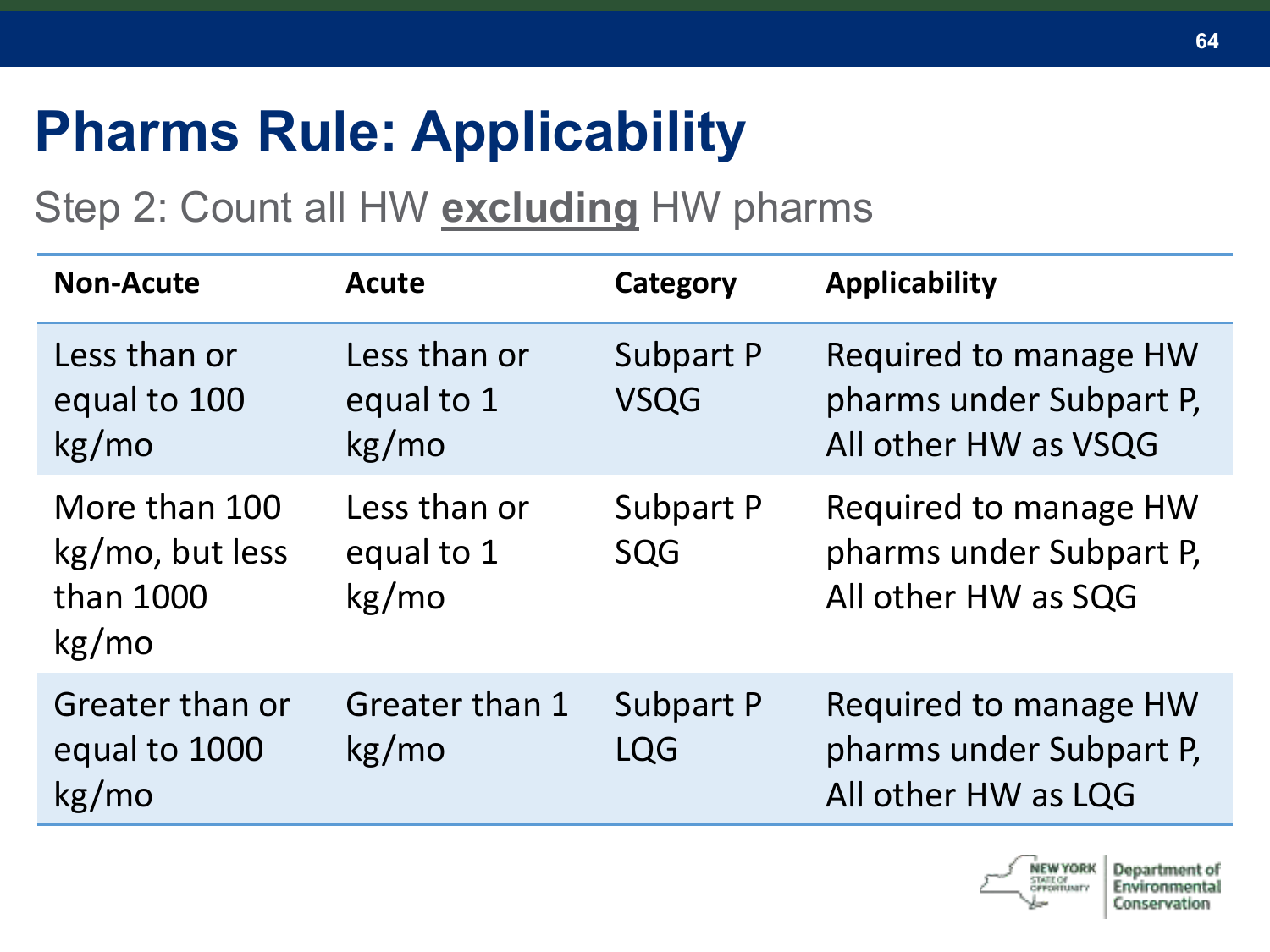# **Pharms Rule: Prescription Pharms**

There are 3 types of HW pharmaceuticals

#### **1. Non-Creditable**

Broken or leaking; repackaged; dispensed; expired >1 year; investigational new drugs; contaminated PPE; floor sweepings; clean-up material

#### **2. Potentially Creditable**

Still in original manufacturer packaging (recalled pharmaceuticals don't need to be in original packaging); Undispensed; Unexpired or <1 year past expiration date

#### **3. Evaluated**

No further evaluation or verification of manufacturer credit is necessary



**65**

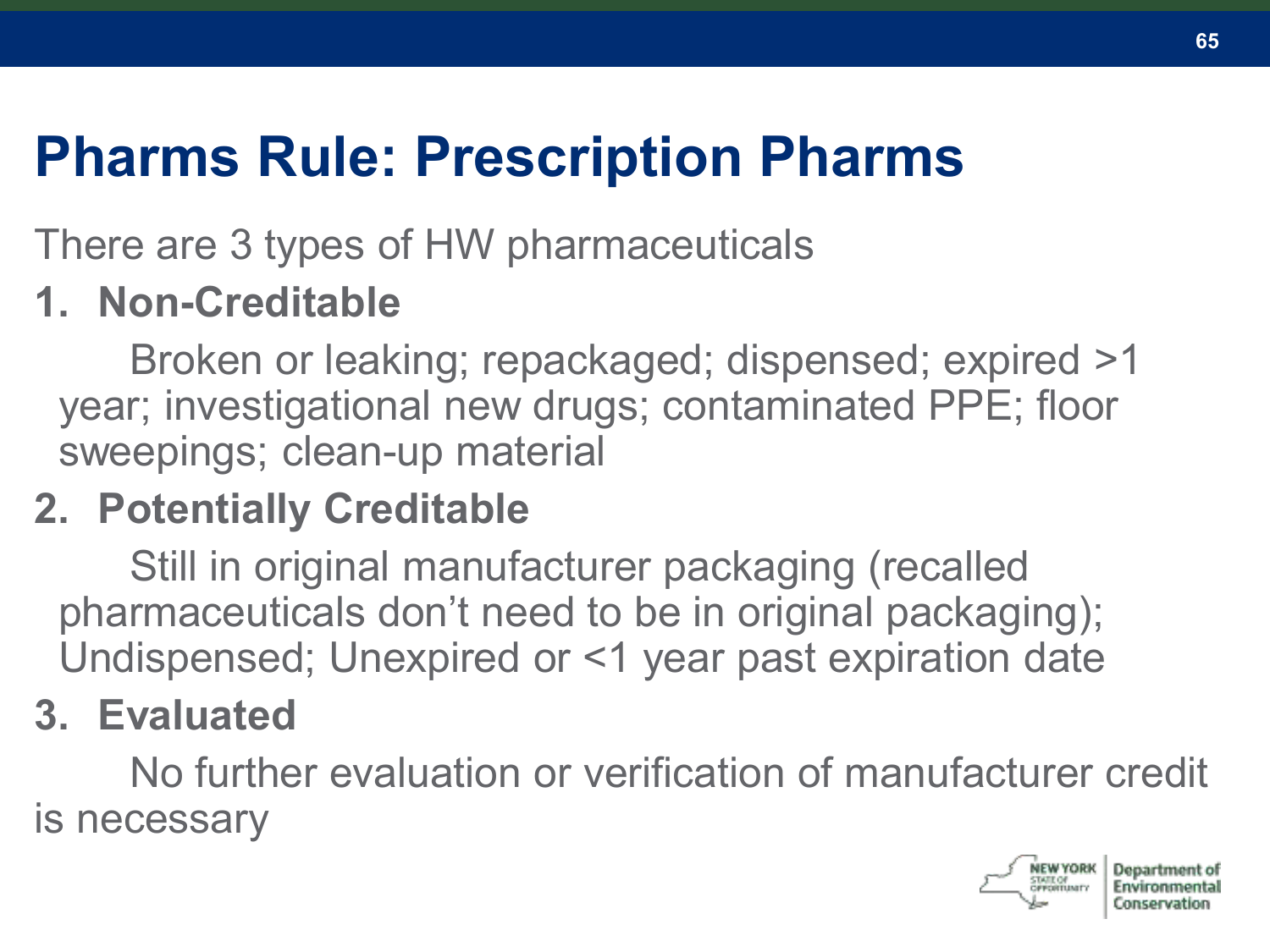#### **Pharms Rule: Prescription Pharms**

Potentially Creditable vs. Non -Creditable

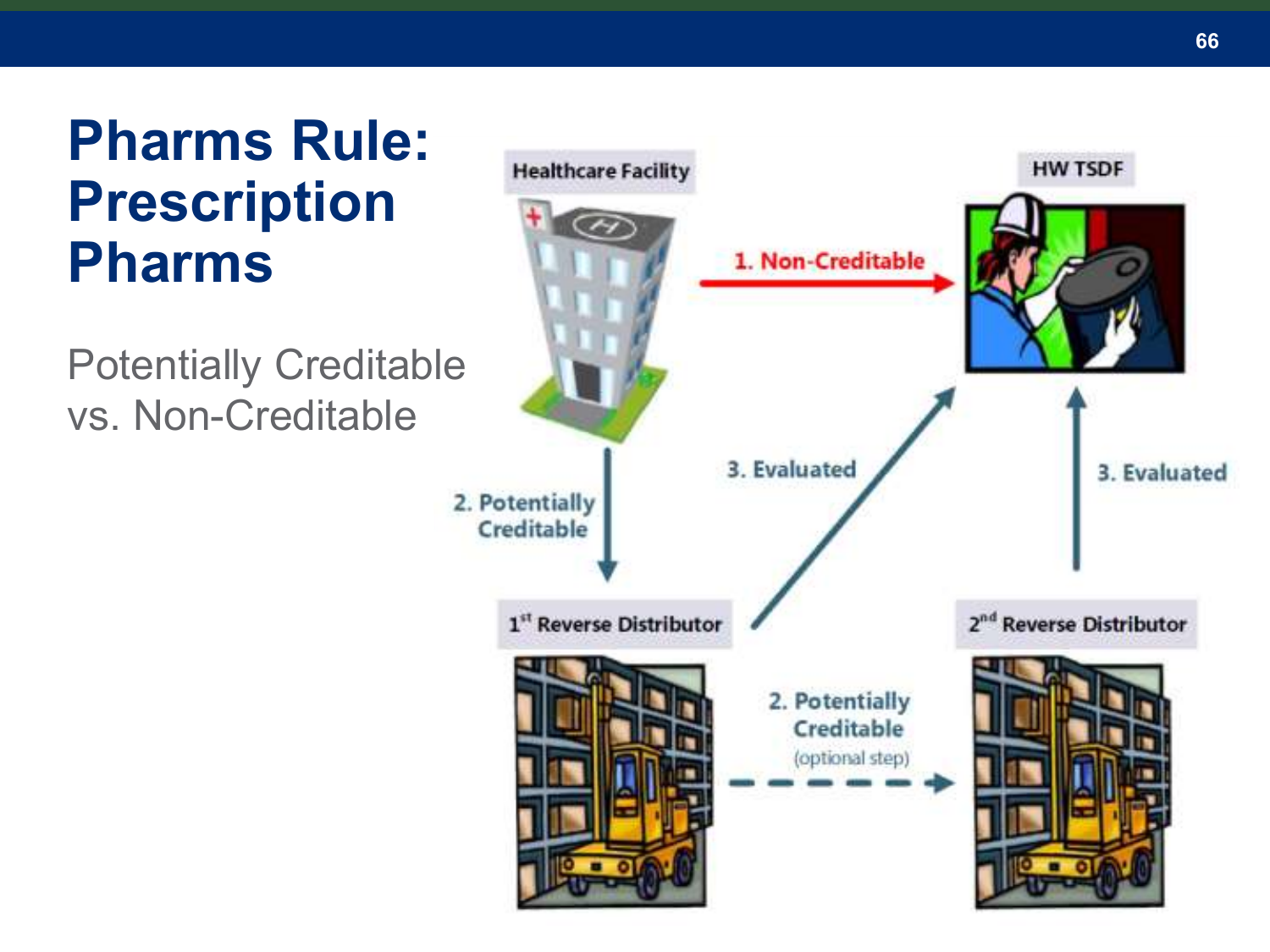## **Reverse Logistics**

Preamble to the Rule: EPA uses the preamble to the pharmacy rule to define their interpretation of Reverse Logistics.

Reverse Logistics in not a part of Subpart P nor this rulemaking and will not be addressed in this discussion.

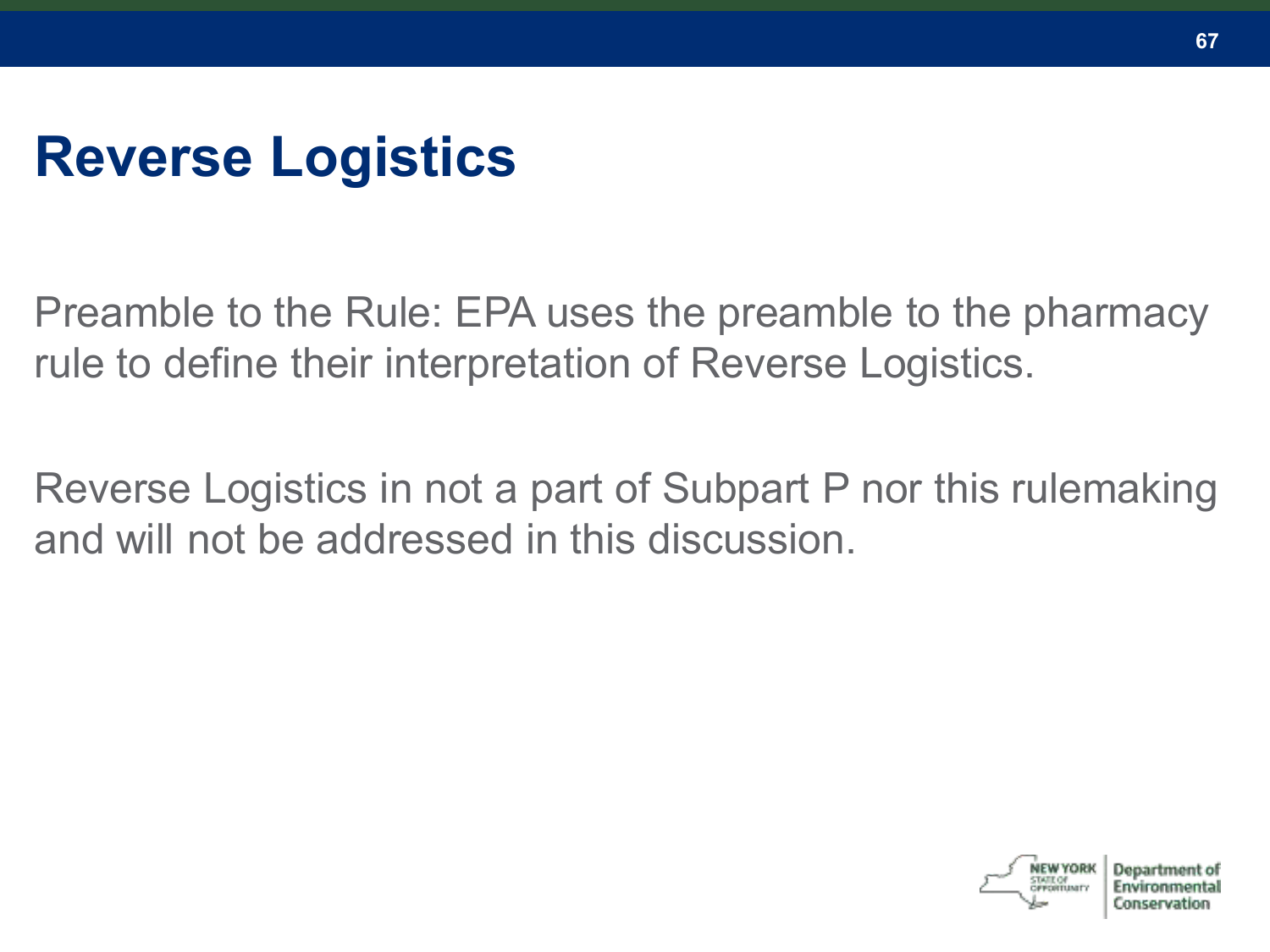### **Controlled Substances**

- Conditional exemptions for hazardous wastes that are also controlled substances;
- Avoids dual regulation;
- Destroyed by a method approved by DEA in writing to meet their non-retrievable standard; or in one of 5 types of permitted combustion units;
- These wastes don't count towards generator category.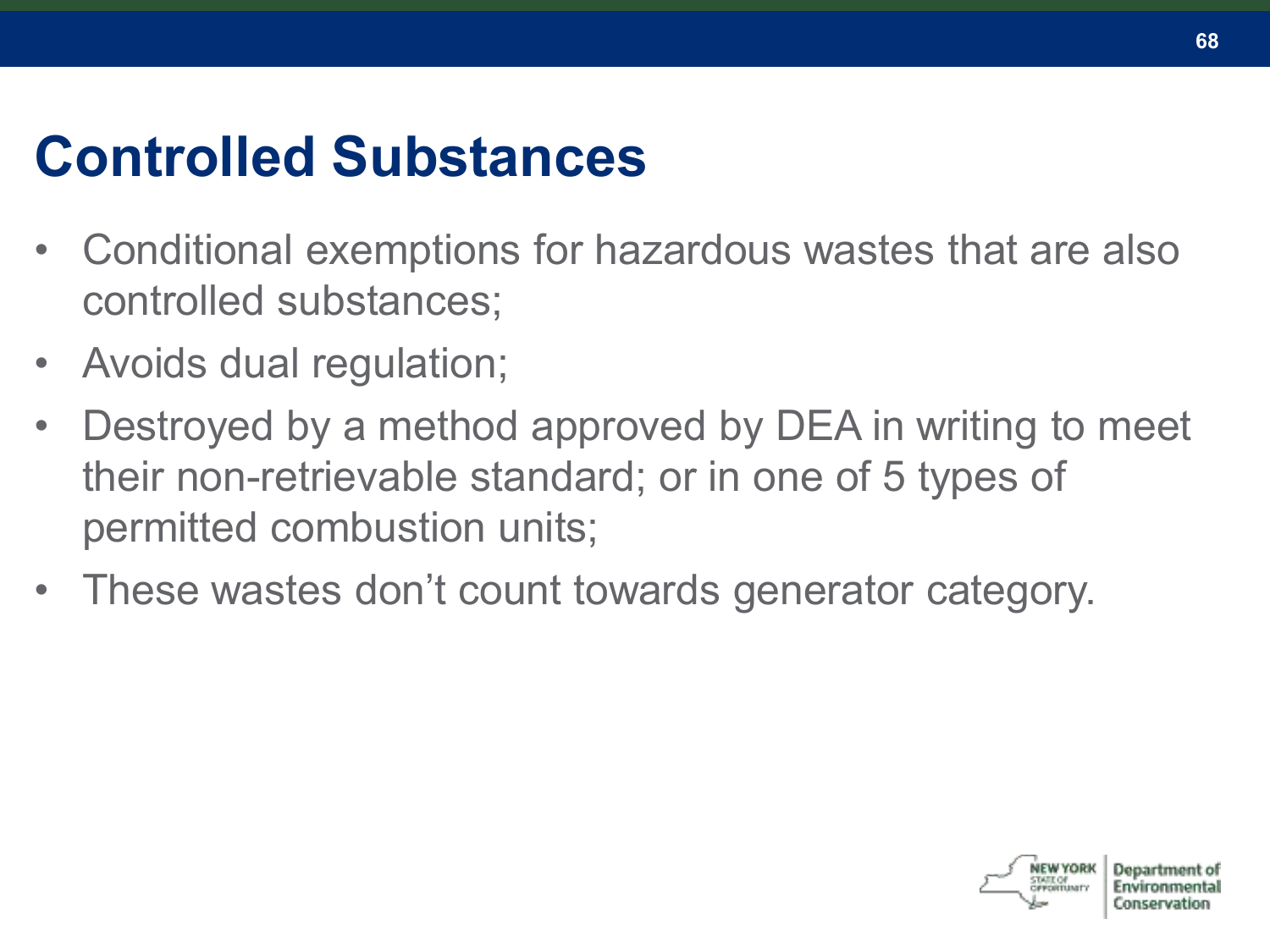#### **Pharmaceuticals Still Used in Healthcare that Are DEA Controlled Substances & RCRA Hazardous Wastes**

| <b>Name of</b><br><b>Drug</b>   | <b>Other</b><br>Name(s)                                                           | <b>Medical</b><br><b>Uses</b> | <b>RCRA HW</b><br><b>Code</b> | <b>DEA CS</b><br><b>Schedule</b> | <b>Comment</b>                                                                     |
|---------------------------------|-----------------------------------------------------------------------------------|-------------------------------|-------------------------------|----------------------------------|------------------------------------------------------------------------------------|
| Chloral; chloral<br>hydrate     | Acetaldehyde,<br>trichloro-;<br>Aquachloral,<br>Noctec,<br>Somnote,<br>Supprettes | Sedative                      | U034<br>toxic                 | IV                               | Used in hospital<br>pediatric units;<br>common<br>ingredient in vet<br>anesthetics |
| Fentanyl<br>sublingual<br>spray | Subsys                                                                            | Analgesic                     | D001<br>ignitable             | $\mathbf{II}$                    | Ignitable due to<br>alcohol content                                                |
| Phenobarbital                   | Bellergal-S,<br>Donnatal,<br>Luminal,                                             | Anticonvulsant                | D001<br>ignitable             | IV                               | Ignitable due to<br>alcohol content                                                |
| Testosterone<br>gels            | Androgel, Axiron,<br>Fortesta, Testim                                             | Hormone                       | D001<br>ignitable             | III                              | Ignitable due to gel<br>base                                                       |
| Valium<br>injectable            | Diazepam,<br>Diastat                                                              | Anti-anxiety                  | D001<br>ignitable             | IV                               | Ignitable due to<br>alcohol content                                                |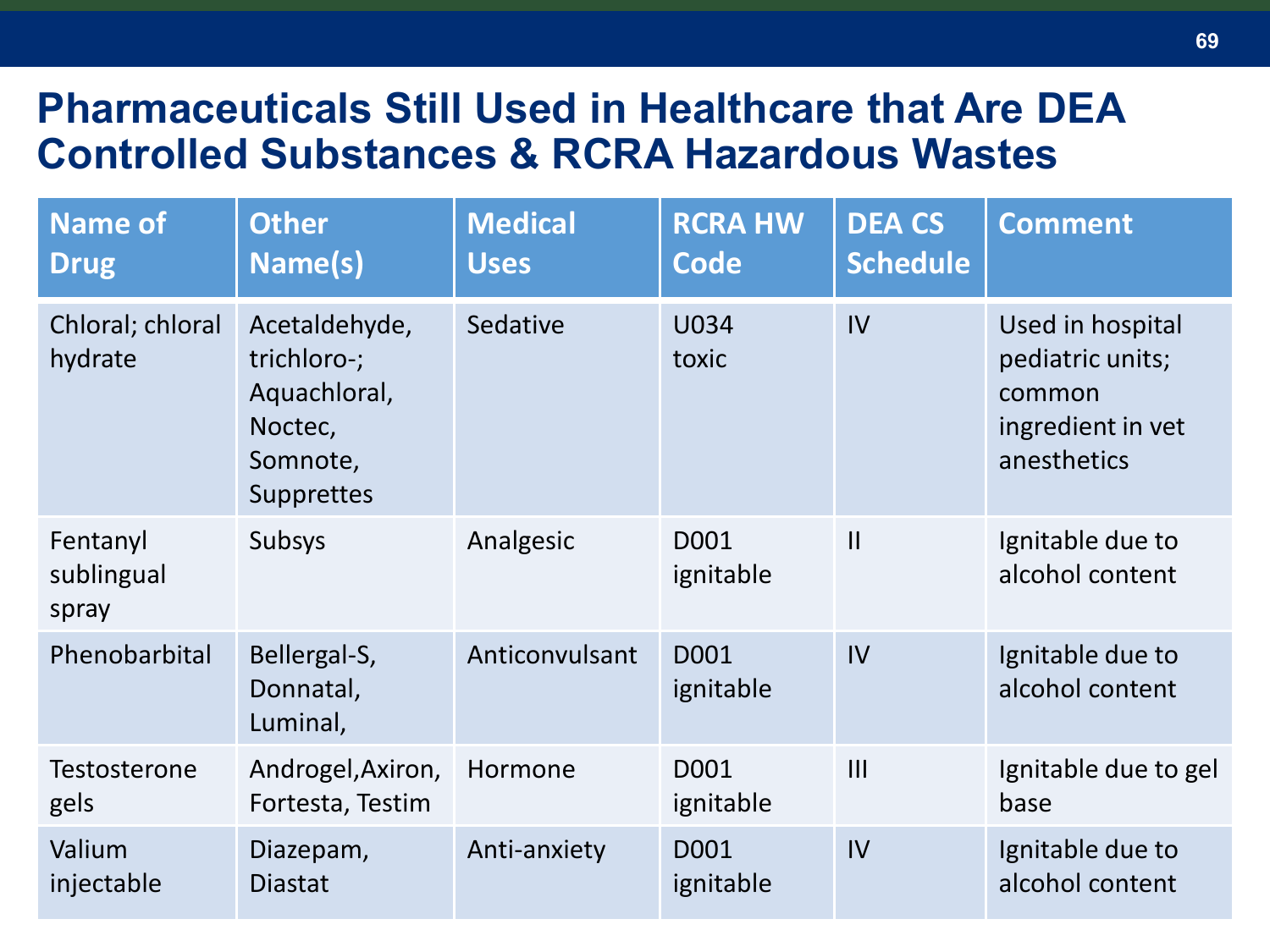#### **DEA Controlled Substances & RCRA Hazardous Wastes Pharmaceuticals that Are Not in Common Use**

| <b>Name of</b><br><b>Drug</b> | <b>Other</b><br>Name(s)                                   | <b>Medical Uses</b>                         | <b>RCRA HW</b><br><b>Code</b> | <b>DEA CS</b><br><b>Schedule</b> | <b>Comment</b>             |
|-------------------------------|-----------------------------------------------------------|---------------------------------------------|-------------------------------|----------------------------------|----------------------------|
| Paraldehyde                   | $1,3,5-$<br>Trioxane,<br>$2,4,6-$<br>trimethyl-;<br>Paral | Anticonvulsant                              | U182<br>toxic                 | IV                               | No longer in<br>common use |
| Paregoric                     | camphorated<br>tincture of<br>opium                       | Analgesic,<br>expectorant,<br>antidiarrheal | D001<br>ignitable             | III                              | No longer in<br>common use |
| Opium<br><b>Tincture</b>      | Laudanam                                                  | Analgesic,<br>antidiarrheal                 | D001<br>ignitable             | $\mathbf{I}$                     | No longer in<br>common use |



Department of Environmenta Conservation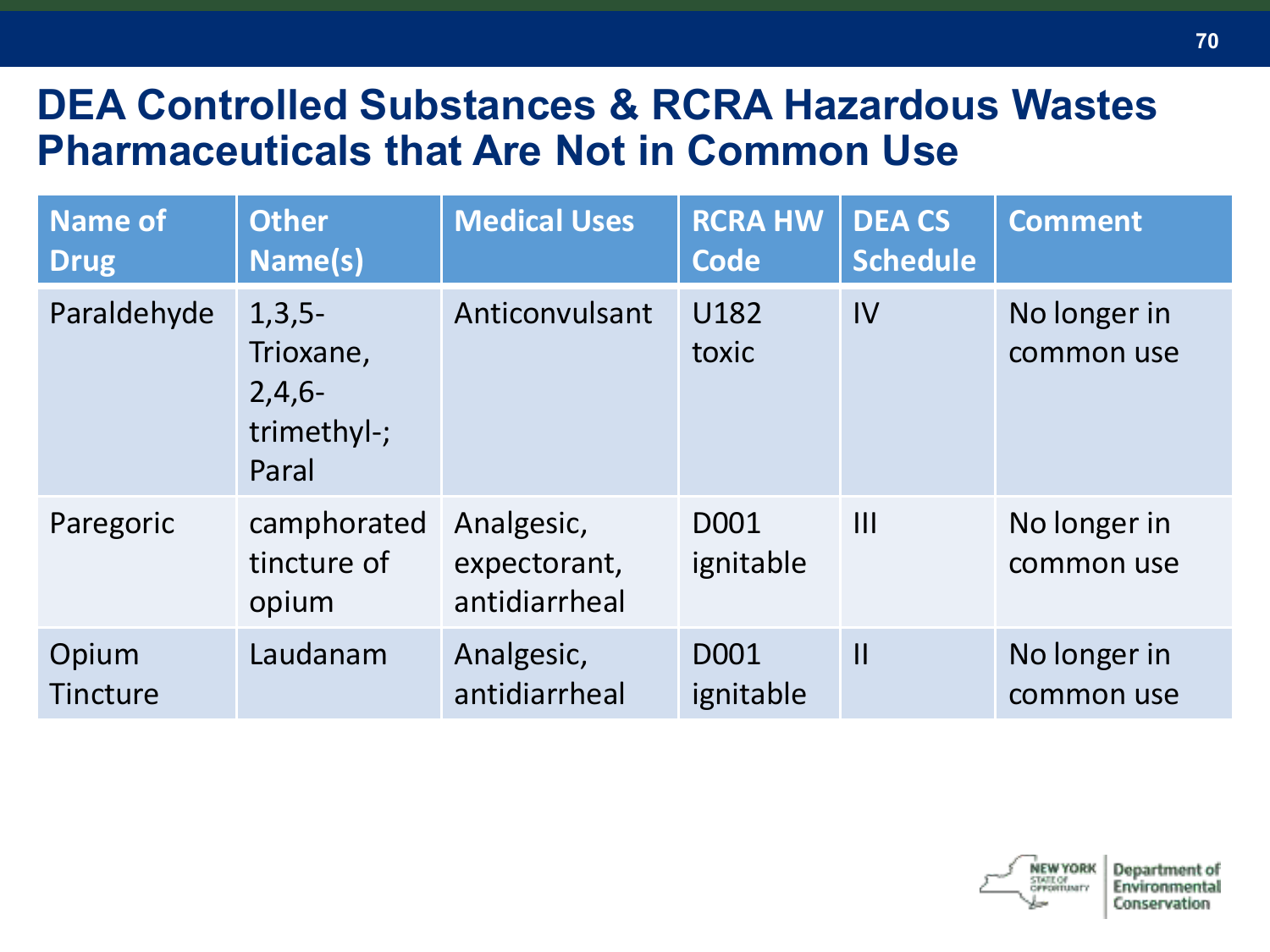# **Empty Containers**

- New empty container standards apply to
	- Containers with hazardous waste pharmaceuticals –acute & non-acute
	- Healthcare facilities and reverse distributors subject to Part 266 Subpart P and
	- Anyone else with containers of hazardous waste pharmaceuticals
- Residues remaining in "RCRA empty" containers are not regulated as hazardous waste
- Can be used to determine whether a healthcare facility is subject to Part 266 Subpart P
- Four different standards for different types of containers found in a healthcare setting
- Triple rinsing of containers with acute hazardous waste pharmaceuticals is not required/allowed anymore



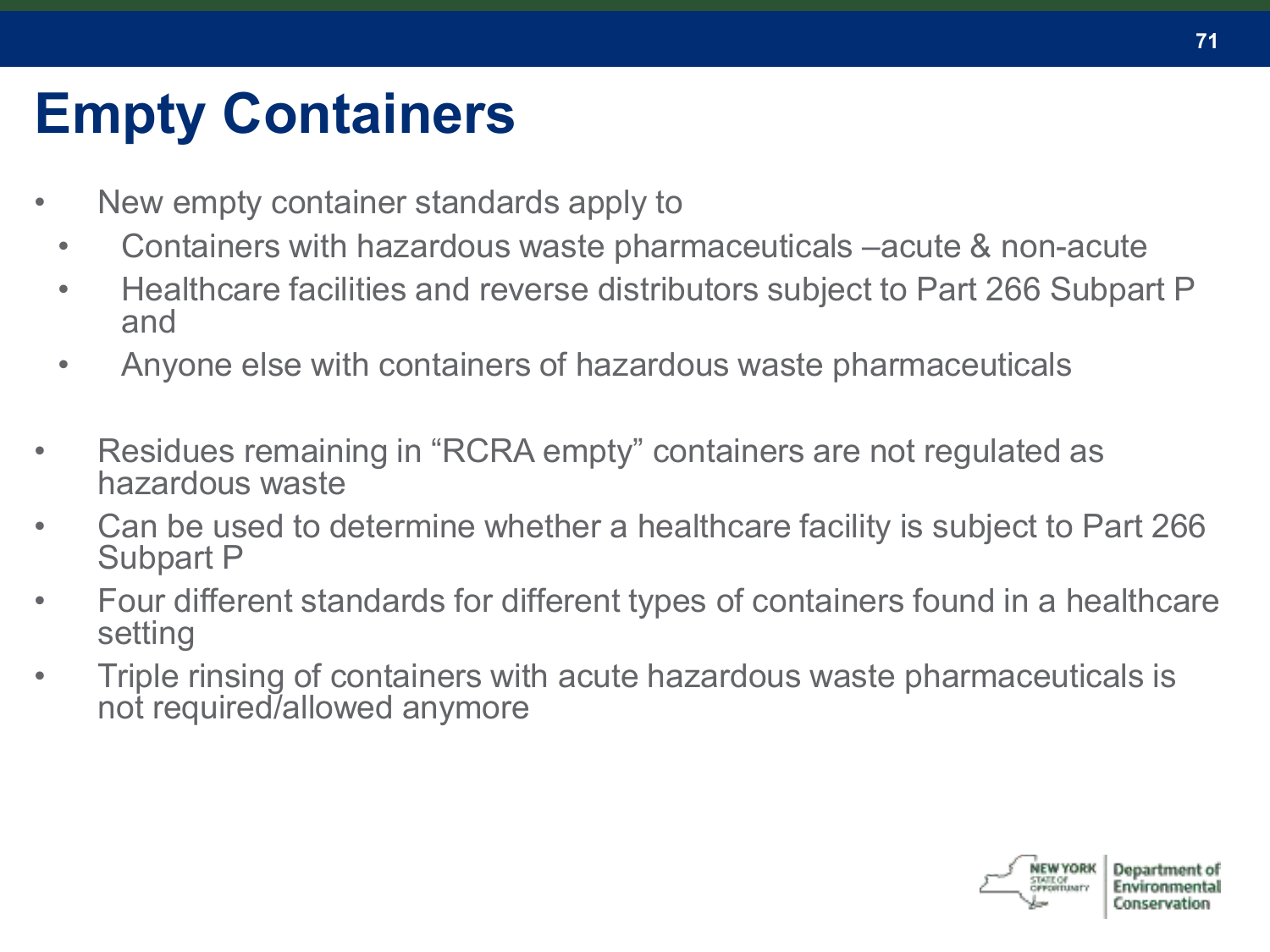# **Aerosol Cans – EPA Proposed Rule**

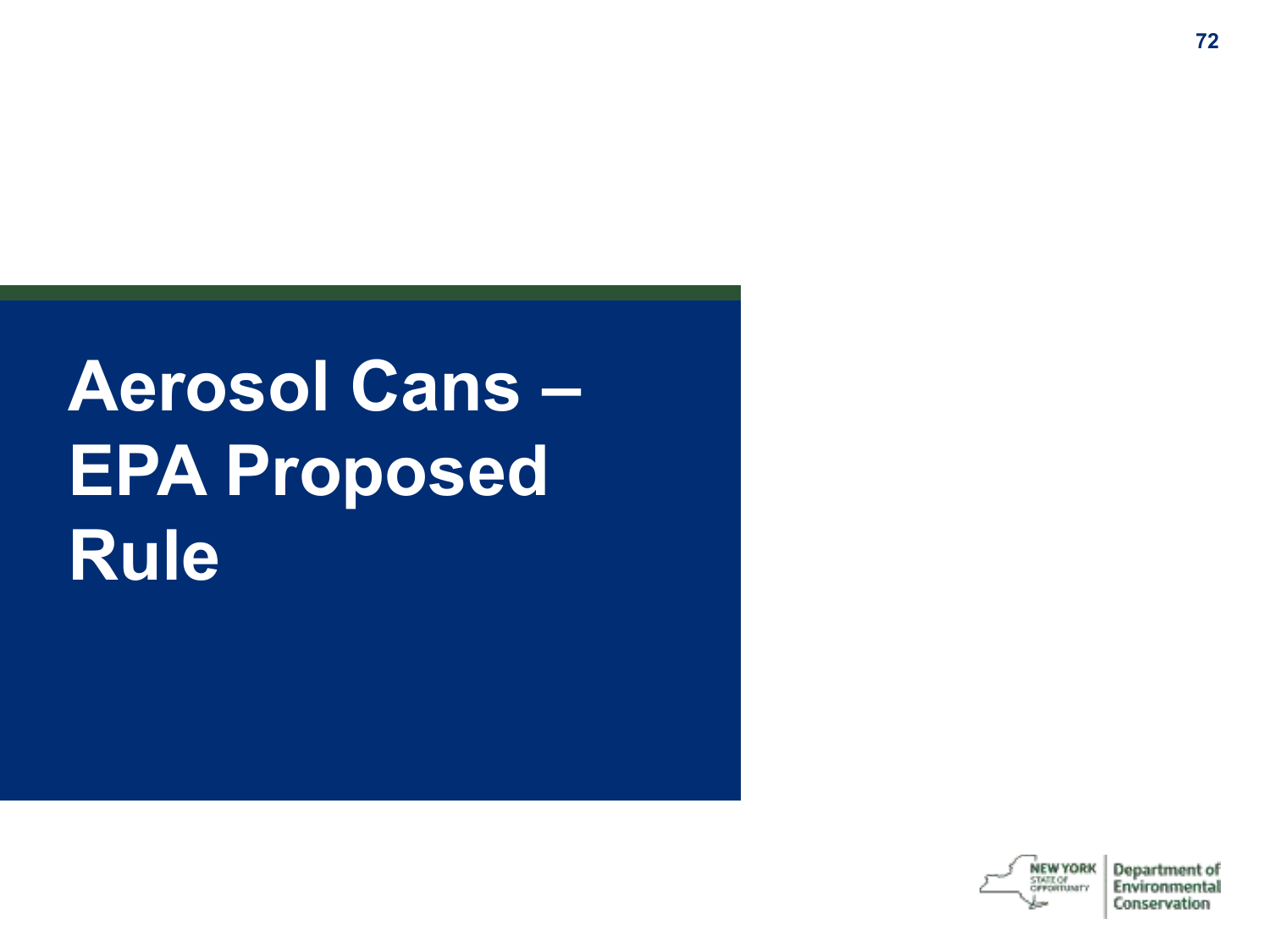#### **Aerosol Cans Proposed Rule**

- Aerosol cans may be hazardous waste due to content or due to the propellant (such as propane or butane);
- They are managed by a wide variety of establishments generating and managing aerosol cans, including the retail sector;
- When aerosol cans are mismanaged, particularly when exposed to excessive heat, the resulting increase in internal pressure can reach a point beyond the design strength of the can, thereby causing it to burst and release its contents.
- Management standards would be compatible with FIFRA section 2(ee)(6)

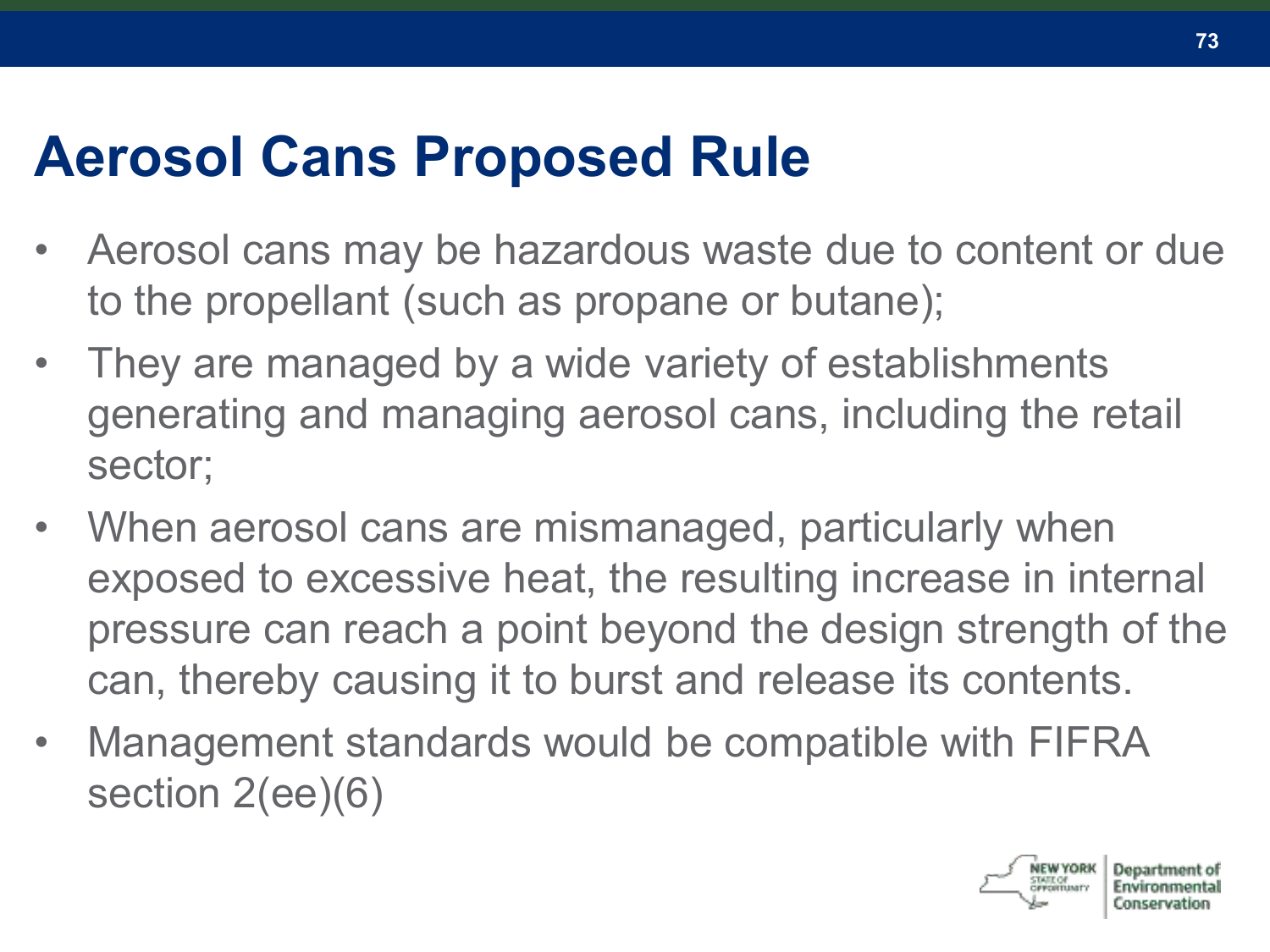### **More Background**

- Six already regulate aerosol containers under UWR;
- Some of these states have management standards for puncturing and draining; CA requires a permit for off-site commercial processors;
- DEC is taking public comment so that if EPA finalizes their rule during our rulemaking period we may be prepared to include it.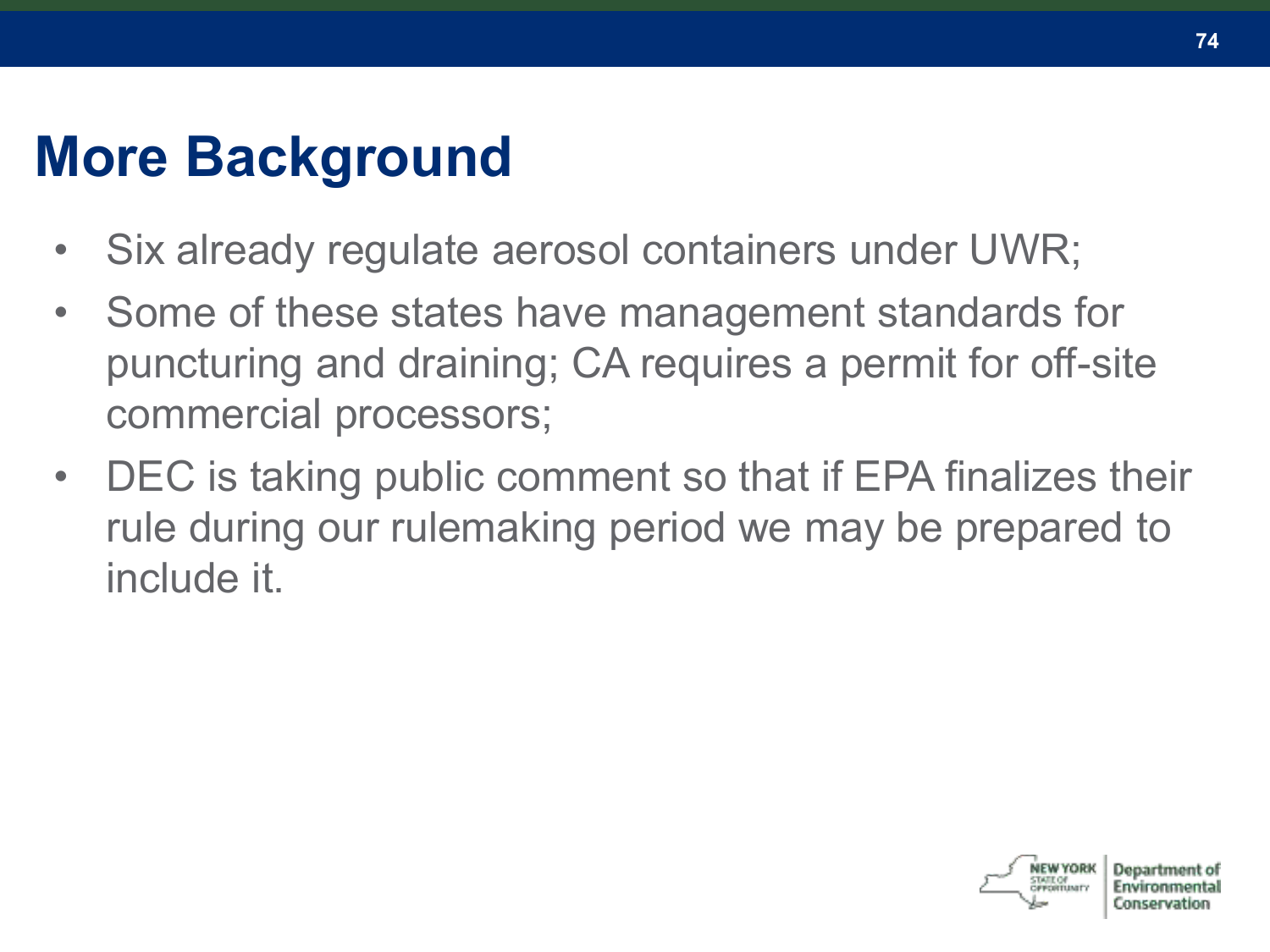# **DEC Concerns**

- Additional requirements should be adopted for shipping and accumulation to minimize potential mixing of incompatible wastes and reduce potential for causing a reaction in its final rule. For instance, *require* separation of incompatible wastes;
- Require that storage areas to meet temperature requirements to reduce the likelihood of a strong reaction.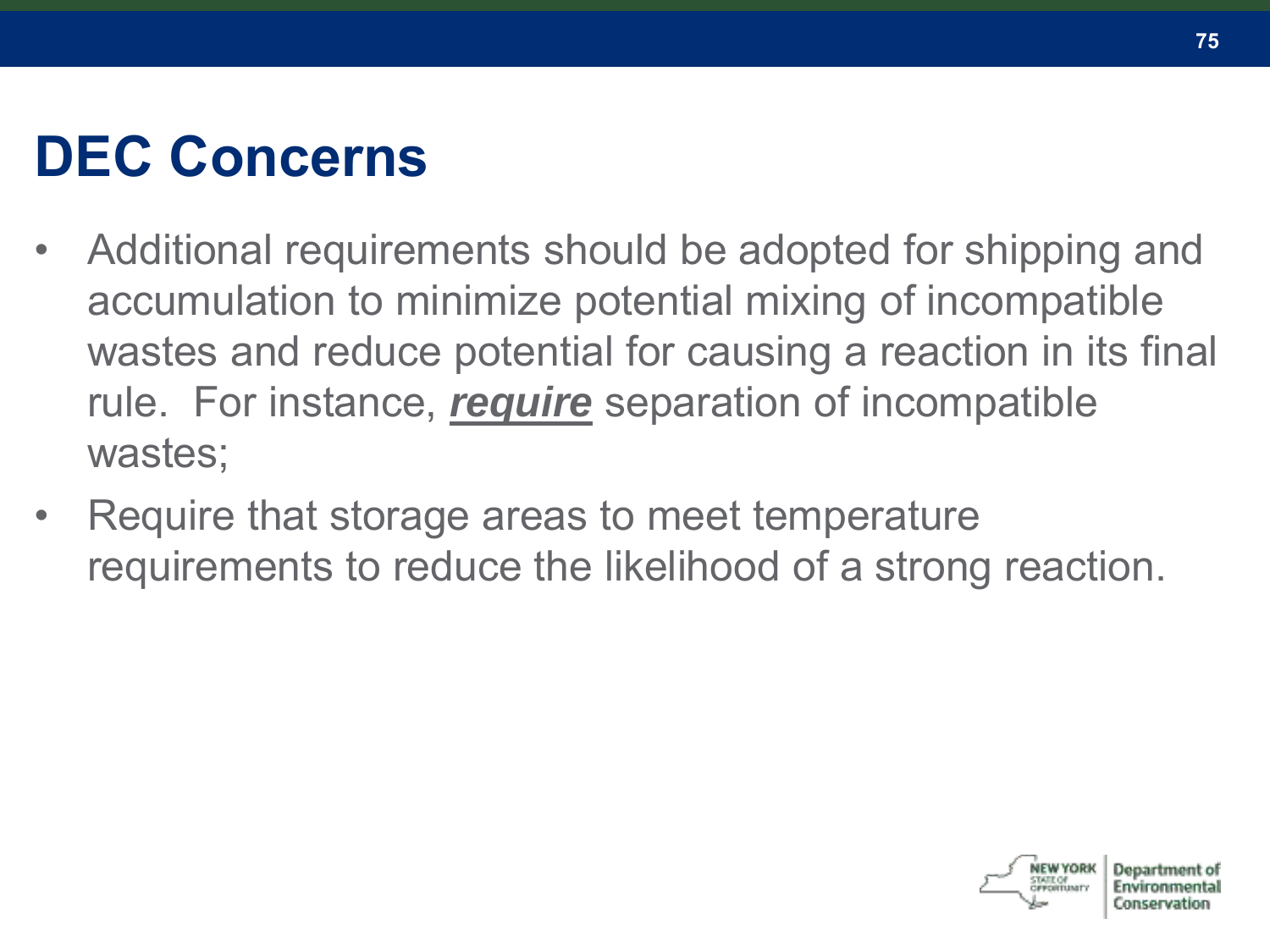**Modernizing Ignitable Liquids Determinations – EPA Proposed Rule**

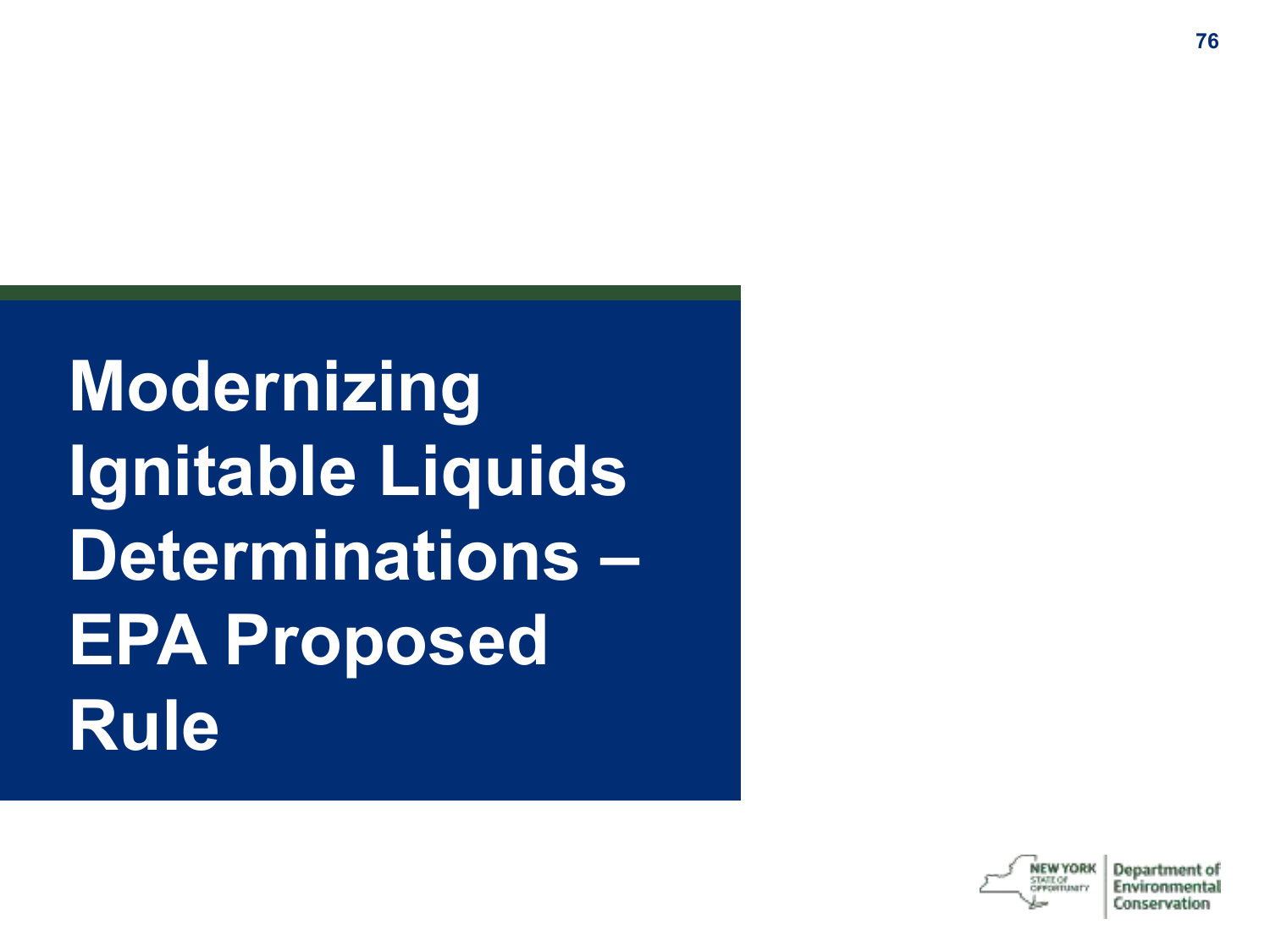### **Ignitable Liquids Proposed Rule**

Proposed April 2, 2019

Proposed rule would:

- Update the flash point test methods required for determining if a liquid waste is an ignitable hazardous waste.
- Codify existing guidance regarding the regulatory exclusion in the ignitable characteristic for aqueous liquids containing alcohols.
- Codify existing sampling guidance regarding waste mixtures having multiple phases when determining whether a waste exhibits the ignitability characteristic.
- Update cross references to Department of Transportation regulations and to remove obsolete information.
- Provide alternatives to the use of mercury thermometers in the air sampling and stack emissions methods in *Test Methods for Evaluating Solid Waste: Physical/Chemical Methods* (SW-846).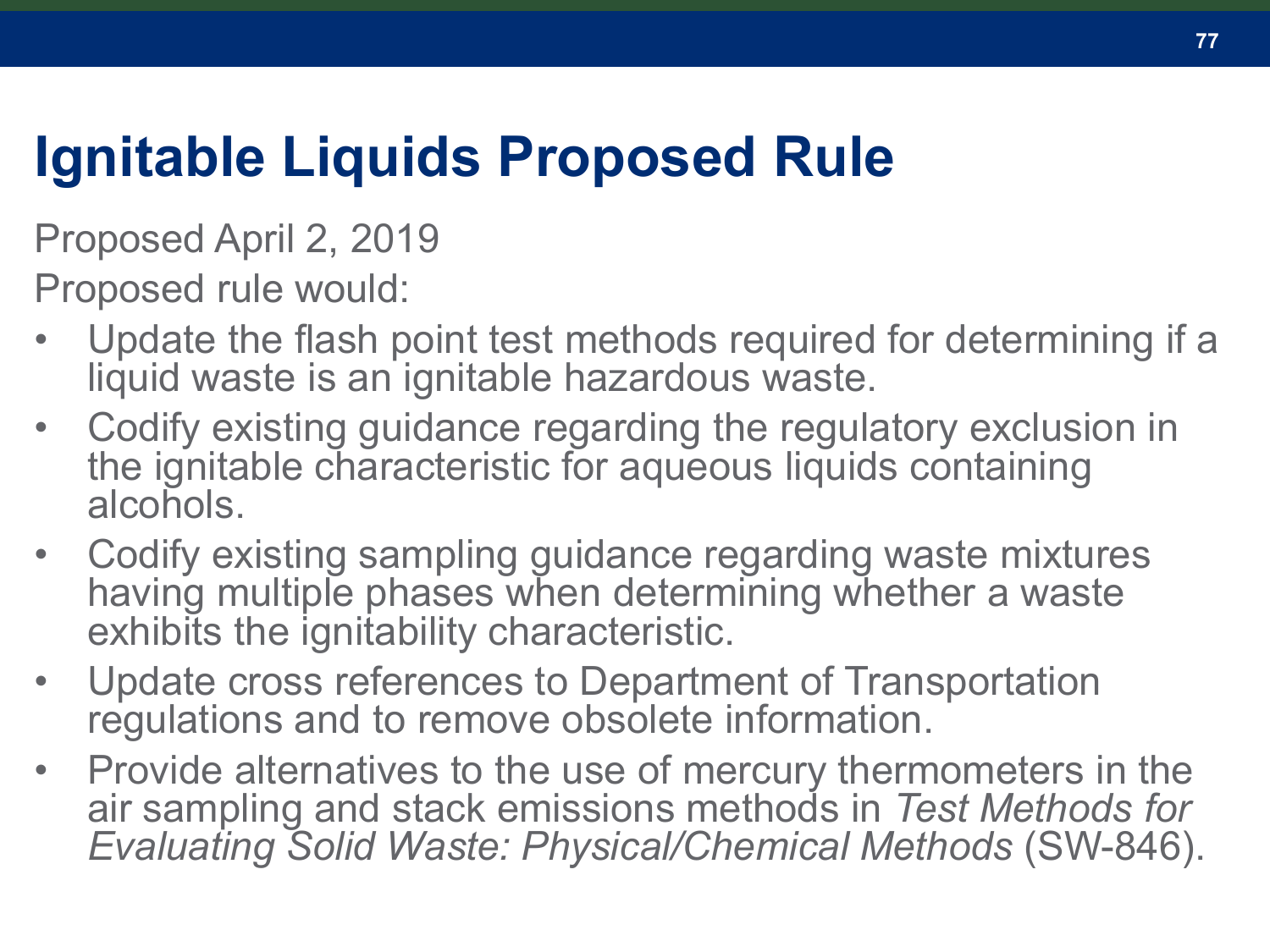# **State Initiatives**

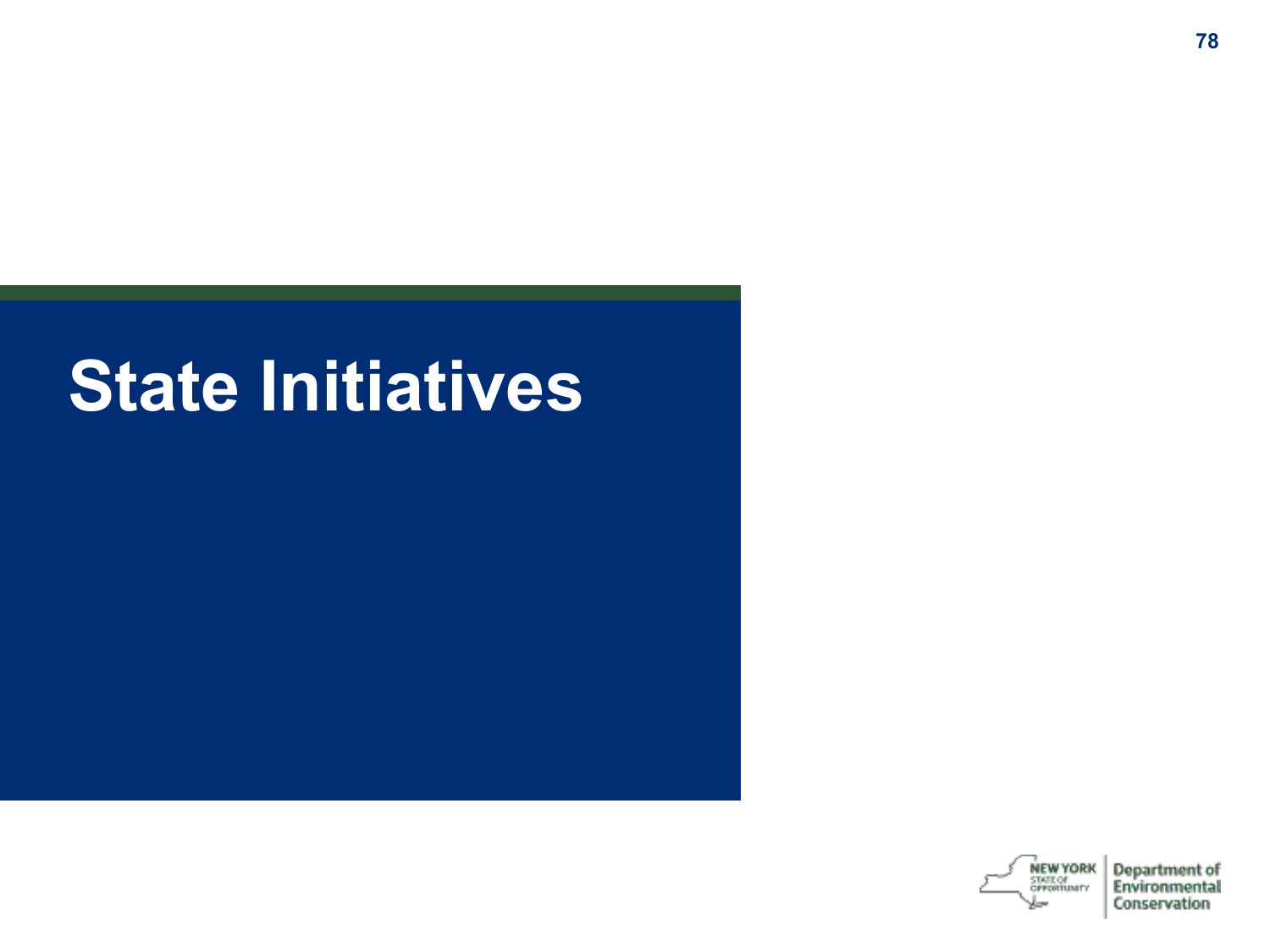### **State Initiatives**

- Corrections, clarifications, updates
- Considering:
	- Meaning of "no prior storage" ("staging" period of 3 days like VT)
	- Cold crushing and draining of used oil filters (VT)

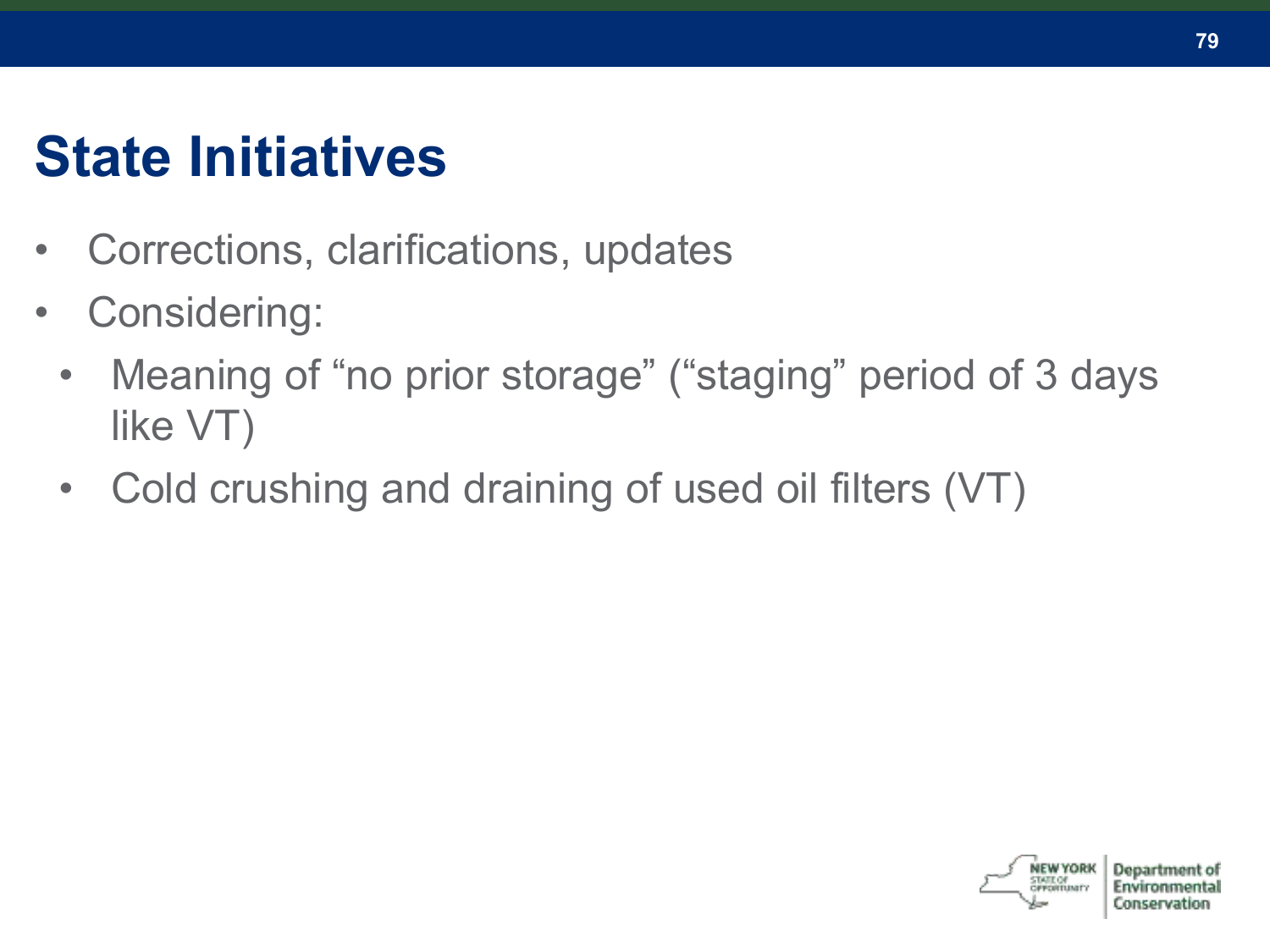# **State Initiatives**

• Define "Staging"

Vermont's definitions of "staging" and "storage": "Staging" means the temporary placement of off-site generated recyclable materials within a

recycling facility for a period of time no longer than three (3) days.

"Storage" means the actual or intended containment of wastes, either on a temporary basis or for a period of years; in such a manner as not to constitute disposal of such wastes. Hazardous waste that is being staged at a recycling facility for no more than three (3) days is not considered to be

in storage.



onservation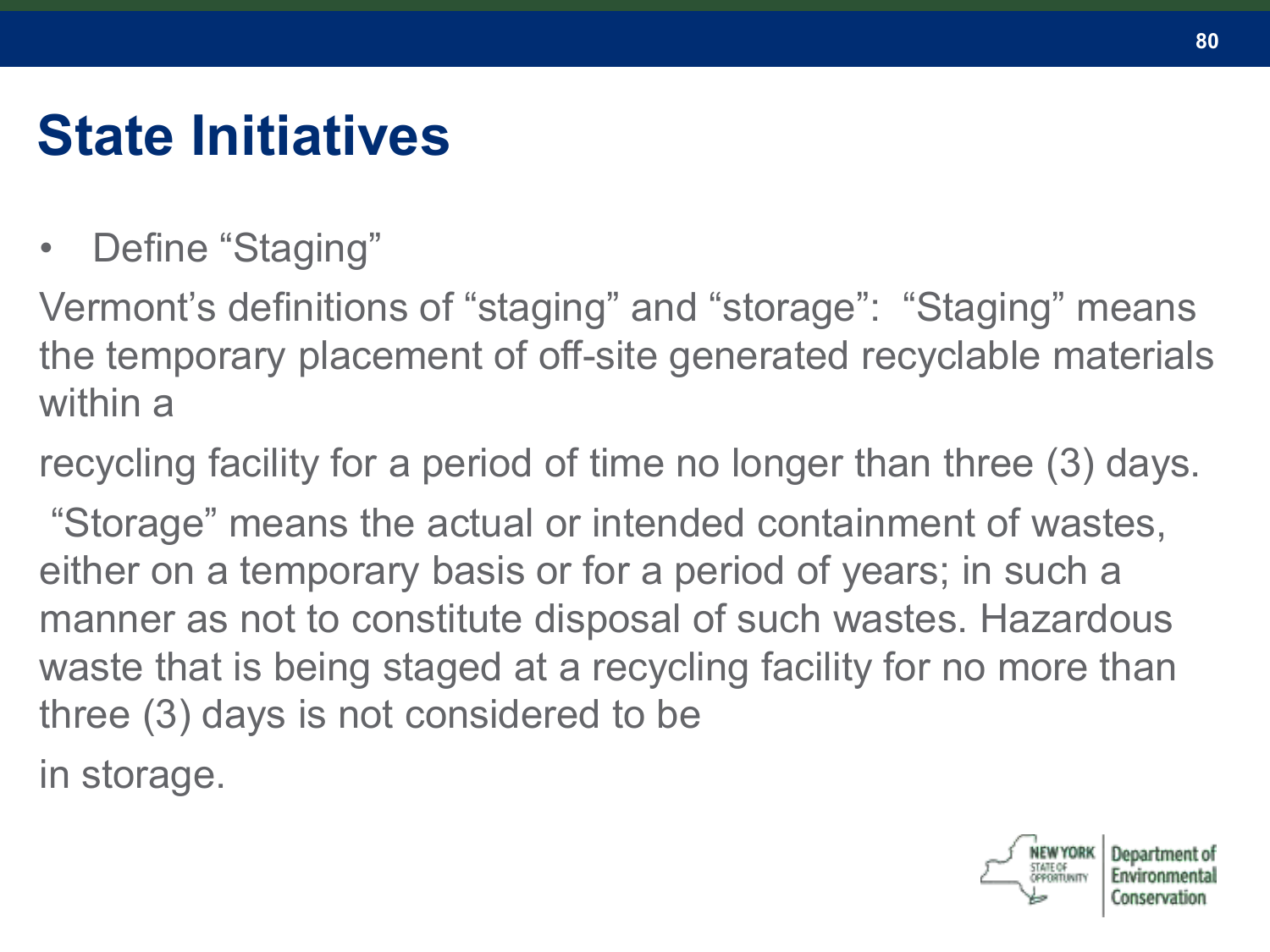# **Cold Crushing of Used Oil Filters**

Our current exemption (wastes that are solid wastes but are not hazardous wastes):

371.1(e)(2)(xi) if they are not mixed with listed wastes and they have been gravity hot-drained using one of the following methods:

- Puncturing and crushing;
- Hot-draining and crushing;
- Dismantling and hot-draining; or
- Any other equivalent hot-draining method that will remove used oil.

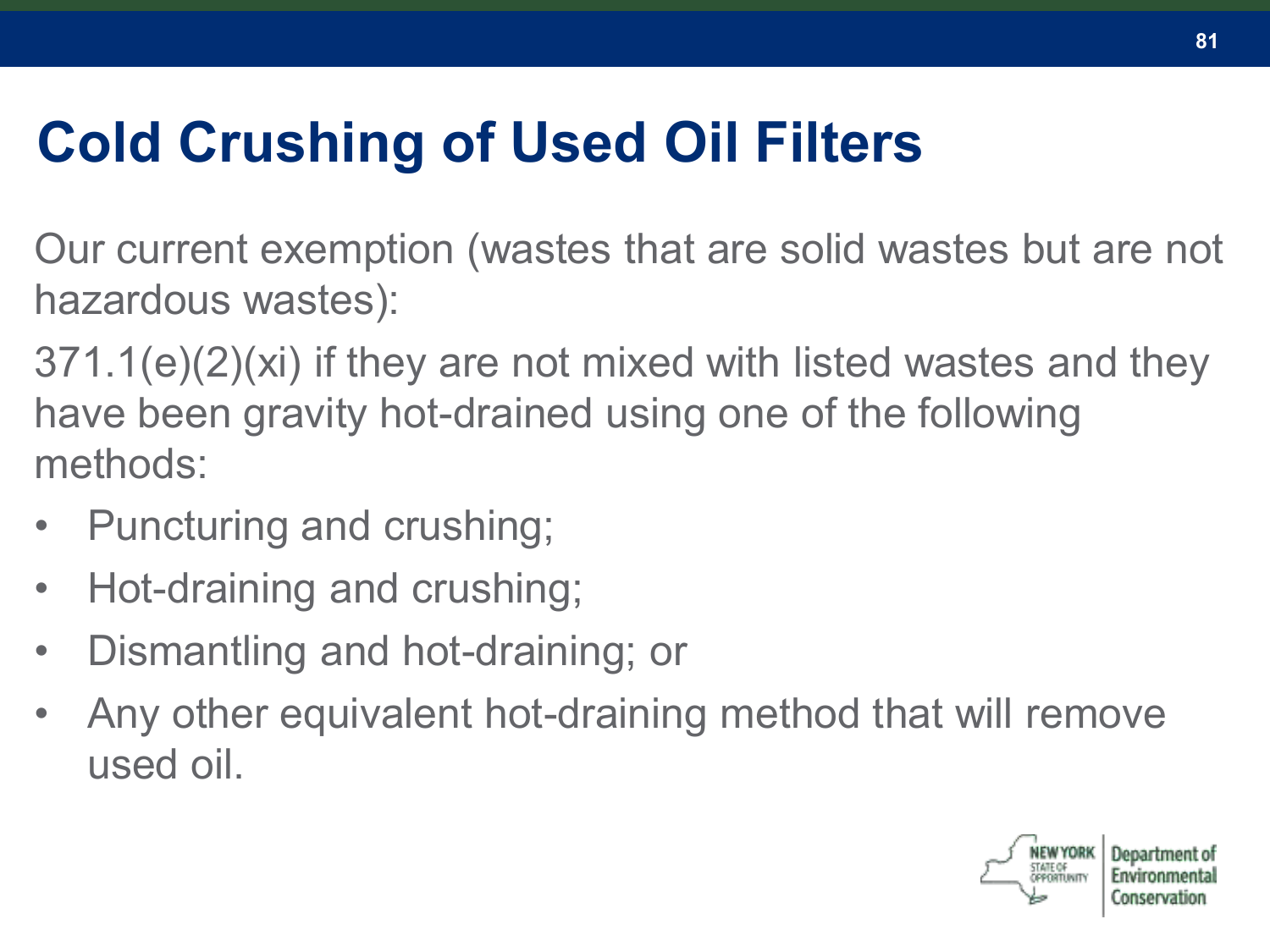# **Cold Crushing of Used Oil Filters**

Other states have an exemption that does not require used oil filters to be hot-drained.

Other state allows:

"Draining and crushing using a mechanical, pneumatic, or hydraulic device designed for the purpose of crushing oil filters and effectively removing the oil;"

DEC is considering adopting this option.

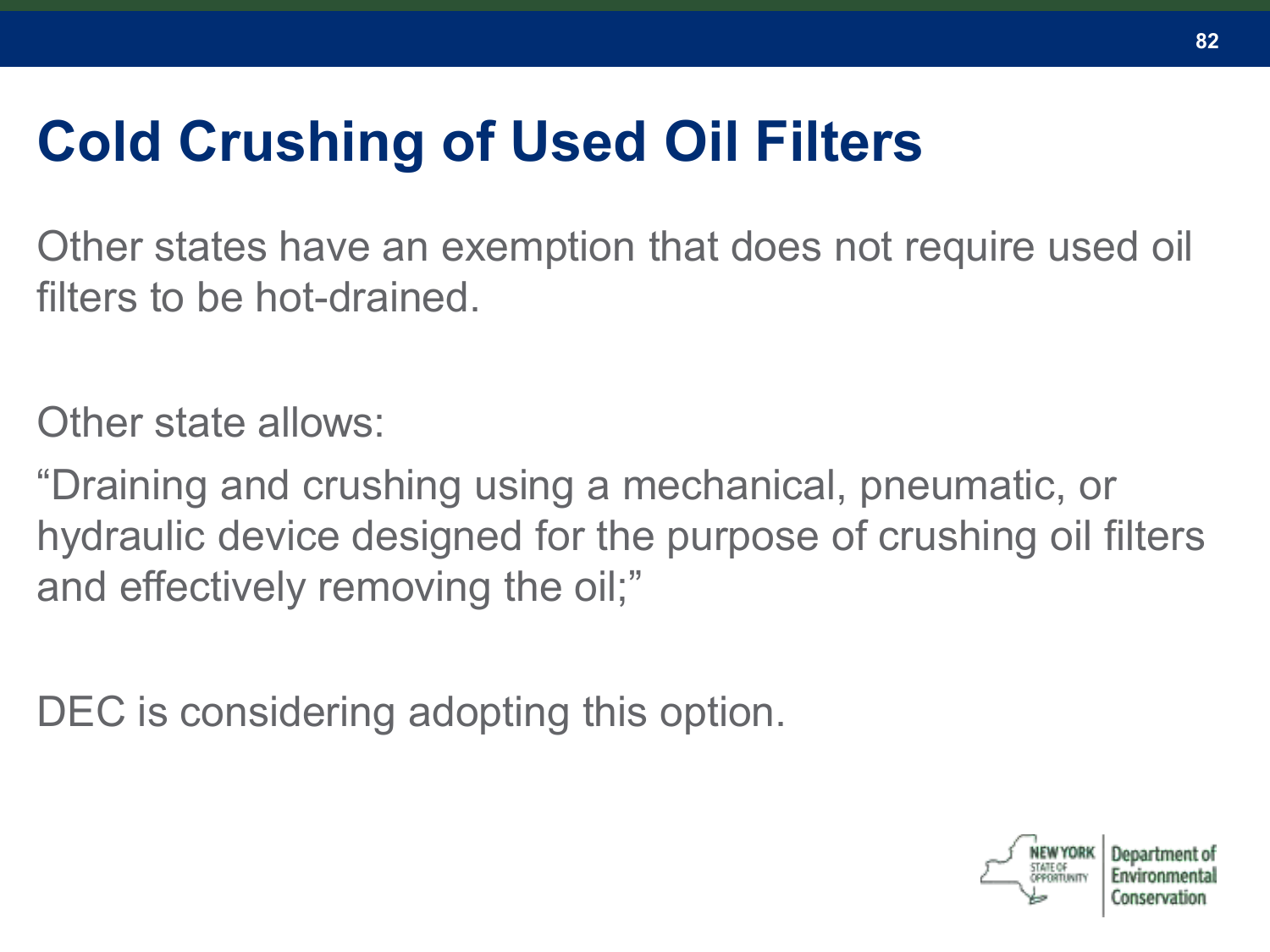# **How to Comment**

Submit **written** comments:

- Email: **[HWregs@dec.ny.gov](mailto:HWregs@dec.ny.gov)** (Include "Comments on Regulatory Initiatives" in the subject line of the email) or
- Mail: Michelle Ching; Division of Materials Management; NYSDEC; 625 Broadway, Albany, NY 12233-7256



**83**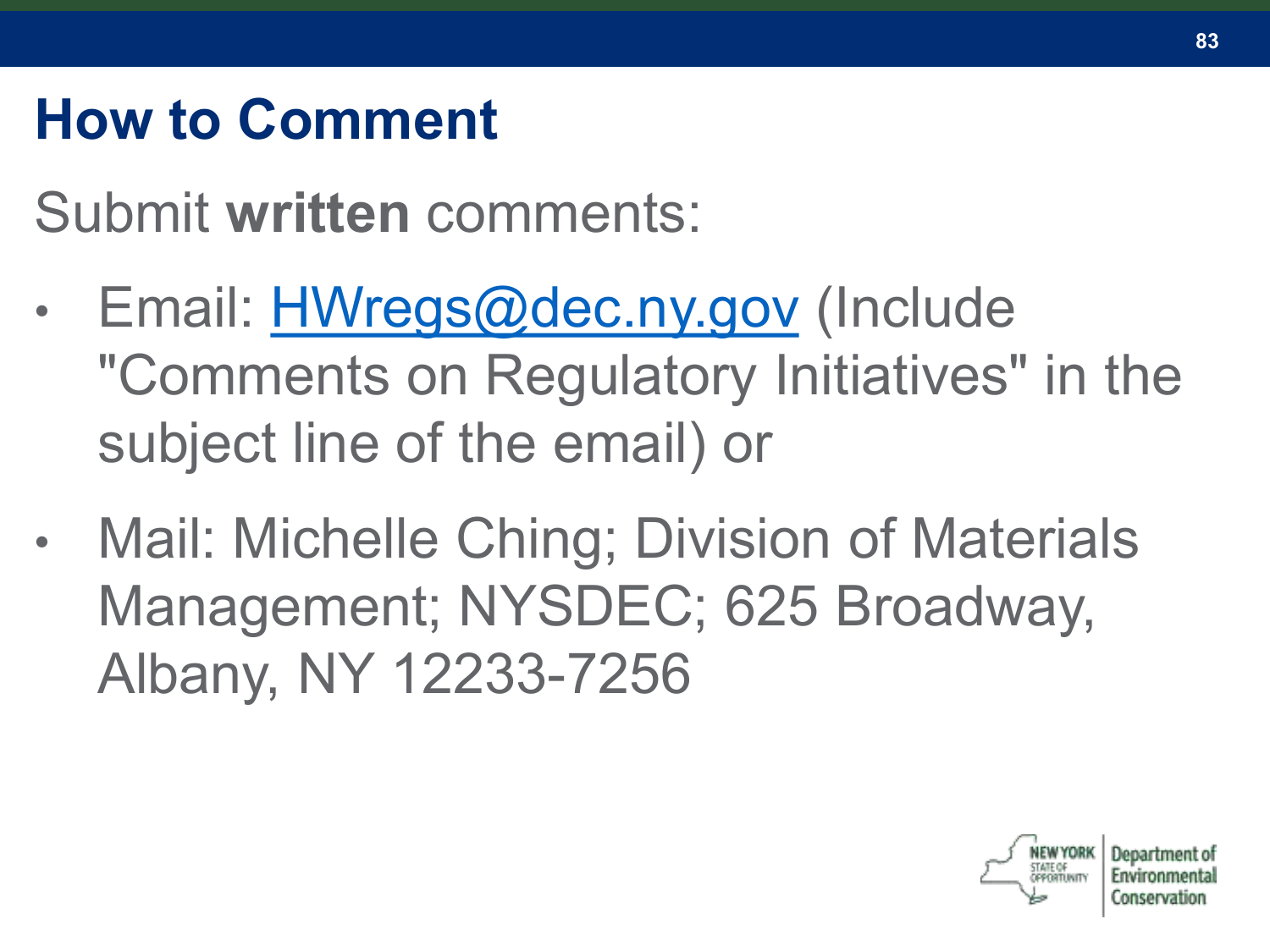### **Further Assistance**

- Email: [HWRegs@dec.ny.gov](mailto:HWRegs@dec.ny.gov)
- Phone: (518) 402-8651

On DEC's website:

<https://www.dec.ny.gov/regulations/117108.html>



**84**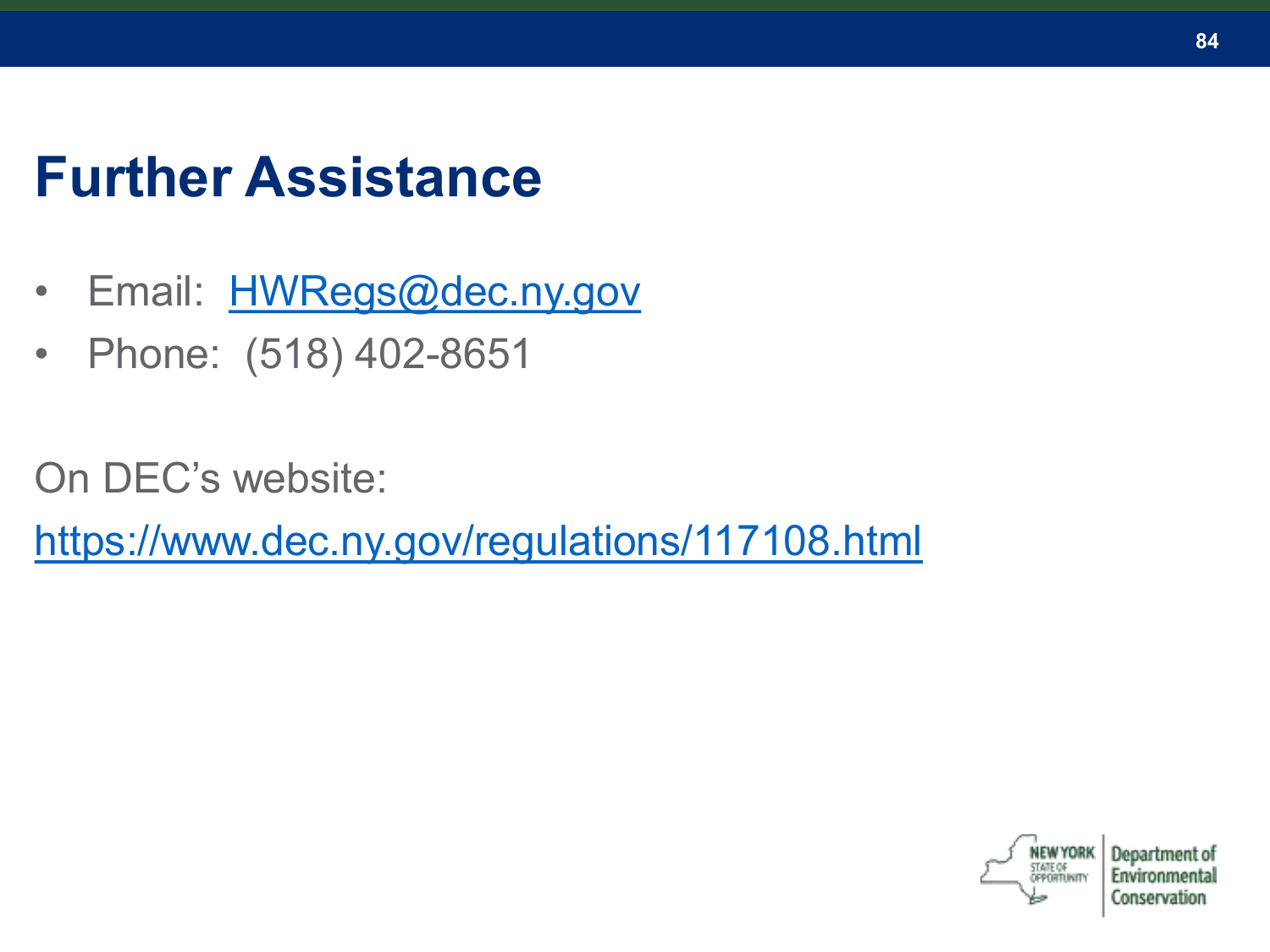



Department of Environmental Conservation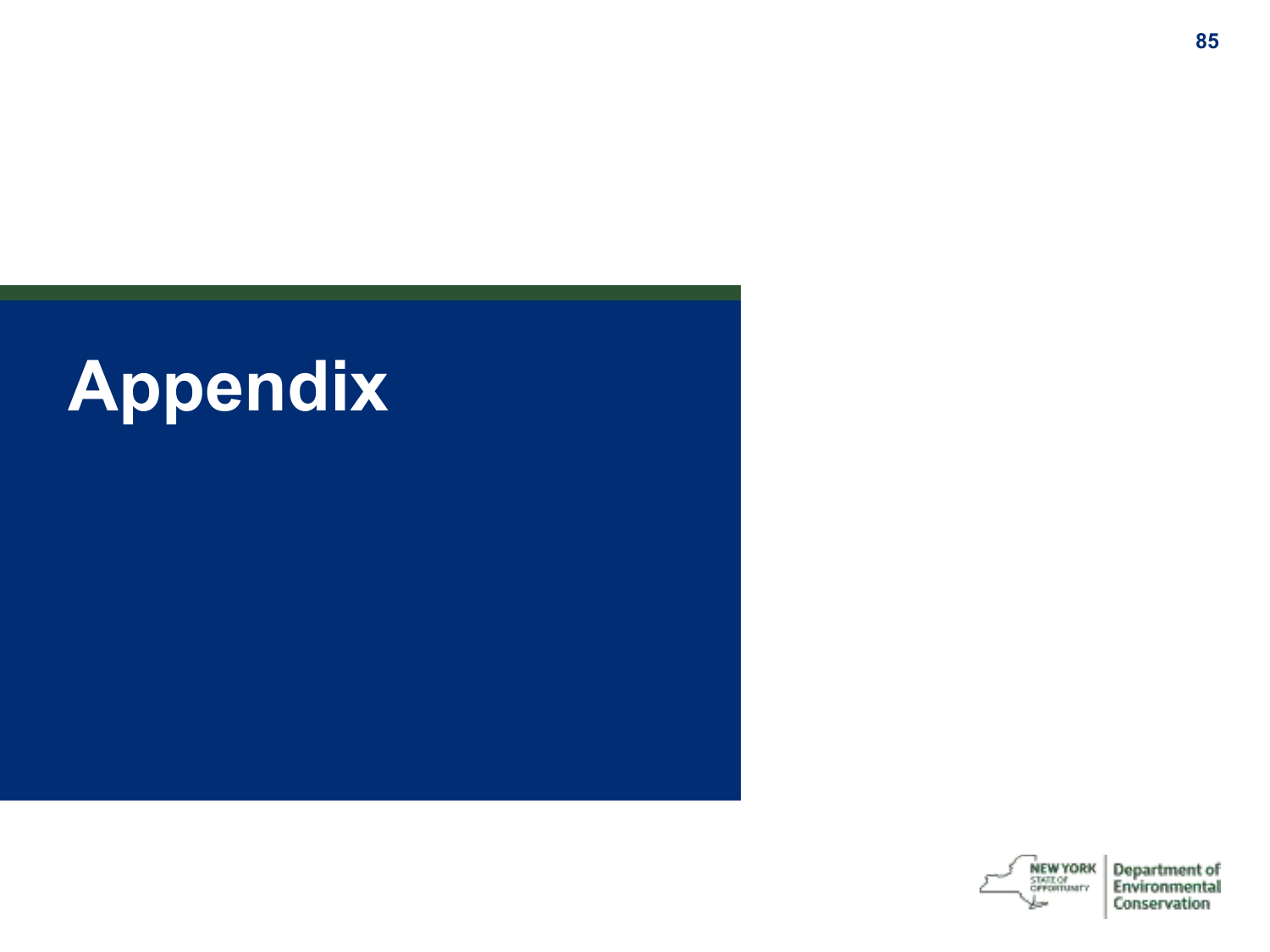### **Factor 1 – Useful Contribution**

How does the HSM provides a useful contribution:

- \_\_ Contributes valuable ingredients to a product or intermediate
- Replaces a catalyst or carrier in the recycling process
- Is the source of a valuable constituent recovered in the recycling process
	- Is recovered or regenerated by the recycling process
	- Is used as an effective substitute for a commercial product

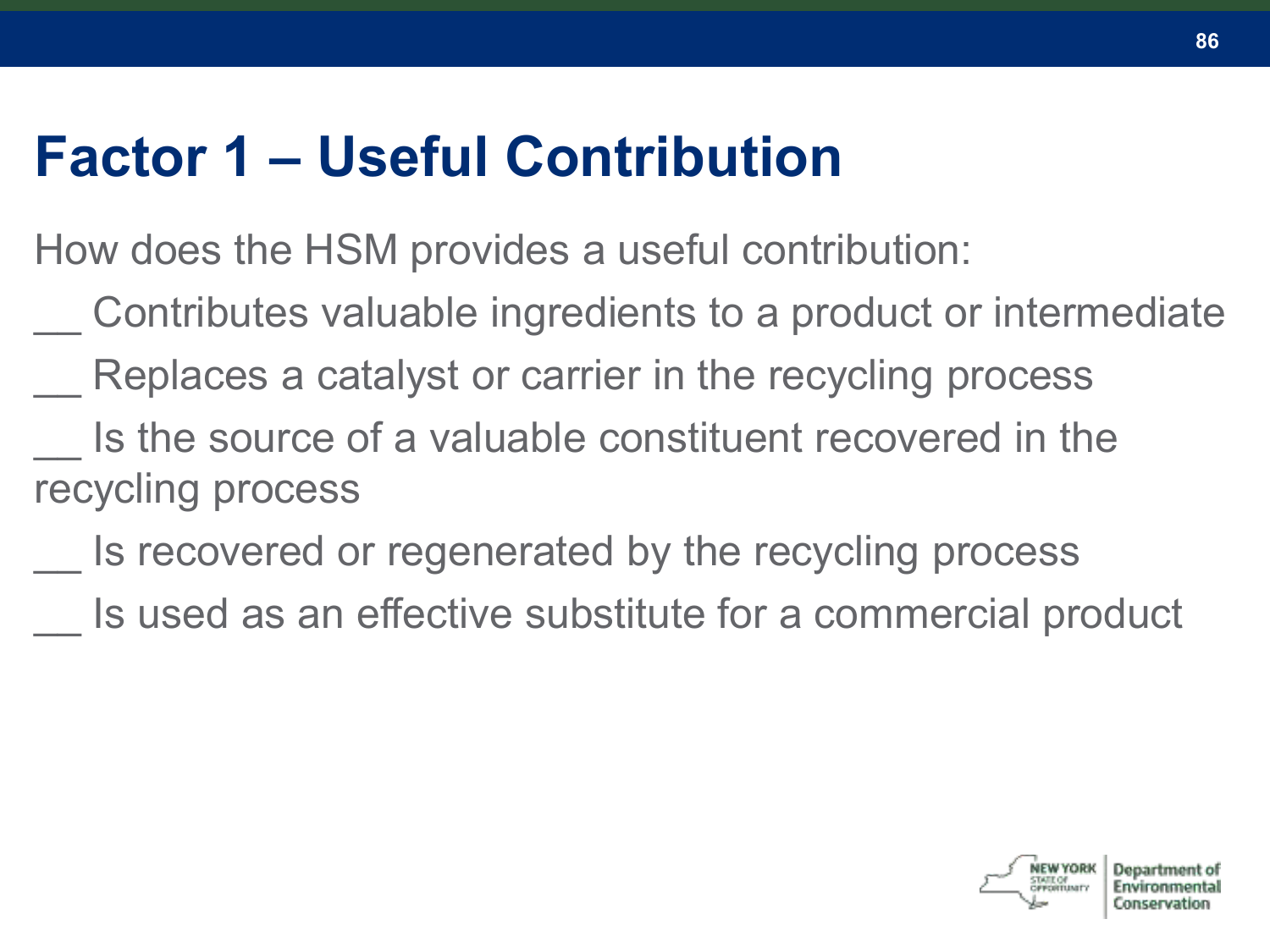#### **Factor 2 - Product or Intermediate is Valuable**

Describe how the product or intermediate made from the HSM is valuable:

Sold to a 3<sup>rd</sup> party

Used by the recycler or generator as an effective substitute

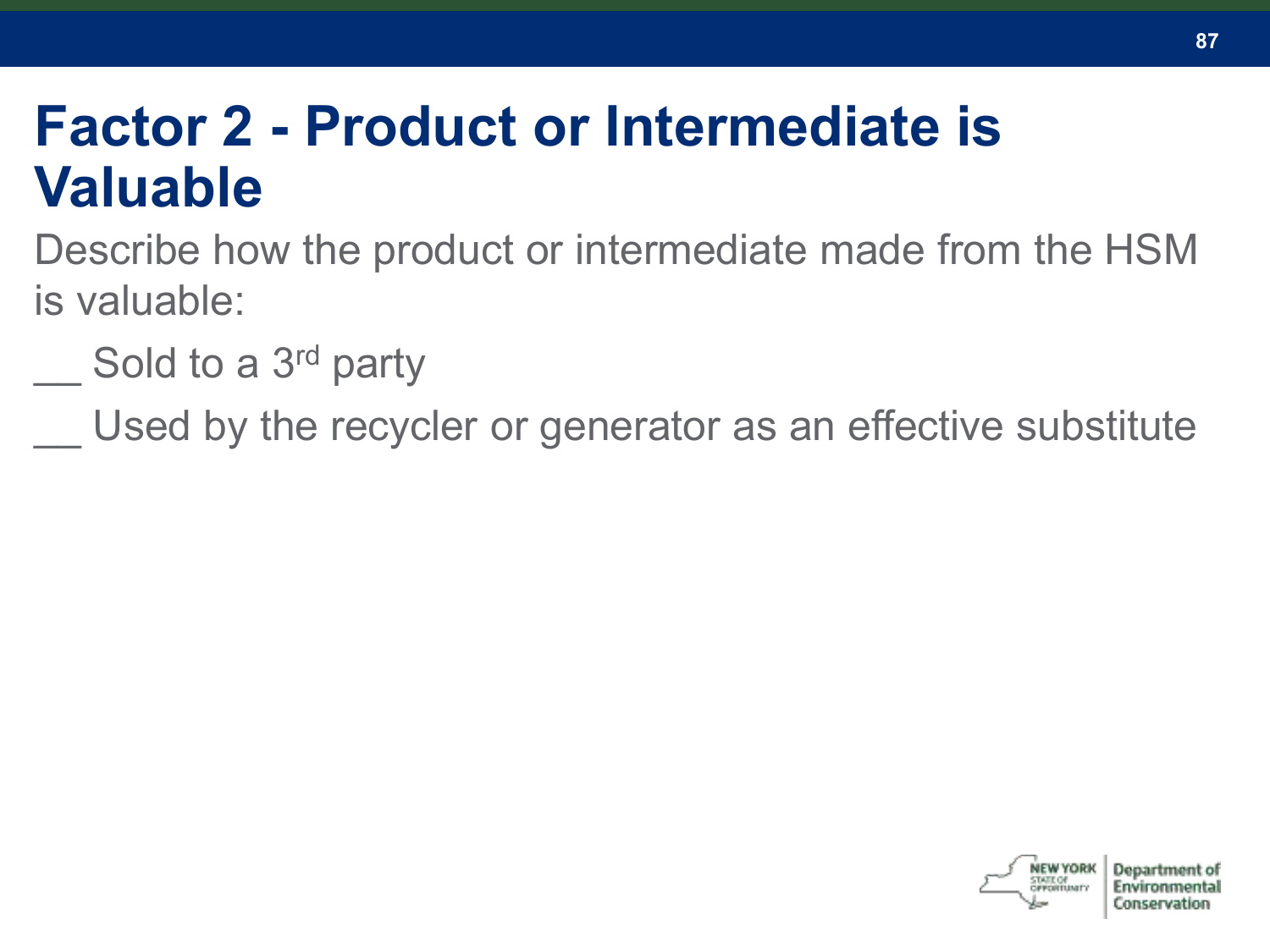### **Factor 3 - HSM Managed as Valuable Commodity**

Describe how the HSM is managed as a valuable commodity:

There is an analogous raw material and the HSM is managed, at a minimum, in a manner consistent with the raw material, or in an equally protective manner

There is no analogous raw material and the HSM is contained per 40 CFR 260.10

The HSM is managed in a unit in compliance with 373-2 or 373-3

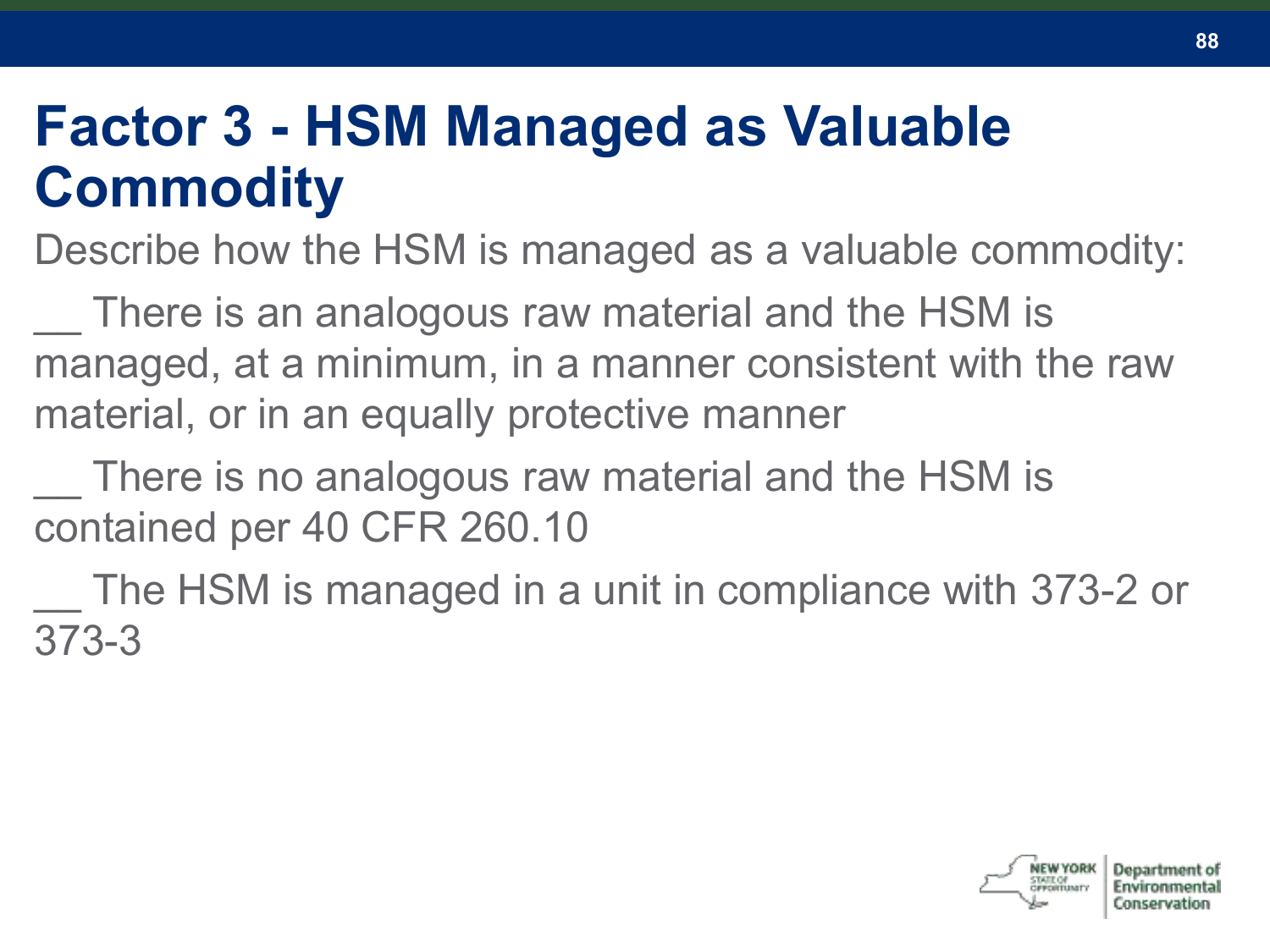### **Factor 4 – No Toxics Along for the Ride (TARS)**

Explain how the product of the recycling process is comparable to a legitimate product or intermediate:

There is an analogous product or intermediate:

The product of the recycling process does not exhibit a hazardous characteristic (as defined in 6 NYCRR section 371.3) that analogous products do not exhibit; AND

The concentrations of any hazardous constituents found in appendix 23 of part 371 that are in the product or intermediate are at levels that are comparable to or lower than those found in analogous products OR

At levels that meet widely-recognized commodity standards and specifications (where the commodity standards and specifications include levels that specifically address those hazardous constituents).Department of

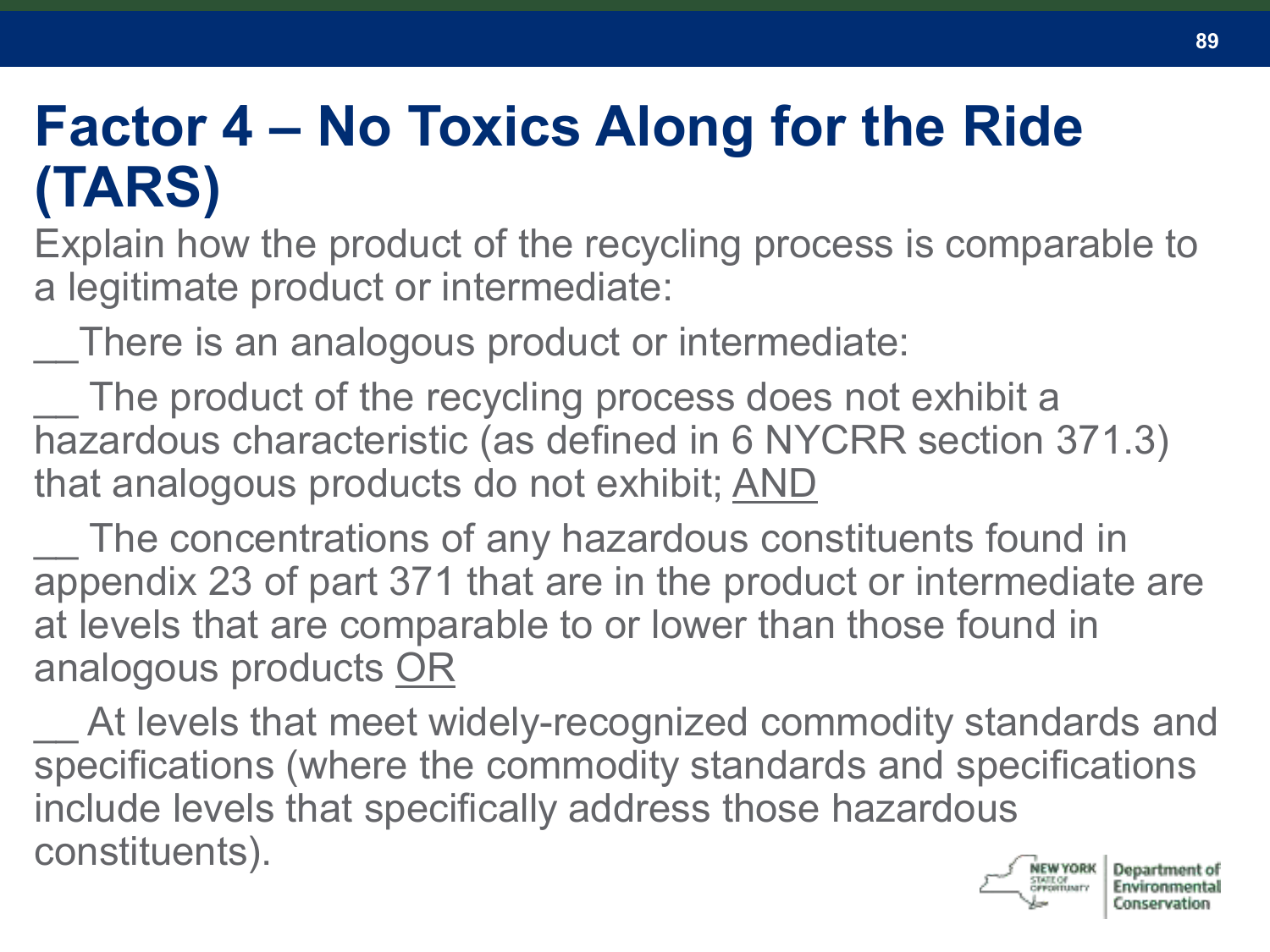# **Factor 4 – TARs (Continued)**

There is no analogous product:

The product of the recycling process is a commodity that meets widely recognized commodity standards and specifications, OR

The hazardous secondary materials being recycled are returned to the original process or processes from which they were generated to be reused.

The product of the recycling process has levels of hazardous constituents that are not comparable to or unable to be compared to a legitimate product or intermediate as outlined above but the recycling is still legitimate.